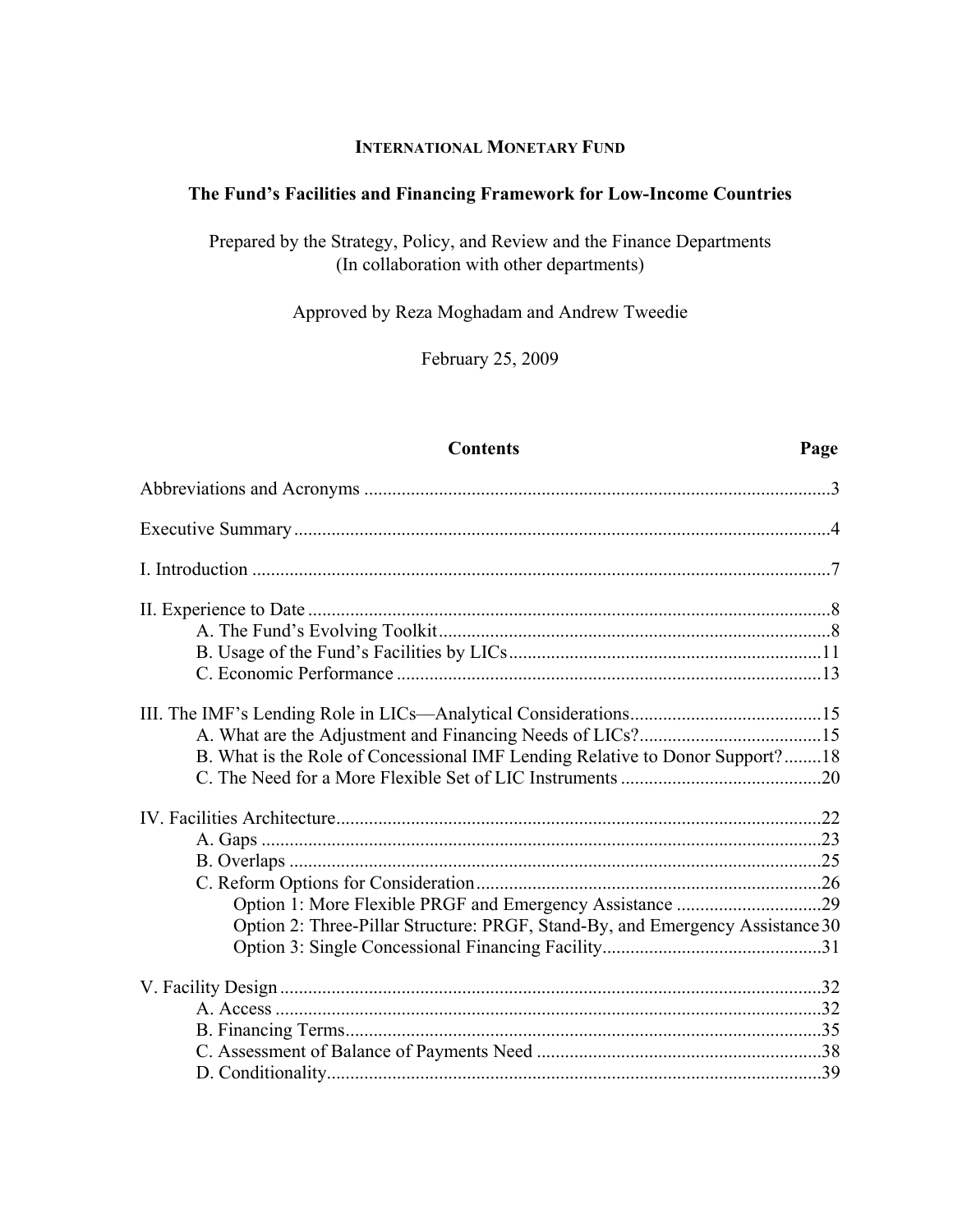# **TABLES**

| 5. Demand for PRGF/ESF Resources Under Different Scenarios, 2009-10 44   |  |
|--------------------------------------------------------------------------|--|
| 6. Gross Financing Requirements and the Fund's Concessional Assistance45 |  |

# **FIGURES**

| 1. Fund Lending and Debt Relief to PRGF-Eligible Countries, 1970–200811 |  |
|-------------------------------------------------------------------------|--|
|                                                                         |  |
|                                                                         |  |
| 4. Longer-Term Macroeconomic Performance and Program Engagement14       |  |
|                                                                         |  |
|                                                                         |  |
|                                                                         |  |
|                                                                         |  |
|                                                                         |  |
|                                                                         |  |
|                                                                         |  |
|                                                                         |  |
|                                                                         |  |
|                                                                         |  |

# **BOX**

| 1. Impact of the Decline in SDR Interest Rates on Subsidy Resources 41 |  |
|------------------------------------------------------------------------|--|
|------------------------------------------------------------------------|--|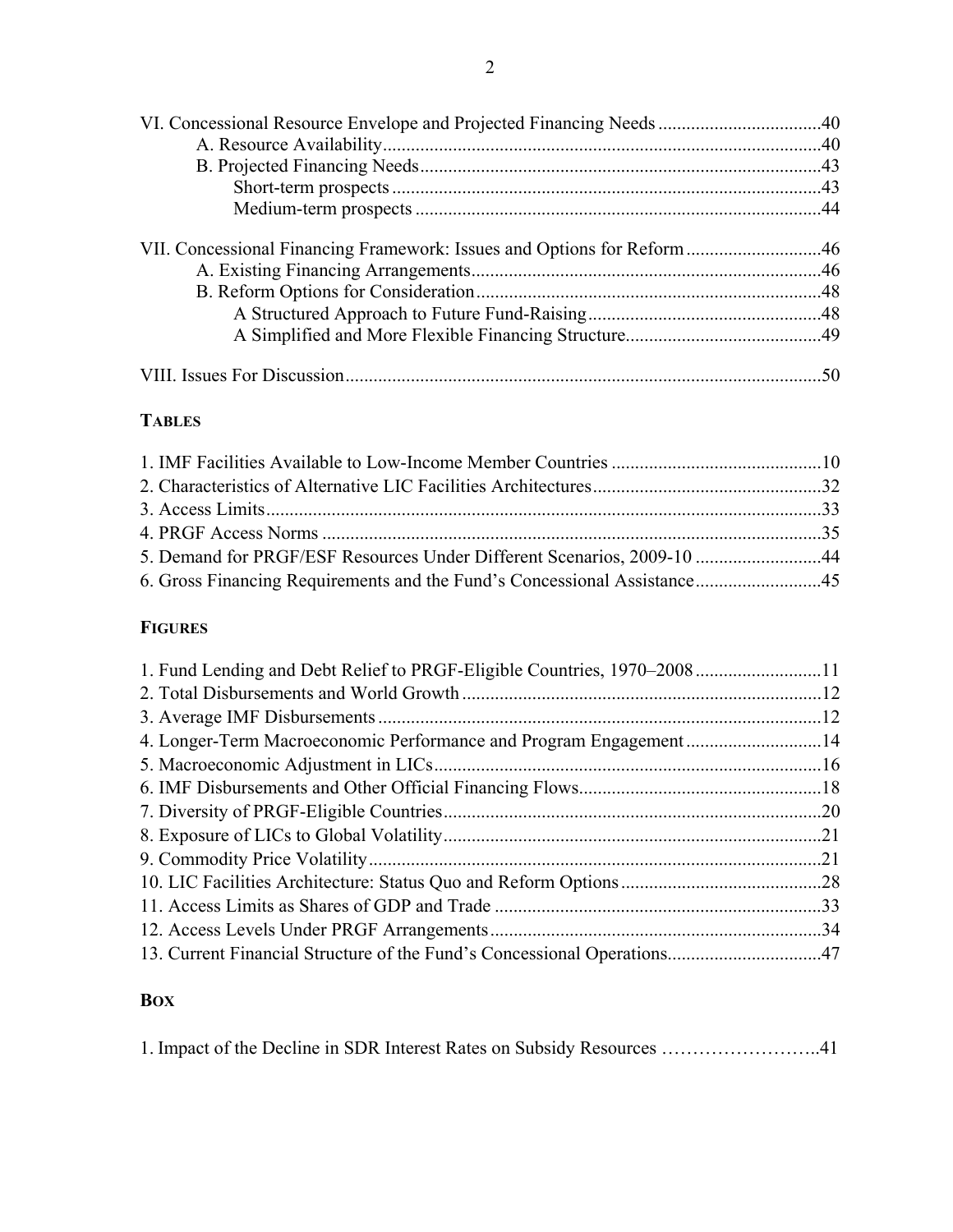# **ABBREVIATIONS AND ACRONYMS**

<span id="page-2-0"></span>

| <b>CCL</b>  | Contingent Credit Line                            |
|-------------|---------------------------------------------------|
| <b>CFF</b>  | <b>Compensatory Financing Facility</b>            |
| <b>DSA</b>  | Debt Sustainability Analysis                      |
| <b>ESAF</b> | <b>Enhanced Structural Adjustment Facility</b>    |
| <b>EFF</b>  | <b>Extended Fund Facility</b>                     |
| <b>ENDA</b> | <b>Emergency Assistance for Natural Disasters</b> |
| <b>EPCA</b> | <b>Emergency Post-Conflict Assistance</b>         |
| ESF         | <b>Exogenous Shocks Facility</b>                  |
| <b>FDI</b>  | Foreign Direct Investment                         |
| <b>GFR</b>  | <b>Gross Financing Requirement</b>                |
| <b>GMR</b>  | Global Monitoring Report                          |
| <b>GRA</b>  | <b>General Resources Account</b>                  |
| <b>HAC</b>  | High-Access Component                             |
| <b>HIPC</b> | <b>Heavily Indebted Poor Country</b>              |
| <b>IDA</b>  | <b>International Development Association</b>      |
| <b>LIC</b>  | Low-Income Country                                |
| <b>MDG</b>  | Millennium Development Goal                       |
| <b>MDRI</b> | Multilateral Debt Relief Initiative               |
| <b>PRGF</b> | Poverty Reduction and Growth Facility             |
| <b>PRSP</b> | <b>Poverty Reduction Strategy Paper</b>           |
| <b>PSI</b>  | <b>Policy Support Instrument</b>                  |
| <b>RAC</b>  | Rapid-Access Component                            |
| <b>SAF</b>  | <b>Structural Adjustment Facility</b>             |
| <b>SBA</b>  | <b>Stand-By Arrangement</b>                       |
| <b>SMP</b>  | <b>Staff-Monitored Program</b>                    |
| <b>TA</b>   | <b>Technical Assistance</b>                       |
| <b>TIM</b>  | <b>Trade Integration Mechanism</b>                |
| <b>UCT</b>  | <b>Upper-Credit Tranche</b>                       |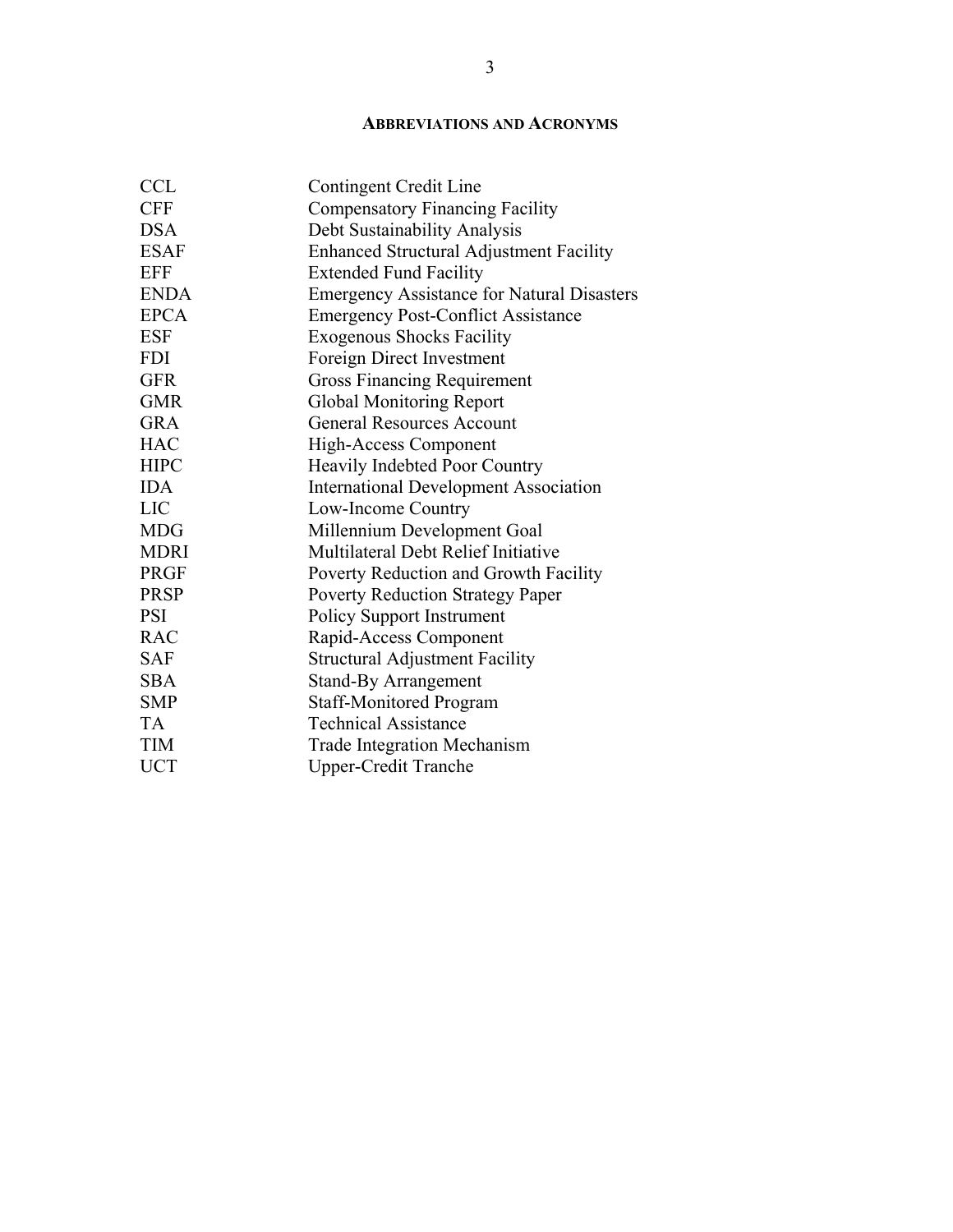<span id="page-3-0"></span>**This paper assesses the adequacy of the Fund's facilities and financing framework for low-income countries (LICs) and proposes reform options.** It is part of a broader review of all Fund financial instruments and is timely given the pressure the current global financial crisis is putting on LICs. It builds on previous efforts to adapt the Fund's toolkit to the evolving needs of its LIC members, including creation of the Policy Support Instrument (PSI) and the recent modification of the Exogenous Shocks Facility (ESF). This paper provides the basis for the first stage of the LIC-specific review, with a focus on: (i) gaps and overlaps in the facility architecture for LICs, (ii) design issues such as access, financing terms, and conditionality, and (iii) the concessional resource envelope and funding structure. Based on feedback from Executive Directors and further external consultation, more detailed reform proposals will be prepared in the second stage of the review.

**LICs have made extensive use of the Fund's concessional facilities, and most have achieved marked improvements in economic performance over the past two decades.** Of the 78 countries eligible for the Poverty Reduction and Growth Facility (PRGF), four-fifths have received Fund financing, and three-quarters have been supported under the PRGF or its predecessor. Countries that have made extensive use of Fund facilities showed significant increases in long-term growth, exports, and foreign direct investment (FDI), while also achieving a noticeable reduction in inflation, external debt (supported by debt relief), and current account and fiscal deficits, closing the performance gap with other LICs.

**To preserve these gains, the Fund's toolkit for LICs will need to become more flexible in light of increasingly diverse country needs and heightened exposure to global volatility, including during the current global crisis.** Many LICs are still undergoing longer-term adjustment efforts to address entrenched macroeconomic and structural imbalances, and can benefit from PRGF-type financing to smooth the adjustment process. In addition, more than one-third are in fragile situations, with some requiring emergency financing. At the same time, an increasing number of LICs have achieved broadly sustainable macroeconomic positions, and some have moved to low-access or non-financial IMF-supported programs as policy support, commitment, and signaling devices. However, many LICs have also become more exposed to global volatility, including due to higher private capital inflows and trade volumes, and about one-third are particularly vulnerable to the ongoing global crisis (as discussed in the staff paper on the impact of the crisis on LICs). These factors suggest a relative shift in demand toward more episodic, short-term Fund financing (at higher access levels) and precautionary arrangements.

**To meet the changing needs of LICs, it will be important to close three notable gaps in the Fund's concessional toolkit: (i) flexible short-term financing; (ii) a precautionary instrument; and (iii) flexible emergency financing.** First, neither the ESF nor the PRGF effectively addresses short-term financing needs primarily caused by domestic factors such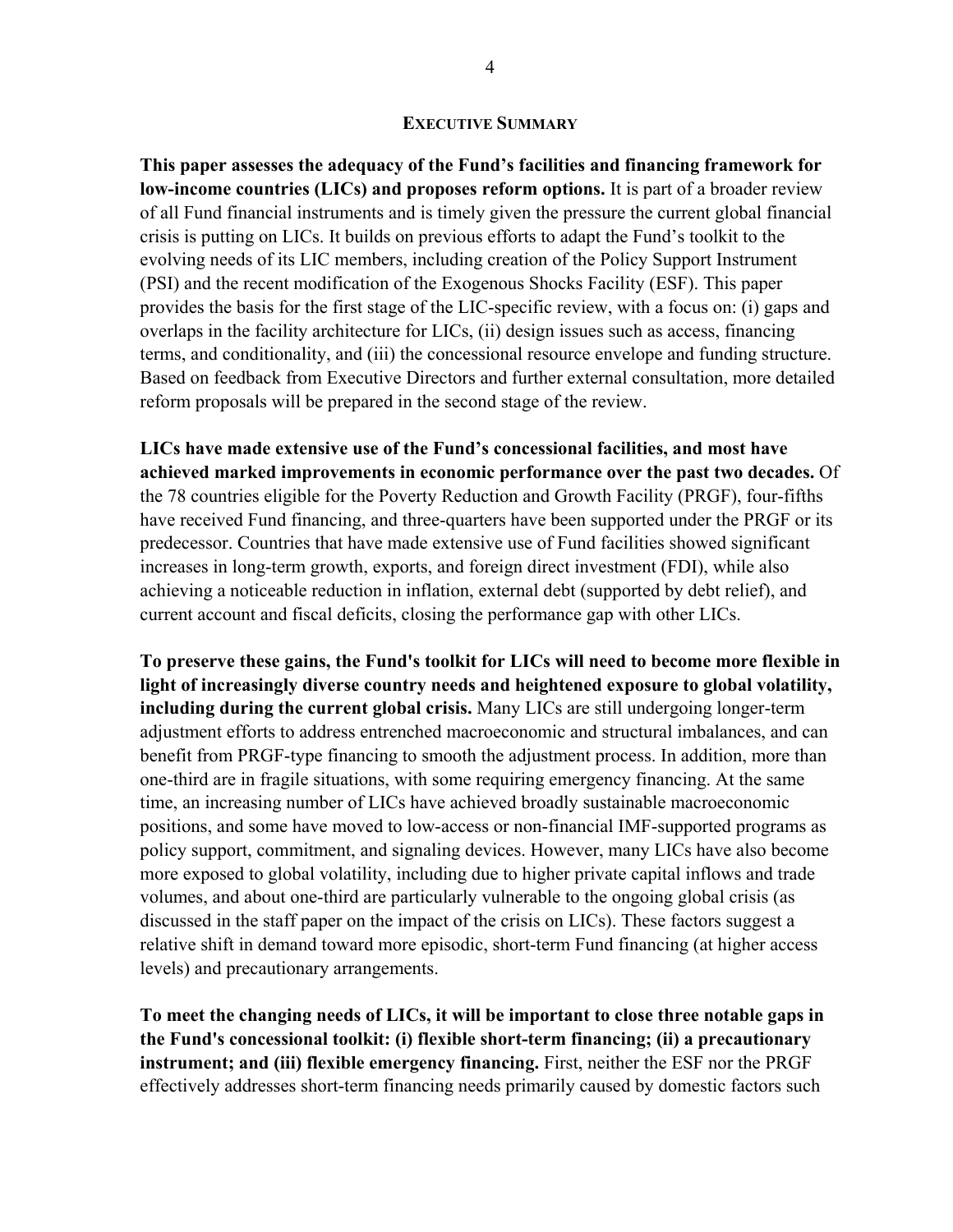as policy slippages, banking troubles, or confidence problems. This gap may become increasingly important as LICs become more exposed to volatility from international integration and financial market liberalization. Second, the lack of a concessional precautionary instrument constrains the Fund's capacity to play a stabilizing role as LICs gain market access and become more exposed to global turmoil. Third, countries with limited policy implementation capacity can be supported in the aftermath of natural disasters, conflicts, or exogenous shocks, but not in other emergency situations where financing is critical to prevent a precipitous deterioration in economic and social conditions. In addition to gaps, there are also overlaps, particularly with respect to instruments for addressing shocks and emergencies, and ambiguities with respect to the choice of the appropriate instrument, suggesting potential benefits from streamlining.

**To strengthen the Fund's LIC facilities architecture, three broad reform options could be considered.** Each would cover the main types of financing needs (precautionary, emergency, short-term, and medium-term) under different economic circumstances (protracted, short-term, or no adjustment needs) and policy capacity. The PSI could be maintained under each option.

- **Option 1:** Make the PRGF more flexible by including a short-term window for shocks and policy slippages (eliminating the need for the High-Access ESF); allow precautionary use of this window; and broaden Emergency Post-Conflict Assistance (EPCA) to cover a wider range of needs. This option would streamline facilities and keep the PRGF as the main facility for programs with significant policy content.
- **Option 2:** Keep the PRGF unchanged for medium- and longer-term adjustment needs; create a concessional short-term financing facility similar to the Stand-By Arrangement (SBA) that could also be used on a precautionary basis (effectively replacing the High-Access ESF); and cover natural disaster, post-conflict, and other emergency needs through a unified concessional emergency assistance facility. This option would tailor facilities to the main types of LIC adjustment needs.
- **Option 3:** Replace existing facilities with a single concessional instrument with flexible length (up to three years) for all balance of payments needs; as a transitional measure, the PRGF would be retained for pre-completion point Heavily Indebted Poor Countries (HIPCs). This option would go furthest on streamlining and deviate most from the status quo.

**Access limits should be raised to ensure that the Fund has the ability to assist effectively those LICs most exposed to global volatility, including in the current crisis.** Concessional access limits and norms have gradually declined relative to GDP and trade, while LICs have become more exposed to global volatility. Access limits have already become binding in several cases, and the current global financial crisis is likely to result in large-scale balance of payments needs for a number of LICs, arguing for an increase in access limits and norms.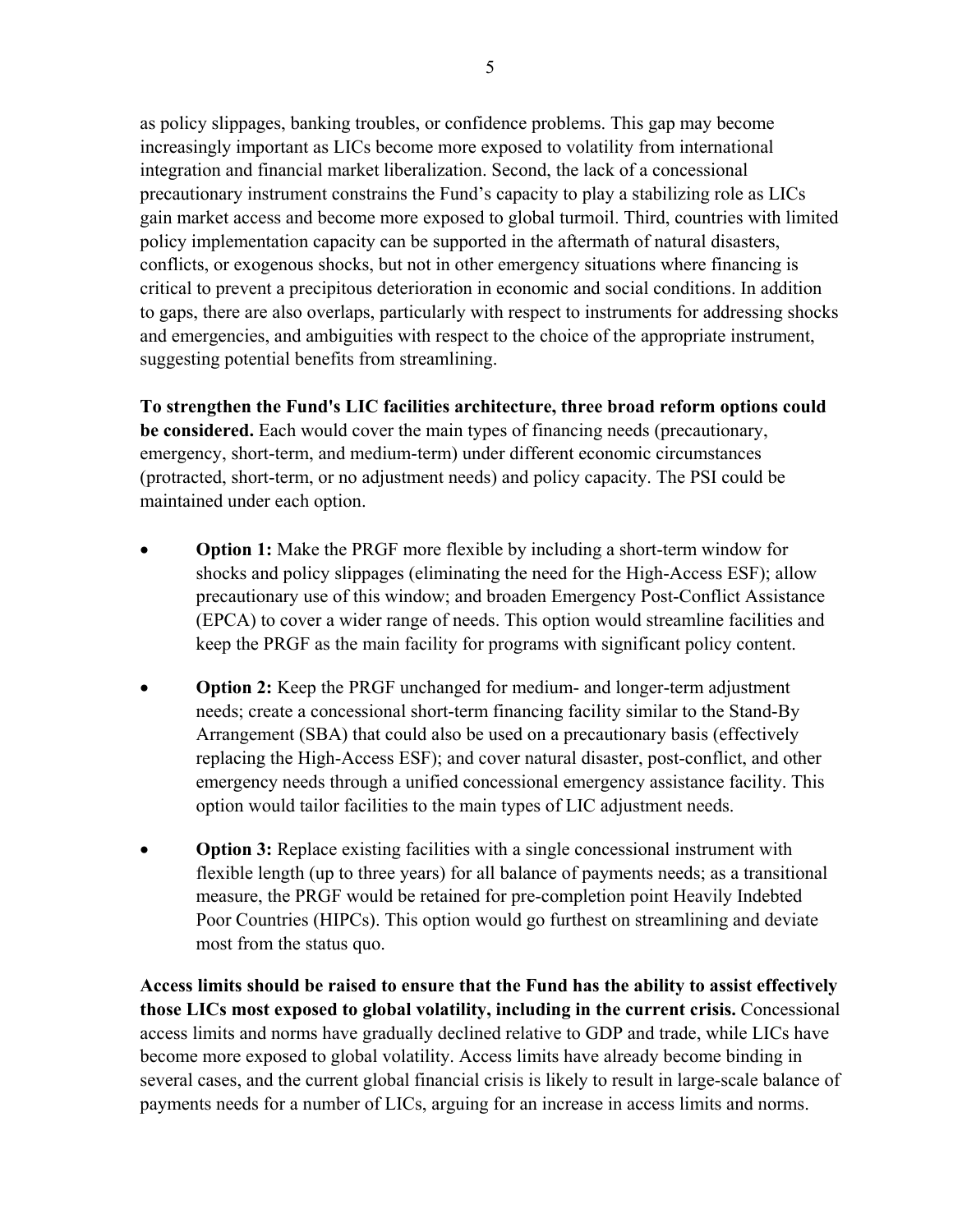**Other program design features should also be adapted to meet LIC needs in a changing world.** Specifically:

- PRGF-ESF **financing terms**, which remain broadly appropriate, should be extended to all types of Fund assistance for LICs. In particular, they should apply to emergency assistance for LICs, which is currently less concessional, given shorter maturities, even though it is often used by highly vulnerable countries.
- Rules for **blending** concessional and General Resources Account (GRA) financing should be clarified and strengthened, and **eligibility for concessional assistance**  should be assessed regularly. This could help ensure that concessional resources are targeted to members most in need of concessional terms.
- In **assessing financing needs**, the PRGF standard of a "protracted balance of payments problem" remains relevant for countries facing medium- or longer-term adjustment needs, but short-term facilities should be based on present balance of payments needs.
- Following recent streamlining efforts, **conditionality** should be modified to give countries greater flexibility while supporting macro-critical policies. Conditionality should be tailored to country circumstances and facilities. Recommendations from the review of conditionality in the GRA context could usefully be adapted to LICs to allow more flexibility, in particular with respect to the timing of structural reforms.

**Additional resources would need to be secured to meet the demand for the Fund's concessional financing, which is expected to double over the short and medium term.** A spike in demand due to commodity price shocks and the impact of the global economic downturn is already apparent. The evolving needs of LICs facing greater volatility as well as the potential creation of new instruments to close gaps could boost demand further. Demand is projected to average about SDR 1.5 billion a year (double the 2008 level) over the medium term, exceeding currently available resources and the estimated "self-sustained" subsidization capacity of the PRGF-ESF Reserve Account. Meeting the projected financing needs through 2015 could require additional subsidy resources of about SDR 0.7 billion and new loan resources of SDR 9 billion.

**Concessional resources could be used more flexibly through a more structured approach to fund-raising that allows donors to make their contributions available to support the broad range of lending facilities.** Periodic rather than *ad hoc* fundraising would reduce uncertainty and ensure that the Fund could meet the financing needs of LICs in a timely manner. A more flexible financing structure would allow resources to be used for all types of concessional assistance.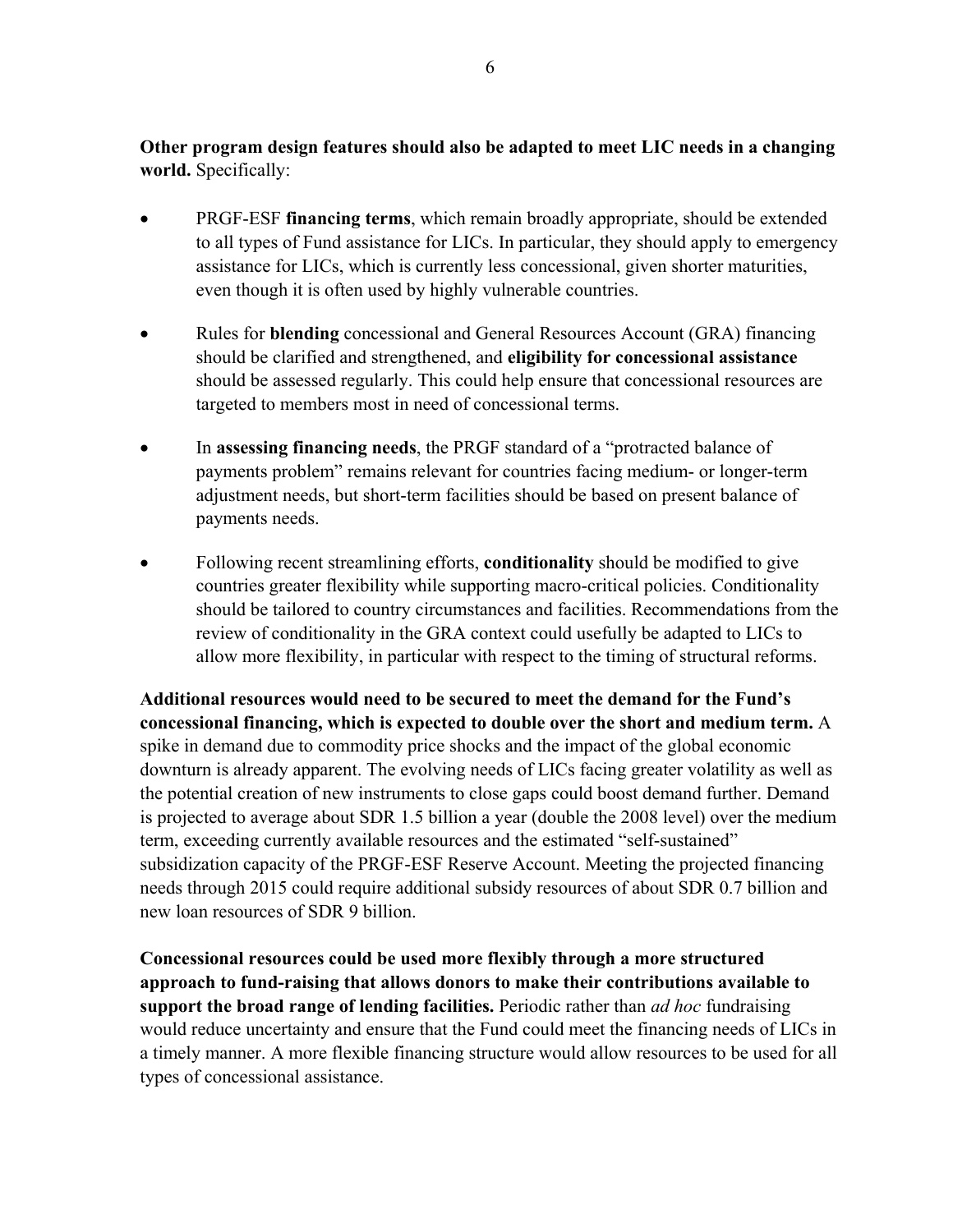#### **I. INTRODUCTION**

<span id="page-6-0"></span>1. **The review of the Fund's facilities[1](#page-6-1) and financing framework for low-income countries (LICs) is part of a broader review of the Fund's facilities. [2](#page-6-2)** This paper assesses the adequacy of the Fund's toolkit for LICs, with a view to ensuring that it keeps pace with a changing world, particularly as global economic conditions deteriorate and put pressure on countries. It builds on substantial work undertaken in recent years to clarify the Fund's role in LICs and to adapt its toolkit, including creation of the Policy Support Instrument (PSI) for non-financial engagement and recent steps to modify the Exogenous Shocks Facility (ESF) to make it more useful to LICs in light of external shocks.<sup>[3](#page-6-3)</sup> Executive Board discussions of the Fund's role have emphasized the importance of helping LICs achieve the macroeconomic and financial stability needed to raise growth and reduce poverty through policy advice, targeted support for capacity building, and, where appropriate, financial assistance.

# 2. **In order to assess the adequacy of the Fund's existing instruments for LICs, the review seeks to answer the following key questions:**

- What are the needs of LICs in relation to Fund financing and how have they changed?
- How have existing instruments met LIC needs, and are there gaps or overlaps?
- Could changes to access rules, financing terms, or conditionality help the Fund better support LICs?
- What is the available concessional resource envelope and how will the changing external environment affect possible financing needs through the medium term?
- What scope is there to make the concessional financing framework more flexible?

3. **This paper represents the first stage of a consultative process to review LIC facilities and will be followed by more specific proposals based on the feedback of Executive Directors.** The paper aims to take stock of the existing toolkit, provide an

<span id="page-6-1"></span><sup>&</sup>lt;sup>1</sup> The terms "instrument" and "facility" are used interchangeably to refer to all Board-endorsed facilities, instruments, and policies to support LIC programs, namely the PRGF, ESF, and PSI, as well as those open to all members (EPCA, ENDA, SBA, EFF, CFF, and TIM). The review does not cover surveillance, technical assistance, SMPs, or financing provided through debt relief (i.e., HIPC/MDRI).

<span id="page-6-2"></span><sup>2</sup> *Review of the Fund's Financing Role in Member Countries*.

<span id="page-6-3"></span><sup>3</sup> *The Role of the Fund in Low-Income Countries*; *Statement by the Managing Director in the Role of the Fund in Low-Income Countries*; *Proposed Reforms to the Exogenous Shocks Facility*; *The Fund*'s *Engagement in Fragile States and Post-Conflict Countries—A Review of Experience—Issues and Options*;and *Implementation of the Policy Support Instrument*.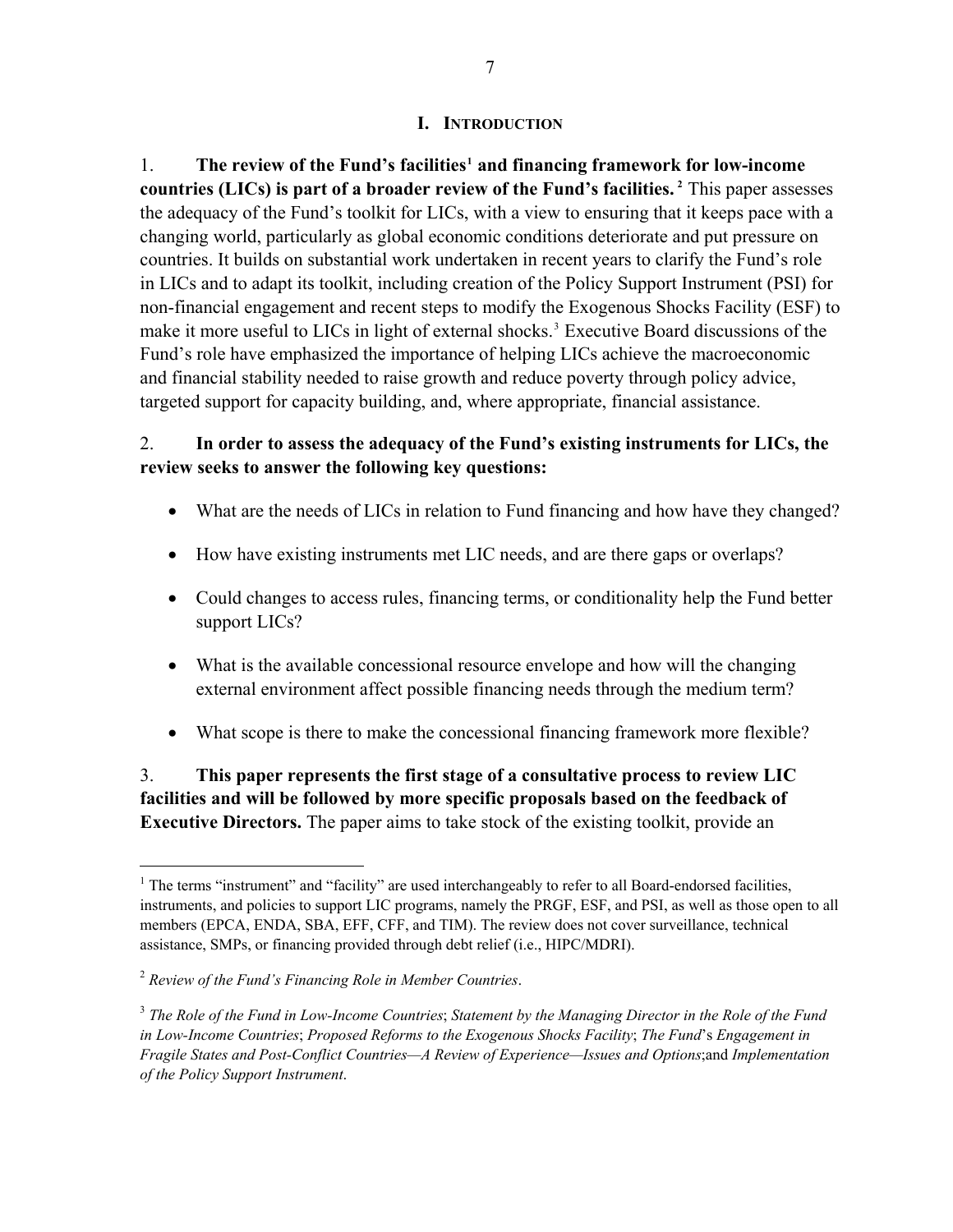<span id="page-7-0"></span>analytical framework, identify challenges, and sketch broad reform options. It draws on past policy work, an empirical assessment of financing and economic trends, recent country experiences, a survey of mission chiefs, and consultation with outside experts. Based on the views of Executive Directors and additional external consultations, including with country authorities, staff will prepare more detailed proposals in the second stage of the review. The broader review of Fund facilities will feed into these proposals.

4. **The paper is organized as follows.** Section II reviews the existing toolkit, the usage of facilities, and LICs' economic performance. Section III examines the analytical underpinnings of IMF lending to LICs, and their changing needs. Section IV discusses gaps and overlaps in the architecture, and proposes reform options. Section V discusses facility design (access policies, financing terms, balance of payments needs criteria, and conditionality). Section VI examines the availability of concessional resources and potential LIC financing needs. Section VII discusses the concessional financing framework, and provides possible reform options. Section VIII seeks Executive Directors' views.

### **II. EXPERIENCE TO DATE**

#### **A. The Fund's Evolving Toolkit**

5. **For over three decades, the Fund has complemented General Resources Account (GRA) financing available to all members with specific non-GRA financing for LICs via administered accounts under Article V, Section 2(b).** Table 1 shows resources and facilities currently available to LICs. The evolution of LIC-specific facilities reflects a longstanding consensus on the need for concessional financing terms and the importance of longer-term structural challenges in the LIC context.[4](#page-7-1) Trust Fund lending, established in 1976, set the financial terms—longer repayment period and a low interest rate—that are still used today for Poverty Reduction and Growth Facility (PRGF) and ESF lending. The Structural Adjustment Facility (SAF) created in 1986 explicitly recognized that structural weaknesses could contribute to balance of payments needs.

6. **The PRGF has long been at the center of the Fund's financial engagement with LICs.** Both the Enhanced Structural Adjustment Facility (ESAF, created in 1987) and its successor the PRGF (created in 1999 to give greater emphasis to growth and poverty reduction with programs based on country-owned Poverty Reduction Strategy Papers (PRSPs)) were intended to help countries address entrenched balance of payments problems through three-year programs covering macroeconomic policies and structural reforms. As essentially the only concessional facility available to LICs until recently, the PRGF has also

<span id="page-7-1"></span><sup>4</sup> Box 1 in *The Fund's Support of Low-Income Member Countries—Considerations on Instruments and Financing* provides details on the early history of the Fund's concessional assistance. Legal issues relevant to providing Fund assistance to a subset of the membership based on per capita income are discussed in *The G-8 Debt Cancellation Proposal and Its Implications for the Fund.*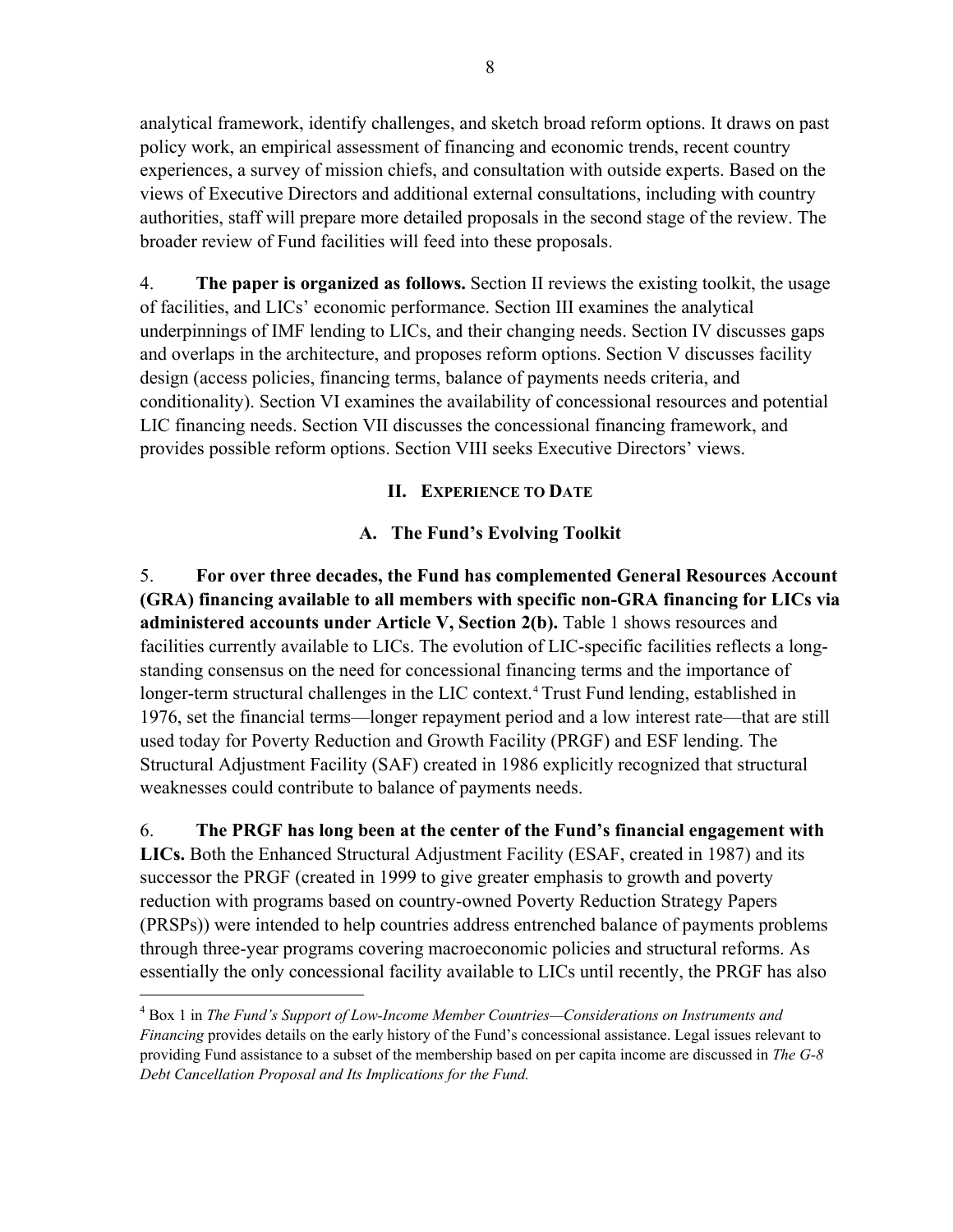been used to help address shocks and policy slippages, and to signal to donors on the strength of macroeconomic policies. Satisfactory performance under a PRGF arrangement is generally a requirement for Heavily Indebted Poor Country (HIPC) debt relief (other facilities can be used but this is rare).

7. **LICs have also received financial assistance from the GRA, whose resources are available to all members.** Emergency assistance is available to countries hit by natural disasters (ENDA) or emerging from conflict (Emergency Post-Conflict Assistance (EPCA)). The Extended Fund Facility (EFF) has been an important tool for blending concessional and non-concessional resources in cases where a country is moving toward graduation from (income-based) eligibility for PRGF-ESF Trust resources or requires high access, for example to help clear arrears. The Stand-By Arrangement (SBA), which has been the main tool for Fund financial engagement in middle-income economies, has also been used by a few LICs for short-term stabilization needs (including when a medium-term macroeconomic strategy or PRSP was not in place) and to obtain access above PRGF limits.

# 8. **The Fund has sought to strengthen its toolkit to support LICs in their evolution from stabilization to sustainability (and thus reduced need for ongoing Fund financing).**

By 2005, a number of LICs had made good progress—often supported under successive PRGF arrangements—toward sustained macroeconomic stability and stronger institutions, and had reached the completion point under the Enhanced (HIPC) Initiative. Several countries moved to low-access PRGFs as financing needs had declined while continued program engagement was sought to support macroeconomic policies and catalyze donor flows to help boost growth and reduce poverty. In 2005, when the Multilateral Debt Relief Initiative (MDRI) was approved to provide significant further debt reduction beyond HIPC, the Fund also established two new LIC tools: (i) the PSI to provide policy support and signaling for mature stabilizers seeking to implement an Upper-Credit Tranche (UCT) standard economic program<sup>[5](#page-8-0)</sup> but not in need of Fund financial assistance and (ii) the ESF to provide rapid assistance in the event of an exogenous shock for countries without a PRGF arrangement in place. With no ESF requests through early 2008, the facility was modified last September and the first requests under this facility have now been approved.<sup>6</sup>

1

<span id="page-8-0"></span><sup>&</sup>lt;sup>5</sup> While there is no explicit definition, a UCT standard program generally refers to a set of policies that are adequate to correct balance of payments imbalances and enable repayment to the Fund.

<span id="page-8-1"></span> $6$  The main modifications were: (i) allowing the ESF to be used at the same time as a PSI, (ii) not requiring a PRSP, (iii) creating a new Rapid-Access Component under which countries hit by exogenous shocks could receive up to 25 percent of quota more quickly, and (iv) establishing a higher normal limit of 75 percent of quota for the ESF's High-Access Component (*Proposed Reforms to the Exogenous Shocks Facility*).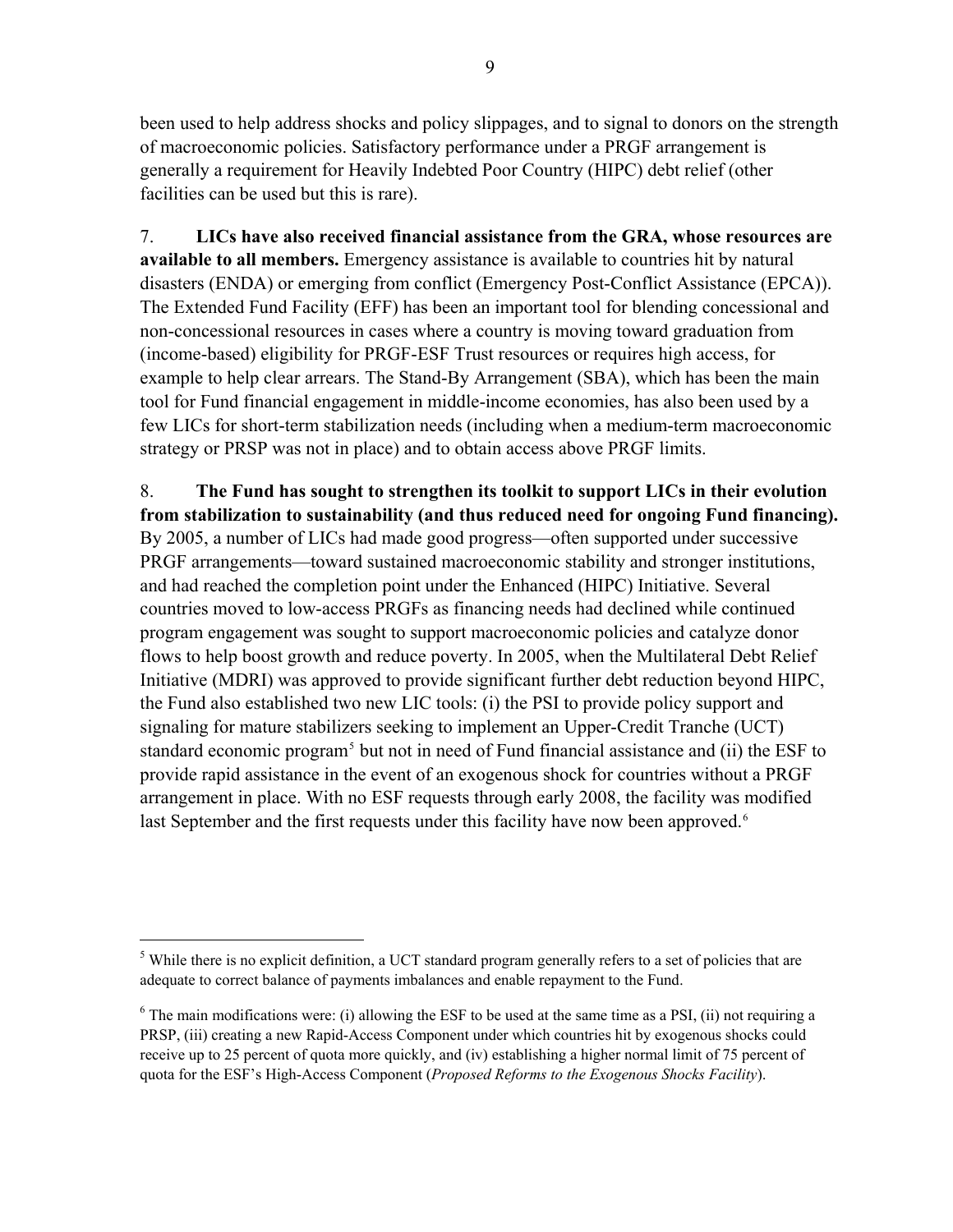<span id="page-9-0"></span>

| Table 1. IMF Facilities Available to Low-Income Member Countries <sup>1</sup>                                                                |                                     |                                                                                                                                                                                                                                        |                                                                                                    |                                                                                                  |  |  |
|----------------------------------------------------------------------------------------------------------------------------------------------|-------------------------------------|----------------------------------------------------------------------------------------------------------------------------------------------------------------------------------------------------------------------------------------|----------------------------------------------------------------------------------------------------|--------------------------------------------------------------------------------------------------|--|--|
| Facility /<br>Policy                                                                                                                         | Source of<br><b>Finance</b>         | <b>Purpose</b>                                                                                                                                                                                                                         | Access<br>(percent of quota)                                                                       | <b>Terms</b><br>(interest rate and<br>repayment period)                                          |  |  |
| <b>PRGF</b>                                                                                                                                  | PRGF-ESF<br>Trust                   | Longer-term assistance for deep-seated<br>balance of payments need of structural nature;<br>aims at poverty reducing growth through 3<br>year UCT <sup>2</sup> program based on country-owned<br>PRSP (extension to 4 years possible). | Max. of 140 or 185 in<br>exceptional<br>circumstances plus<br>norms for successive<br>arrangements | 0.5 percent<br>$5\frac{1}{2}$ - 10 years                                                         |  |  |
| $ESF -$<br>Rapid<br>Access                                                                                                                   |                                     | Rapid assistance (usually in a single<br>disbursement) for exogenous shocks on the<br>basis of a commitment to appropriate policies.<br>Not UCT.                                                                                       | Max. 25                                                                                            | 0.5 percent<br>$5\frac{1}{2}$ - 10 years                                                         |  |  |
| $ESF -$<br>High<br>Access                                                                                                                    |                                     | Assistance for exogenous shocks through a 1-<br>2 year UCT program.                                                                                                                                                                    | Norm of 75, no<br>ceiling                                                                          | 0.5 percent<br>$5\frac{1}{2}$ - 10 years                                                         |  |  |
| <b>ENDA</b>                                                                                                                                  | General<br>Resources<br>Account $3$ | Rapid assistance in the event of a natural<br>disaster. Single purchase. Not UCT.                                                                                                                                                      | Norm of 25, max. of<br>50                                                                          | Rate of charge / 0.5<br>percent (subsidy<br>resources<br>permitting)<br>$3\frac{1}{4}$ - 5 years |  |  |
| <b>EPCA</b>                                                                                                                                  |                                     | Assistance over a period of up to 3 years to<br>countries emerging from conflict. Not UCT.                                                                                                                                             | Norm of 25, max. of<br>50 with max. of 25<br>per year                                              | Rate of charge / 0.5<br>percent (subsidy<br>resources<br>permitting)<br>$3\frac{1}{4}$ - 5 years |  |  |
| <b>SBA</b>                                                                                                                                   |                                     | Short-term assistance based on 1-2 year UCT<br>program for short-term balance of payments<br>needs (3 year program possible).                                                                                                          | Annual limit of 100<br>and cumulative limit<br>of 300 although<br>exceptional access<br>possible   | Rate of charge +<br>surcharge for high<br>access<br>$3\frac{1}{4}$ - 5 years                     |  |  |
| <b>EFF</b>                                                                                                                                   |                                     | Longer-term assistance to support structural<br>reforms through a 3 year UCT program.                                                                                                                                                  | Annual limit of 100<br>and cumulative limit<br>of 300                                              | Rate of charge $+$<br>surcharge for high<br>access<br>$4\frac{1}{2}$ - 10 years                  |  |  |
| CFF                                                                                                                                          |                                     | Medium-term assistance for temporary export<br>shortfalls or increased cereal import costs.                                                                                                                                            | Limit of 45 (exports<br>or cereal) or 55 if<br>combined                                            | Rate of charge<br>$3\frac{1}{4}$ - 5 years                                                       |  |  |
| <b>TIM</b>                                                                                                                                   | GRA or<br>PRGF-ESF<br>Trust         | Additional assistance under existing UCT<br>program for balance of payments need due to<br>multilateral trade liberalization.                                                                                                          | Determined by UCT program to which TIM<br>policy is applied                                        |                                                                                                  |  |  |
| PSI                                                                                                                                          | Non-<br>Financial                   | Policy support under UCT program for<br>countries that are mature stabilizers and do not<br>need or want Fund financial assistance.                                                                                                    | n.a.                                                                                               | n.a.                                                                                             |  |  |
| Excludes Staff-Monitored Programs (SMPs), which are not approved by the IMF's Executive Board.<br><sup>2</sup> Upper-credit tranche quality. |                                     |                                                                                                                                                                                                                                        |                                                                                                    |                                                                                                  |  |  |
| <sup>3</sup> GRA repayment periods reflect obligations schedules.                                                                            |                                     |                                                                                                                                                                                                                                        |                                                                                                    |                                                                                                  |  |  |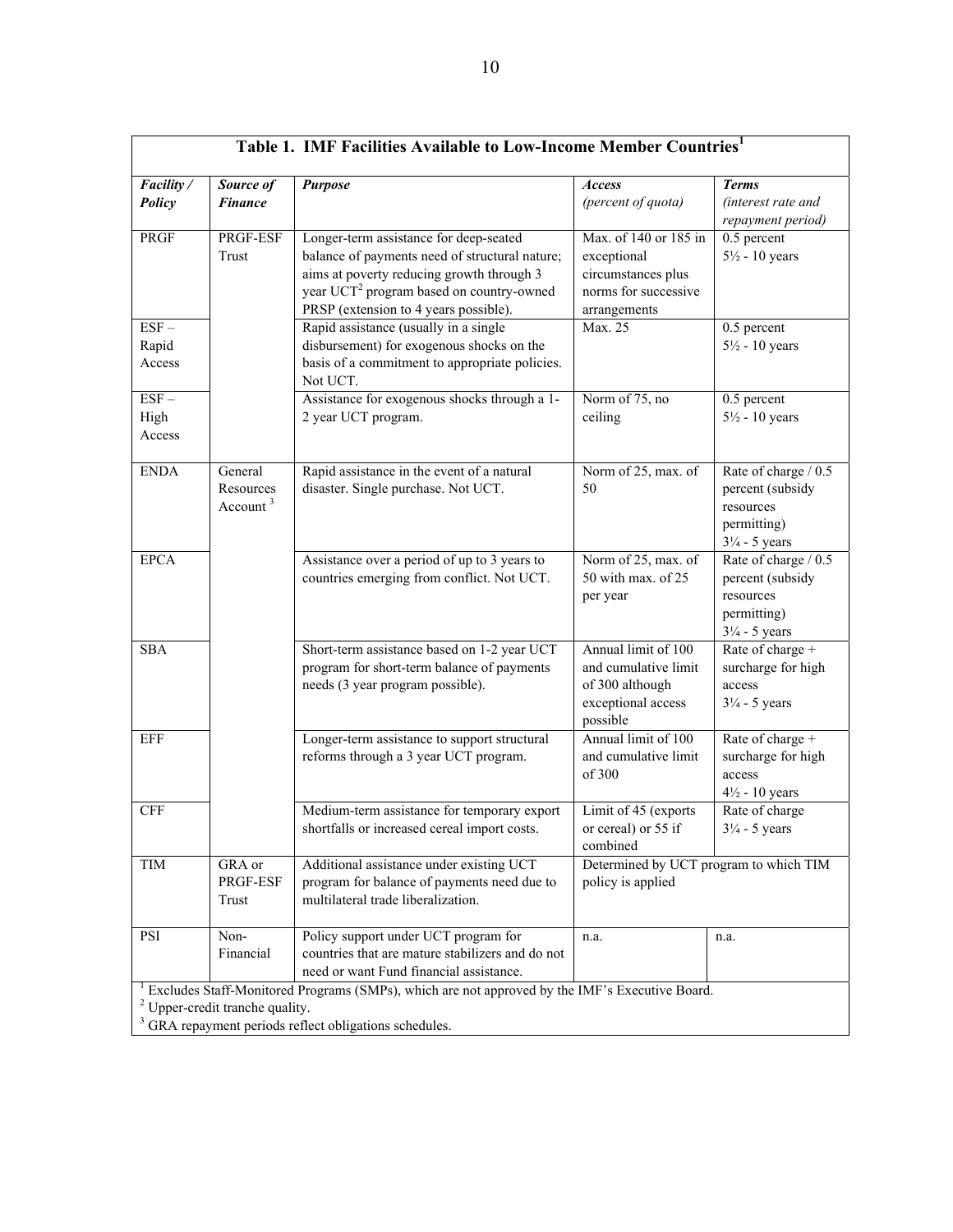#### **B. Usage of the Fund's Facilities by LICs**

<span id="page-10-0"></span>9. **LICs have made extensive use of the IMF's concessional facilities over the past two decades, and many have also benefited from debt relief (Figure 1).** More than four-fifths of the [7](#page-10-1)8 PRGF-eligible members have received IMF financing,<sup>7</sup> with arrangements in place for an average of 11 of the past 21 years per country. Three-quarters of all LICs have been supported under the PRGF/ESAF; on average there have been almost three such arrangements per user. Financing from (non-concessional) GRA resources and (subsidized) emergency assistance was also substantial, but more concentrated among a few users. Total disbursements from 1987 to 2008 amounted to SDR 26.4 billion, of which SDR 15.6 billion was on concessional terms. The Fund has also disbursed SDR 1.7 billion in HIPC Initiative assistance to 34 members and SDR 2.3 billion in MDRI assistance to 25 members.



**Figure 1. Fund Lending and Debt Relief to PRGF-Eligible Countries, 1970-2008 1/** (In millions of SDRs)

(which was PRGF-eligible through end-2000) and India.

10. **Disbursements have trended down until recently, but the number of countries with Fund-supported programs, including through low- and no-access instruments has remained broadly stable (Figures 2 and 3).** Disbursements under all facilities fell from SDR 8.1 billion for 1989-93 to SDR 5.8 billion for 2004-08, with a notable regional shift away from East and Southeast Asia and toward Africa and low-income transition economies

<u>.</u>

<span id="page-10-1"></span> $<sup>7</sup>$  The remainder are primarily small islands with relatively high per capita income.</sup>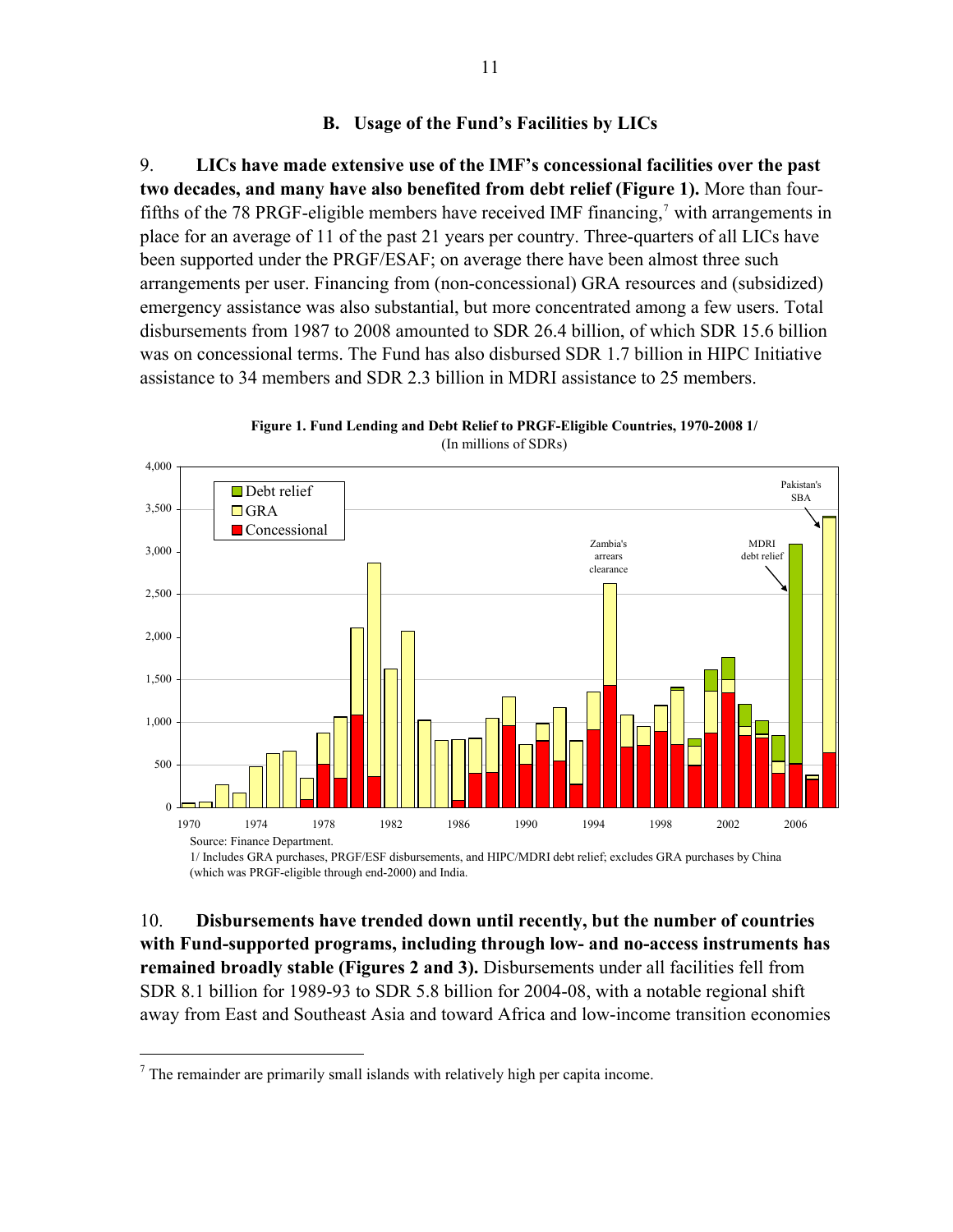<span id="page-11-0"></span>in Eastern Europe and Central Asia. During these two periods, the average number of Fundsupported country programs stayed at about 38. These trends have reflected: (i) improved economic performance of most LICs (see Section II.C); (ii) a relatively favorable global environment, with strong world growth and a sharp increase in private financing to LICs during 2003-07; (iii) debt relief through HIPC and MDRI;<sup>8</sup> (iv) declining access norms for repeat PRGF users (see Section V.A); and (v) increased demand for program engagement with the Fund through low-access and non-financing facilities (low-access PRGFs and PSIs) to support macroeconomic policies and catalyze donor support.



Sources: International Monetary Fund; IFS database, FIN database, WEO database, SPR database, and IMF staff calculations.

\* Three-year moving averages; disbursements exclude financing-repurchases for Zambia (1995), and Liberia (2008).

11. **Recent global volatility has led to a spike in LIC demand for IMF financial assistance, with the number of new financing requests jumping from 5 in 2007 to 23 in 2008.[9](#page-11-1)** In addition, there were 12 augmentations of access under PRGF arrangements in 2008, reflecting in part the surge in food and fuel prices. Total disbursements to LICs from the PRGF-ESF Trust and the GRA increased from SDR 330 million and SDR 40 million, respectively in 2007, to SDR 640 million and SDR 2.8 billion in 2008 (the latter including SDR 2.1 billion to Pakistan).

1

<sup>&</sup>lt;sup>8</sup> Many LICs faced high debt service burdens in the 1980s and 1990s, necessitating successive Paris Club rescheduling agreements, combined with ESAF/PRGF arrangements. As shown in Figure 3, countries that have reached the HIPC completion point (initially the heaviest ESAF/PRGF) users, have required less IMF financing in recent years, reflecting a reduced debt service burden and no further need for Paris Club debt treatments.

<span id="page-11-1"></span><sup>&</sup>lt;sup>9</sup> Nine PRGFs, four ESFs, four EPCAs, three SBAs, two ENDAs, and one EFF were approved in 2008.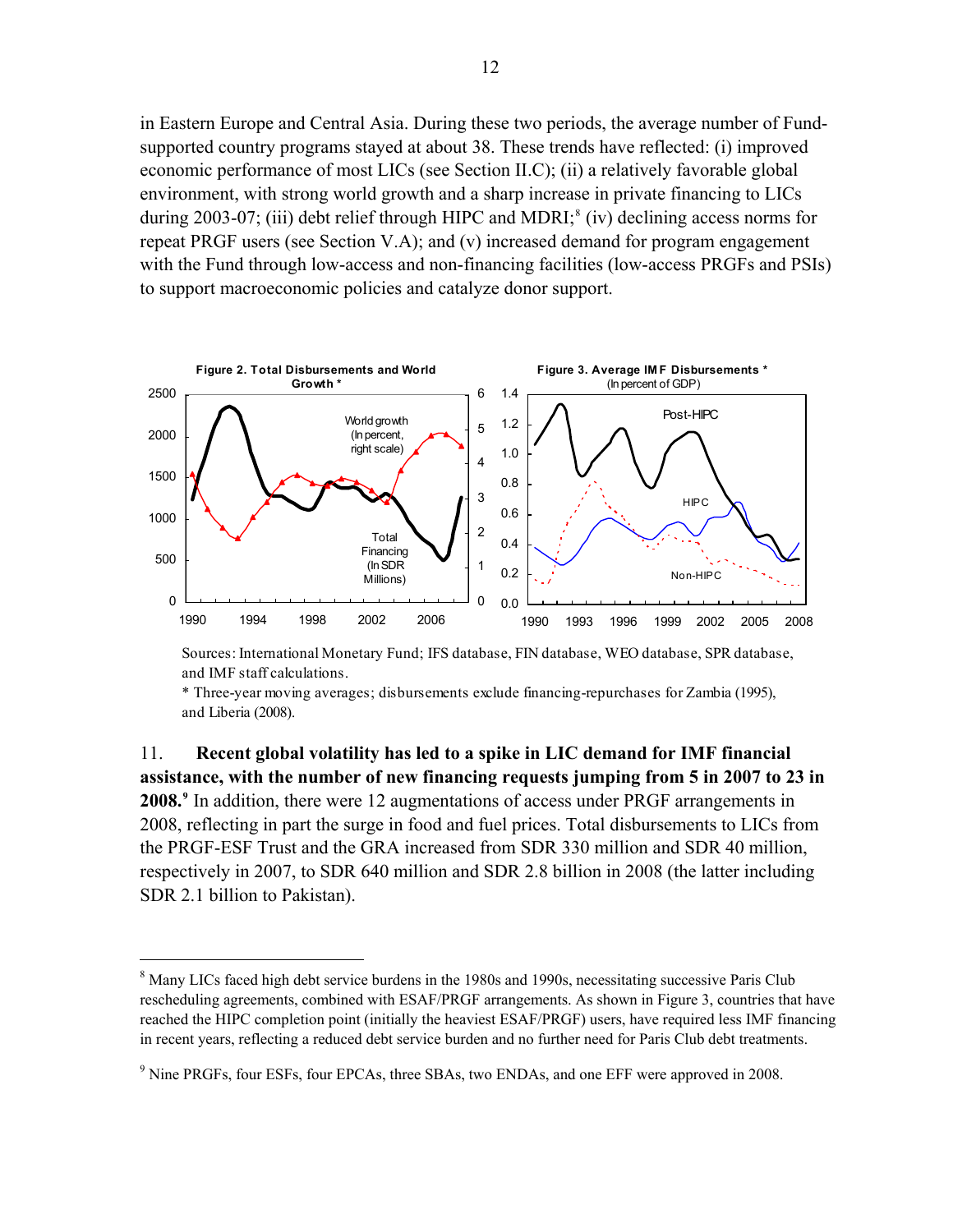#### **C. Economic Performance**

<span id="page-12-0"></span>12. **Countries that have made extensive use of IMF facilities have experienced a marked improvement in long-term economic performance.** While macroeconomic indicators have improved for many LICs, those under IMF financial arrangements for at least 10 of the past 20 years showed on average more significant increases in long-term growth, exports, and foreign director investment (FDI), while also achieving a more noticeable reduction in inflation, external debt, and current account and fiscal deficits than countries with little or no program engagement (Figure 4). As a result, countries with longer-term engagement have largely closed the performance gap with other LICs that existed when the ESAF was created. While more analysis is needed, $10$  this could lend support to the view that intensive IMF program engagement may have been conducive to a long-term improvement in macroeconomic conditions in many cases, not only by relaxing financing constraints, but also by facilitating debt relief, building macroeconomic management capacity, and catalyzing donor support (see Section III.A). $<sup>11</sup>$ </sup>

13. **Nonetheless, the majority of LICs are still undergoing medium- or longer-term adjustment.** At end-2007, about one-third of PRGF eligible countries had established a medium-term track record of satisfactory economic growth, moderate inflation, manageable fiscal and current account deficits, adequate reserves, sustainable debt, and basic macroeconomic policy capacity.<sup>[12](#page-12-3)</sup> At the same time, many countries are not yet in sustainable macroeconomic positions, including about one-third of PRGF-eligible countries that are still considered relatively fragile.

14. **Further progress is also needed on poverty reduction, notwithstanding recent improvements in social spending and human development indicators.** The introduction of PRSPs as the anchor of a country's medium-term economic and social strategy has helped focus economic policies, reforms, and donor support on the areas most vital for economic growth and poverty reduction. Fund-supported programs have increasingly included explicit targets aimed at safeguarding priority spending on health, education, and vital infrastructure. Nevertheless, urgent action continues to be needed to help LICs meet the Millennium Development Goals (MDGs) by 2015 (see Global Monitoring Report (GMR) 2008).

 $\overline{a}$ 

<span id="page-12-3"></span><sup>12</sup> These countries are often called "mature stabilizers." See forthcoming Supplement for methodological details.

<span id="page-12-1"></span><sup>&</sup>lt;sup>10</sup> While omitted variable bias could play a role, the finding is relatively robust across different sub-groups (geographical, capacity, debt relief status, and initial conditions) and is apparently not driven by differences in terms of trade or transmission of world growth. It also continues to hold for alternative definitions of extensive and infrequent program use. The relatively poor initial conditions of extensive program users may be an explanatory factor, as economic policy gains may have had a relatively large impact for these countries.

<span id="page-12-2"></span><sup>&</sup>lt;sup>11</sup> In contrast to much of the literature on the impact of IMF-supported programs, this analysis focuses on the long-term impact of repeated IMF program engagement in LICs, where capacity building and debt relief play a critical role in gradually strengthening macroeconomic management and performance.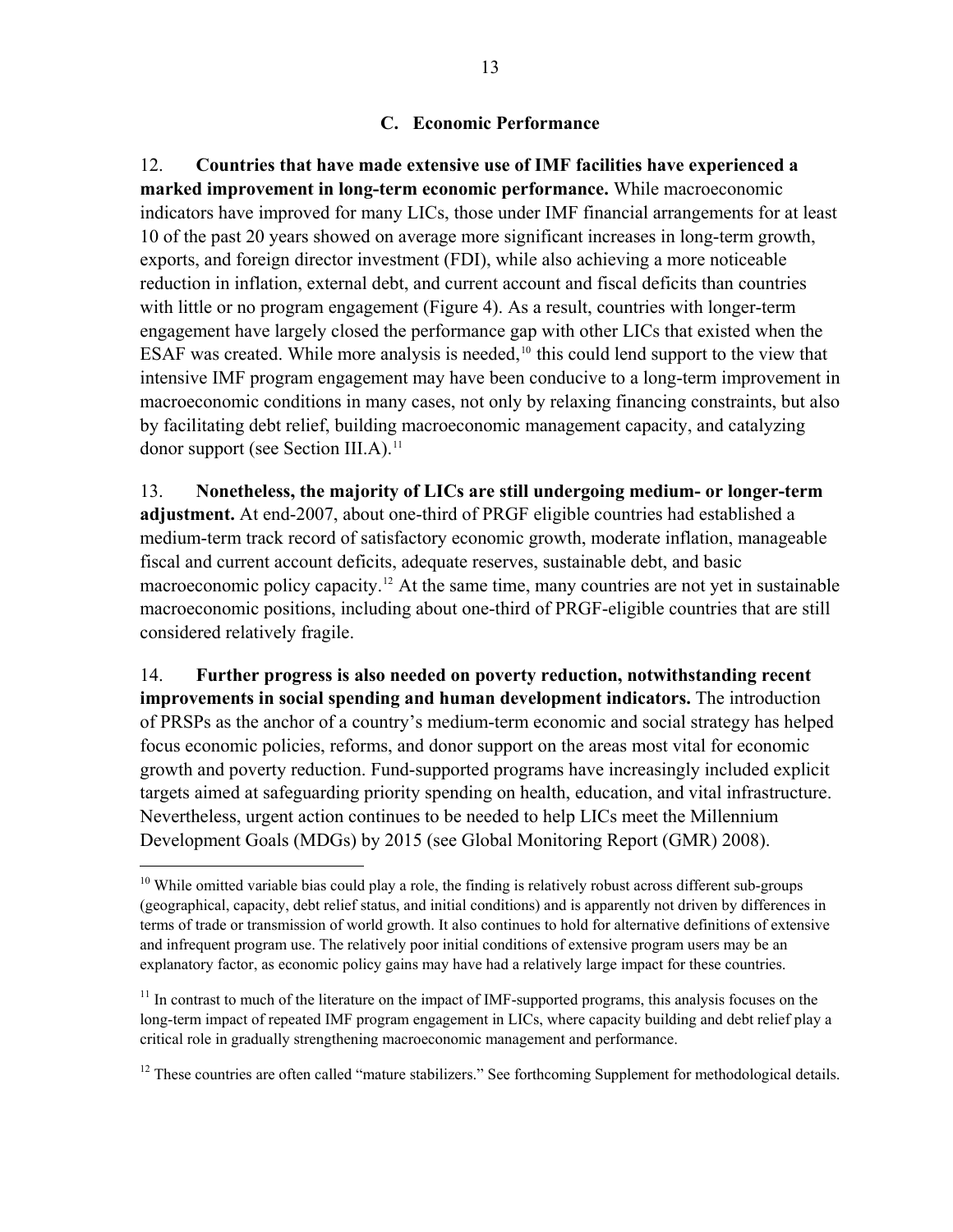

<span id="page-13-0"></span>**Figure 4: LICs with extensive IMF program engagement have experienced, on average, a comparatively strong improvement in macroeconomic indicators, while starting from worse initial conditions. 1/**

Sources: International Monetary Fund; WEO, IFS, World Bank Databases; and IMF Staff estimates. 1/ Unweighted averages, including for countries with IMF financial arrangements in place for more than 10 years since 1988, and those with less than five years. Excludes fuel-exporters and countries with inadequate historical data series (Albania, Afghanistan, Armenia, Georgia, Kyrgyz Republic, Liberia, Moldova, Mongolia, Tajikistan, Timor-Leste, Somalia, Tonga, and Uzbekistan). 2/ Including grants.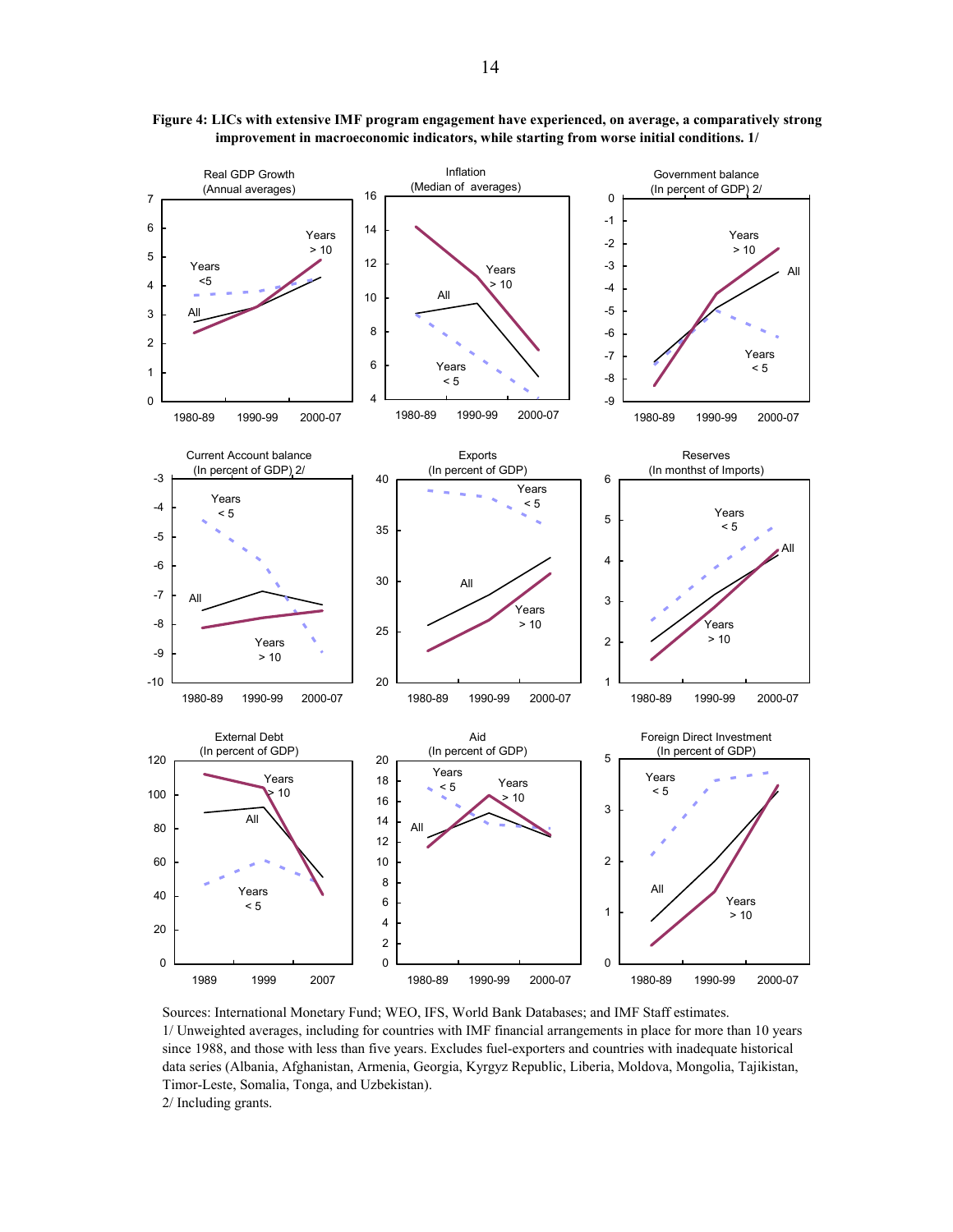#### **III. THE IMF'S LENDING ROLE IN LICS—ANALYTICAL CONSIDERATIONS**

<span id="page-14-0"></span>15. **IMF financing provides temporary balance of payments support to smooth economic adjustment toward a sustainable external position.**[13](#page-14-1) A balance of payments need can arise from macroeconomic imbalances caused by exogenous shocks, policy slippages, or structural weaknesses. Fund financing in effect provides members with an intertemporal smoothing mechanism to help avoid excessive near-term adjustment (income contraction through monetary/fiscal tightening, increase in the private saving-investment balance, and/or real exchange rate depreciation), with the understanding that the resources are repaid as the economy recovers and macroeconomic stability is restored, which helps preserve the revolving nature of Fund resources.

16. **IMF lending to LICs also seeks to smooth adjustment, but has been adapted to reflect their particular circumstances.** These have included: (i) entrenched macroeconomic and structural imbalances, implying longer-term adjustment needs; (ii) an emphasis on reconciling adjustment policies with the need to raise economic growth and reduce poverty; (iii) aid dependence and the catalytic role of Fund-supported programs; (iv) excessive debt and high vulnerability to shocks; (v) an explicit link between HIPC debt relief and Fund arrangements, especially the PRGF; and (vi) extensive policy advice and technical assistance needs. These factors have argued for intensive program engagement, maintaining both a short- and medium-term concessional financing capacity, and facilitating adjustment toward a sustainable macroeconomic equilibrium with higher growth and lower poverty.

### **A. What are the Adjustment and Financing Needs of LICs?**

17. **For many LICs, the required adjustment process is long, reflecting entrenched macroeconomic imbalances and structural challenges.**[14](#page-14-2) These have included (i) a lowgrowth "trap" often caused by weak capacity, poor governance, conflict, poor infrastructure, and/or distance to markets; (ii) high and variable inflation, partly due to high exposure to world commodity prices and adverse weather conditions; (iii) a narrow revenue base, resulting in inadequate spending, large fiscal deficits, and budgetary arrears; (iv) large underlying balance of payments disequilibria, often characterized by weak exports, import compression, inadequate reserves, and external arrears; and (v) excessive public debt. Most LICs have faced several of these challenges, and PRGF lending has been based on a "protracted balance of payments problem" standard, as discussed in Section V.C. Many LICs have recently moved toward more sustainable macroeconomic positions, often supported by repeated IMF program engagement, but the adjustment process has been long (Figure 5).

<span id="page-14-1"></span><sup>&</sup>lt;sup>13</sup> This principle for the use of the Fund's general resources is anchored in Article I (v).

<span id="page-14-2"></span><sup>&</sup>lt;sup>14</sup> Protracted adjustment needs have also occurred in other countries, for instance in the transition context in the 1990s. In some cases, these countries were supported by the three-year (non-concessional) EFF.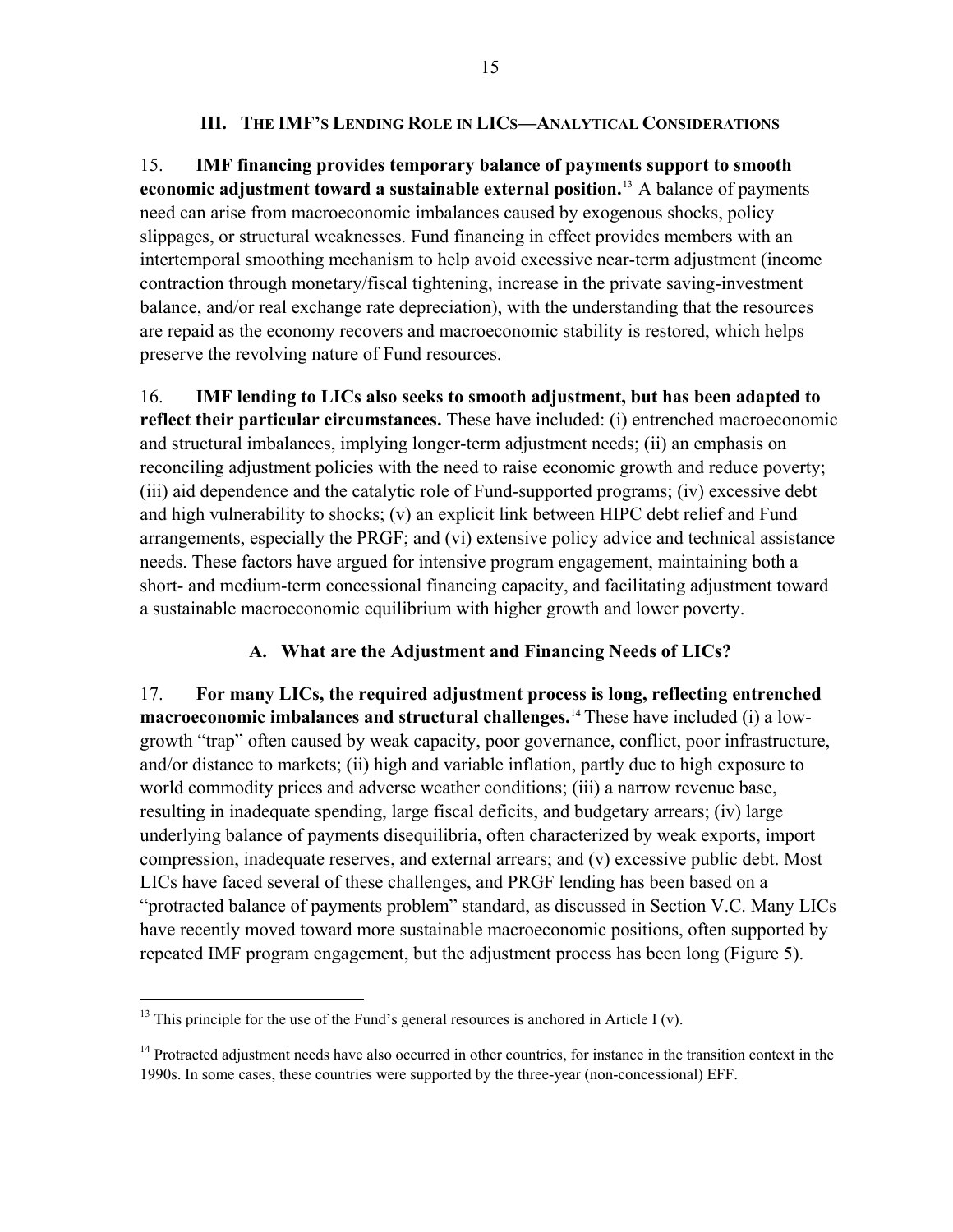<span id="page-15-0"></span>

**Figure 5. Macroeconomic adjustment has been a long process in most LICs.**  (Five-year Moving Averages) 1/

Sources: International Monetary Fund; WEO database, and IMF staff calculations. 1/ The figure shows the macroeconomic adjustment for the median, first quartile, and third quartile of a group of LICs that excludes oil exporters and transition economies. In this regard, it hides dramatic reversals or improvements that individual countries have suffered at business cycle frequencies. 2/ Including grants.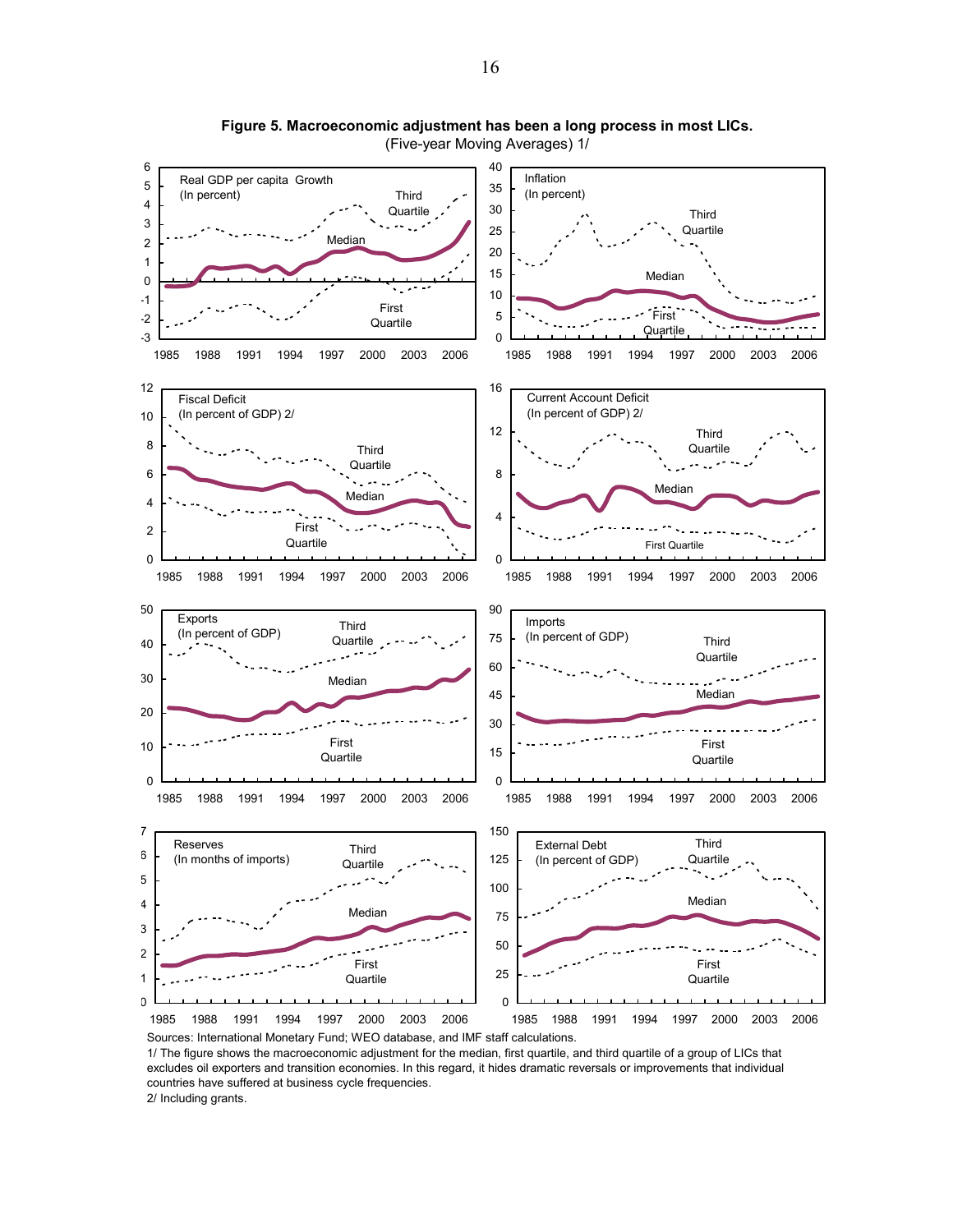18. **In addition, like other countries, LICs may also face short-term adjustment and financing needs caused by shocks and policy slippages.**[15](#page-16-0) LICs are particularly vulnerable to oil, food, and other commodity price swings, given high oil import-to-GDP ratios, high shares of food in the consumer basket, and limited export diversification. Many are also exposed to shortfalls in aid or remittances, and some to private capital volatility. IMF financing to address shocks and policy slippages has been mainly provided through the PRGF (often through augmentations), but also under the SBA, and more recently the ESF in case of exogenous shocks. Financing needs stemming from natural disasters are common among LICs. And post-conflict states often require urgent balance of payments support, typically provided through the EPCA, to prevent a deterioration of economic conditions.

19. **Aside from immediate financing needs, countries can benefit from program engagement with the Fund in terms of policy support, capacity building, commitment, insurance, and signaling.** These factors argue for providing low- or non-disbursing program support, for instance through low-access PRGF arrangements, precautionary arrangements, or non-financial program instruments (such as the PSI), even when immediate financing needs are limited or absent.

• **Capacity/policy support:** Institutional capacity is still not well-advanced in most LICs, limiting the authorities' ability to sustain strong macroeconomic policies and structural reforms. Fund technical assistance and training have helped build capacity, and are typically closely integrated with Fund program work.[16](#page-16-1) In addition to formal technical assistance, the Fund's program (and near-program) engagement itself, including through missions and resident representatives, builds macroeconomic management capacity through in-depth policy and technical discussions.<sup>[17](#page-16-2)</sup>

<span id="page-16-0"></span><sup>&</sup>lt;sup>15</sup> A survey of IMF mission chiefs for LICs indicates that about three quarters of low-income countries presently have a balance of payments need. Of these, 40 percent have both a long-term and one of several types of short-term needs; 30 percent have a long-term need only; and 25 percent have a short-term need only. In addition, several countries had a precautionary need (see forthcoming Supplement). In this paper, "short term" refers to two years or less and "medium- or longer-term" to three years or more.

<span id="page-16-1"></span> $^{16}$  A new policy on country contributions to Fund technical assistance (TA) will apply from May 2009. Countries with Fund financial arrangements will be exempted from the contributions policy since TA is often important for the success of programs by helping countries strengthen their institutions and implement program conditionality, which in turn helps safeguard Fund resources. The exemption will, however, not apply to LICs without arrangements or with non-financial PSIs or SMPs. The Fund is also stepping up fundraising, including for Regional Technical Assistance Centers and topical trust funds, which will likely benefit LICs.

<span id="page-16-2"></span> $17$  Several Ex-Post Assessments found a positive impact of longer term program engagement on members' strength of domestic institutions and technical capacity. See *Review of Ex Post Assessments and Issues Relating to the Policy on Longer-Term Program Engagement*.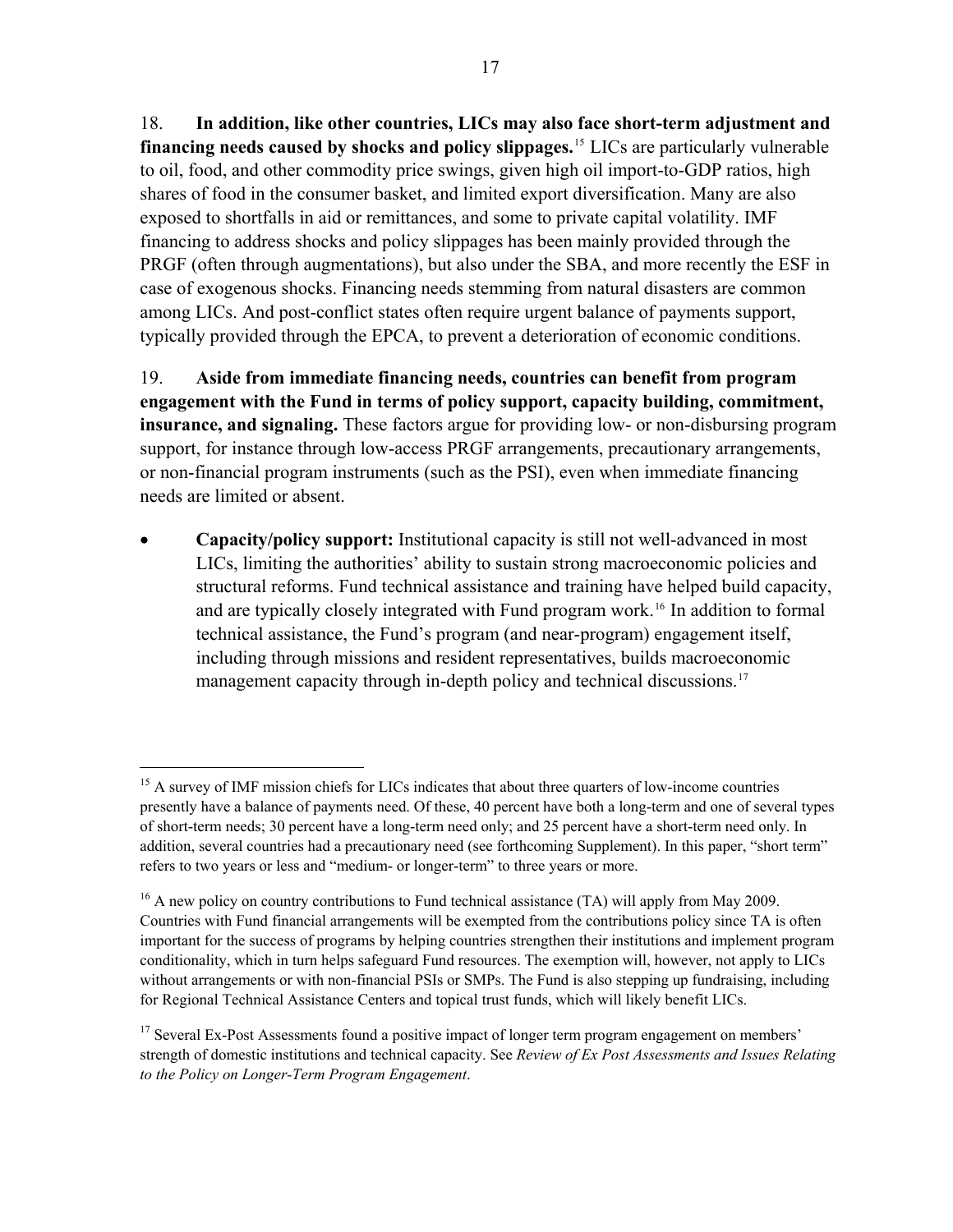- <span id="page-17-0"></span>• **Commitment device:** As in the case of Fund financing under the GRA, Fund concessional arrangements and associated conditionality can help LIC members build commitment around their economic policies and objectives, and can facilitate policy coordination within the government and with donors.
- **Insurance:** With increasing exposure to private (domestic and external) financing, demand is likely to grow for contingent Fund support. While there is currently no concessional precautionary instrument, low-access PRGF arrangements have played this role indirectly with the



tlnp tlp t2np t2p t3np t3p t4np Sources: International Monetary Fund; WEO database, Dorsey et al (2008) database, and IMF staff calculations 1/ Average annual disbursements since (1987) during successive (t1, t2, ...) program (p) and non-program (np) periods.

understanding that access can be easily augmented, while an on-track PSI could enable re latively rapid approval of an ESF if needed.

• **Signaling/catalytic effect:** IMF arrangements can help inform donor decisions and catalyze grants and concessional loans (on average, official inflows have been higher by about 1¼ percent of GDP in the presence of a Fund program, Figure 6). For LICs with market access, a Fund-supported program can also provide comfort to investors.

### **B. What is the Role of Concessional IMF Lending Relative to Donor Support?**

20. **The significant debt-related vulnerabilities of LICs argue for providing IMF financing on concessional terms, subject to an overall resource constraint.** The experience of the 1970s/1980s has underscored the risk of borrowing on non-concessional terms. Many LICs, including post-HIPC countries, are at moderate-to-high risk of debt distress based on IMF-World Bank debt sustainability analyses, and many countries remain vulnerable to re-emergence of debt problems, given uncertain economic growth prospects and limited room for fiscal maneuver in case of shocks. Facilities for LICs are therefore based on concessional terms. Given limited total concessional resources administered by the Fund, access is rationed through norms and limits (see Section V.A), and concessional financing is blended with GRA resources for higher-income borrowers, countries with market access, and very large financing needs (see Section V.B).

# 21. **Notwithstanding its concessionality, the role of PRGF financing is distinct from development aid provided by multilateral development banks and bilateral donors:**

• *Macroeconomic stability focus:* While IMF-supported programs share many of the long-term goals of development assistance provided by others (notably higher growth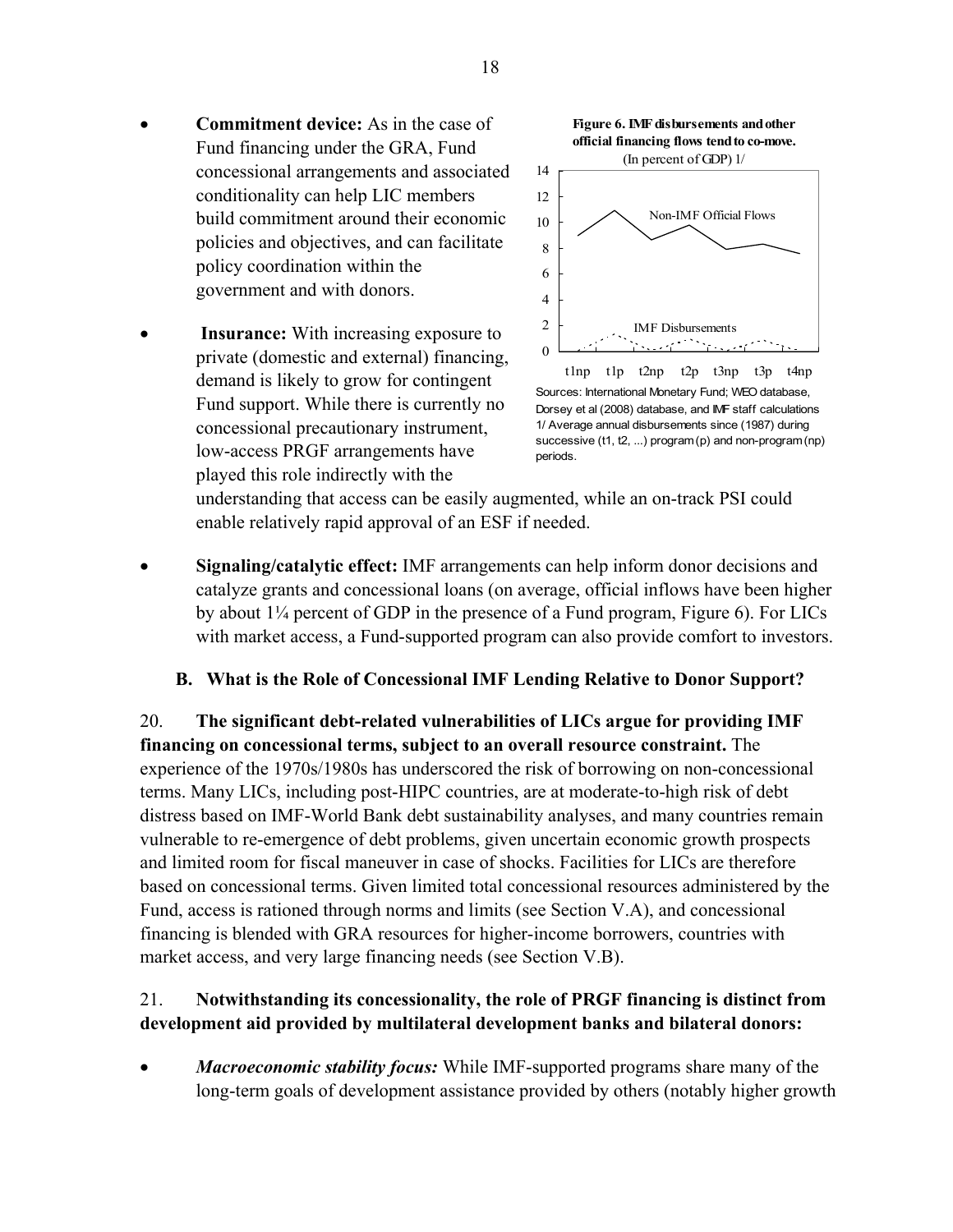and lower poverty), the Fund's unique and specific contribution to meeting these goals is to help members address macroeconomic imbalances and risks through appropriate policies, macro-critical structural reforms, and related capacity building.

- *Intertemporal smoothing to support adjustment:* Aid typically aims at increasing the long-term resource envelope of the recipient country, enabling permanently higher levels of consumption and investment[.18](#page-18-0) By contrast, IMF financial assistance to LICs, while concessional, is primarily intended to provide a temporary resource transfer that permits intertemporal smoothing of absorption (even though in LICs, the adjustment can be long), cushioning the degree of adjustment needed. Also, while aid should usually be provided on a steady and predictable basis to reduce volatility (except in emergencies), IMF lending is generally counter-cyclical.
- *Crisis response:* The Fund often plays a key role in crisis situations, being able to provide speedy financial support while coordinating closely with other partners that may scale up their support more gradually.
- *Balance of payments and fiscal impact:* Aid should generally be both fully spent and absorbed over the medium term, i.e., used for higher fiscal spending and imports. By contrast, IMF loans can be partly (or even fully) saved when reserves are low, to provide a cushion against potential macroeconomic volatility.[19](#page-18-1) Moreover, most forms of development assistance are targeted at particular spending areas, whereas Fund assistance is aimed at general balance of payments support.
- *Signaling/catalytic effect:* As discussed above, performance under an IMF financial arrangement can be an important signal to donors.

<span id="page-18-0"></span><sup>&</sup>lt;sup>18</sup> Grant-financed aid is a permanent resource transfer from the donor to the recipient. Concessional loans entail both a permanent resource transfer (equivalent to the embedded grant element) and a temporary transfer (equivalent to the present value of total debt service). Concessional loans provided by development agencies are often intended to finance projects that generate an economic return that provides the resources out of which the debt service can be paid. By contrast, the interest rate subsidy for PRGF-ESF loans is primarily intended to prevent future debt problems, rather than enhancing the long-term resource envelope of the recipient.

<span id="page-18-1"></span><sup>&</sup>lt;sup>19</sup> In principle, IMF financing and development assistance provided by others can have the same impact on spending and absorption. Both an IMF loan and budget support (grant or loan) by donors are in effect balance of payments support as they provide the recipient with foreign exchange. Both can be fully spent and absorbed, which in the case of the IMF would involve additional steps, such as a central bank credit to the government, or more indirectly, a monetary expansion that allows the government to borrow from domestic banks. Other possible combinations of spending and absorption (including full saving) can in principle be replicated for both types of support through appropriate monetary policies. The main difference is that aid should *usually* be fully spent and absorbed (see *The Macroeconomics of Managing Increased Aid Inflows—Experiences of Low-Income Countries and Policy Implications*, while IMF financing should *often* be neither fully absorbed nor fully spent. Another difference is that repayment of an IMF loan occurs earlier than most concessional loans, implying an earlier and larger unwinding of spending and absorption.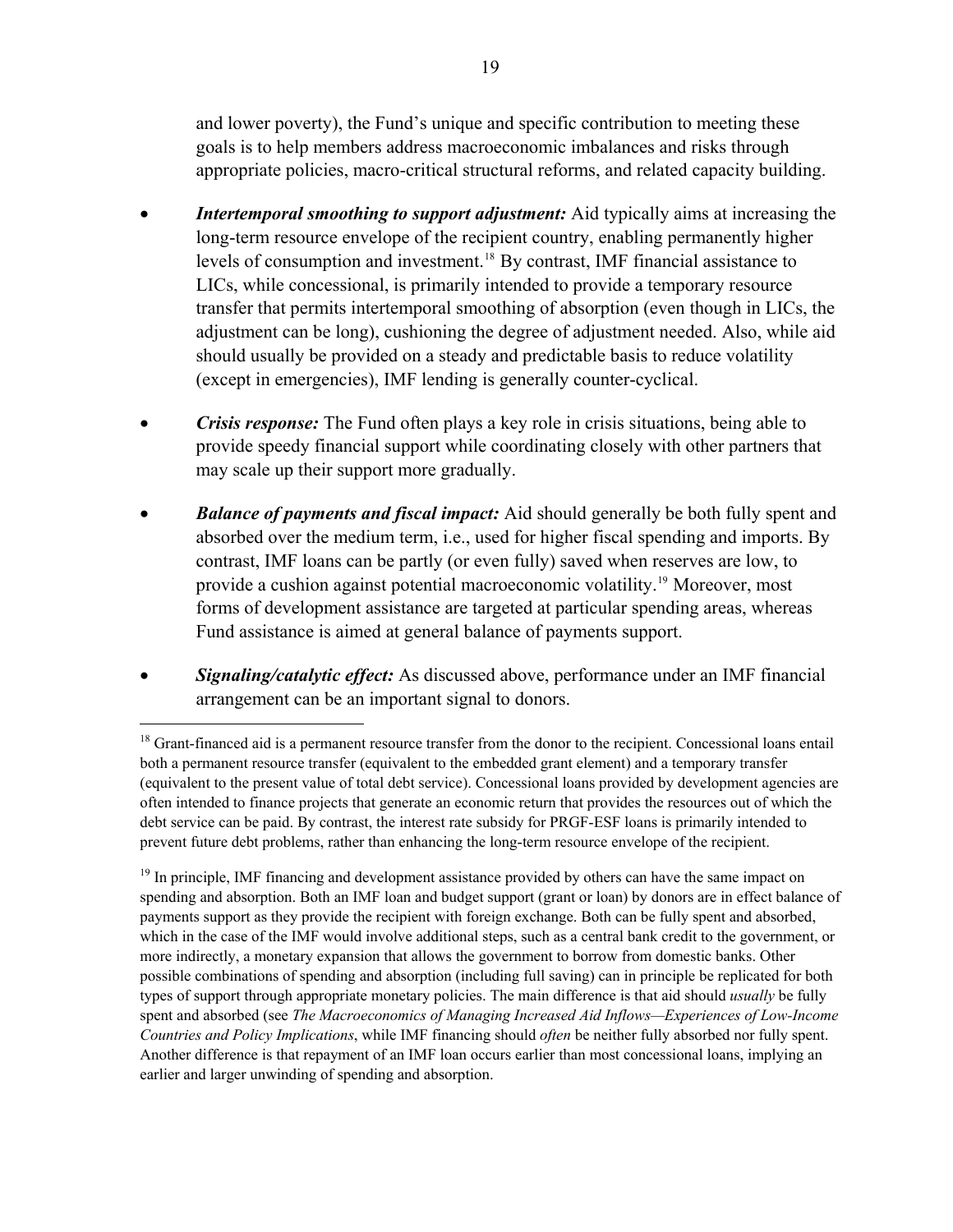#### **C. The Need for a More Flexible Set of LIC Instruments**

<span id="page-19-0"></span>22. **The Fund's toolkit of instruments for LICs has been broadly adequate until recently, but circumstances are changing.** As discussed in Section II.C, concessional medium-term financing under the PRGF, aligned with country-owned PRSPs, has accompanied a marked improvement in economic performance over the past two decades. However, the toolkit may now need to be adapted to ensure that the Fund can serve the increasingly diverse needs of its LIC members in the face of their heightened exposure to global volatility, as put into sharp focus by the ongoing global economic crisis.

23. **LICs have become increasingly diverse, with some still in highly fragile situations but others sustaining strong policies and gaining market access.** In the 1990s, the vast majority of LICs required medium- or longer-term adjustment (in many cases coupled with debt relief), whereas now more than a quarter are in broadly sustainable macroeconomic positions (Figure 7). At the same time, a majority of LICs continue to face entrenched adjustment needs, including about a third that are still in a fragile situation. As LICs continue to advance, and integrate into the world economy, their challenges will increasingly resemble those of emerging market countries, with more episodic, short-term financing needs, although they may continue seeking program-based engagement as long as they remain dependent on foreign aid and can benefit from macroeconomic policy support.





Sources: International Monetary Fund; WEO, IFS, World Bank Databases; and IMF Staff estimates. \* The list of countries excludes countries with inadequate long-term historical data series.

# 24. **At the same time, LICs are becoming increasingly exposed to global volatility, and many are being hit hard by the global economic crisis.** Private capital inflows and FDI have risen sharply in recent years,<sup>[20](#page-19-1)</sup> making some countries vulnerable to sudden stops

<span id="page-19-1"></span><sup>20</sup> Dorsey, Thomas, Helaway Tadesse, Sukhwinder Singh, and Zuzana Brixiova, 2008, *The Landscape of Capital Flows to Low-Income Countries,* IMF Working Paper 08/51.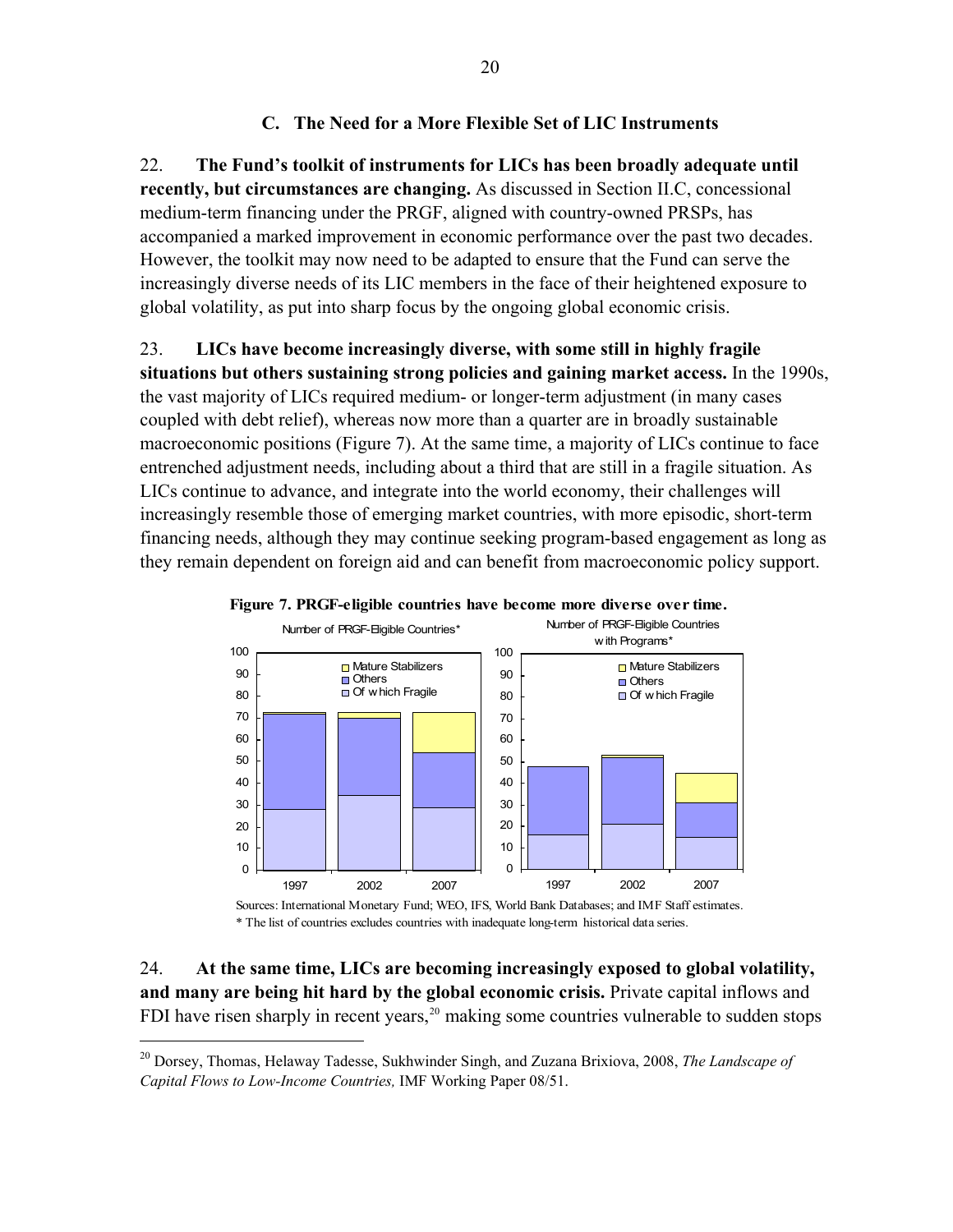<span id="page-20-0"></span>similar to those experienced by emerging market countries. Many LICs have also become increasingly exposed to commodity price volatility as trade shares in GDP have risen and global volatility has trended up (Figures 8 and 9). At the same time, some countries have become more dependent on inflows of aid and remittances, making them vulnerable to possible reversals. As local financial sectors have grown, external shocks may be amplified in case of domestic financial fragilities. As discussed in the forthcoming Fund staff paper on *The Implications of the Global Financial Crisis for Low-Income Countries*, LICs have been severely affected through lower demand for their exports, the sharp decline in commodity prices, lower remittances, and reduced FDI.





Source: International Monetary Fund; WEO database, World Bank (2008), and IMF staff calculations. \* Openness is measured as total trade (exports plus imports) in precent of GDP. Financial depth is measured as M2 in percent of GDP.



#### **Figure 9. Commodity price volatility has increased in recent years.**

Sources: International Monetary Fund; WEO database, World Bank (2008), and IMF staff calculations.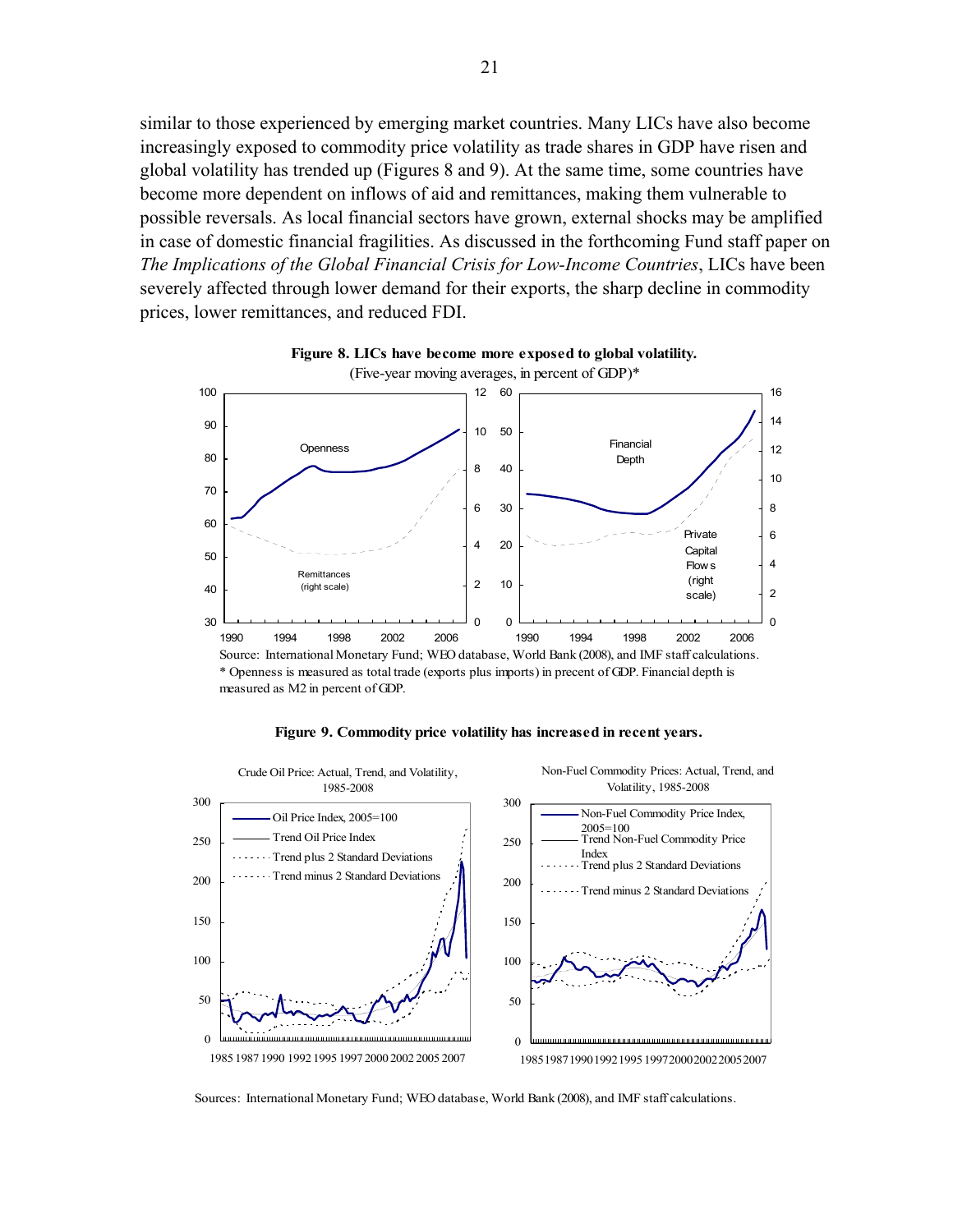<span id="page-21-0"></span>25. **To preserve the hard-won economic gains LICs have made over the past two decades, the Fund's facilities and financing framework will need to become more flexible in light of LICs' diverse needs and heightened exposure to global volatility.** A range of reform areas will be considered in the following sections:

- **Gaps and overlaps in the facility architecture:** While medium-term (PRGF-type) financing will remain an appropriate vehicle to address the needs of LICs with medium- or longer-term adjustment needs, there may be a relative shift of demand toward more episodic, short-term and emergency financing, and precautionary arrangements. As discussed in Section IV, gaps remain in these areas, increasingly constraining the Fund's ability to assist its LIC members effectively.
- **Access limits and norms:** As discussed in Section V.A, access limits have been eroded and may now be too low for assisting LICs that have become more exposed to a world economy with greater volatility.
- **Financing terms:** As discussed in Section V.B, to balance the need for concessional financing with a limited resource envelope, there is a case for making emergency assistance for LICs more concessional, further clarifying rules for blending concessional and GRA resources, and more regularly reviewing PRGF eligibility.
- **Conditionality:** The growing diversity of LIC adjustment needs argues for a moving toward a more tailored and flexible application of conditionality (Section V.D).
- **Concessional resource envelope and financing framework:** As discussed in Section VI, demand for Fund concessional financing is expected to double over the medium term, implying the need to secure additional concessional resources. Section VII discusses how changes to fund-raising and the trust fund structure could make the concessional financing framework more flexible and efficient.

# **IV. FACILITIES ARCHITECTURE**

26. **The Fund's LIC-specific facilities have generally worked well, but gaps and ambiguities remain, constraining the Fund's ability to respond effectively to LIC needs in the context of increasing global volatility.** As noted above, the PRGF has contributed to a marked improvement in long-term economic performance. However, LICs' circumstances have become increasingly diverse, from countries with fragilities and limited capacity to pre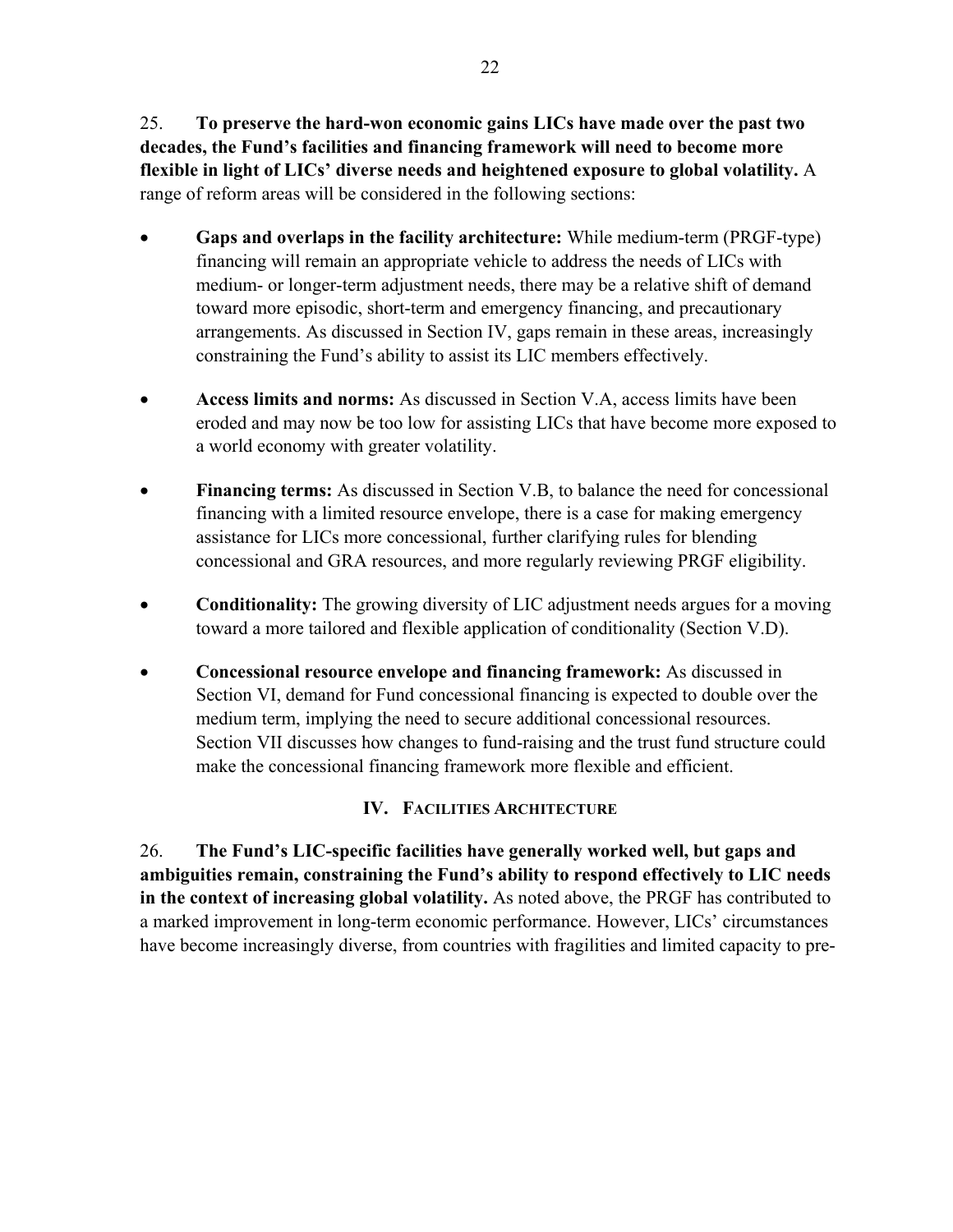<span id="page-22-0"></span>emerging markets with greater exposure to global volatility. This underscores the need for considerable flexibility in the Fund's facilities for LICs.<sup>21</sup>

27. **The PSI and ESF have been established to close perceived gaps.** The PSI was intended to provide policy support to LICs that may still be dependent on donor support but not in need of financial assistance from the Fund. Experience has been broadly positive so far, as discussed in a forthcoming review, and several LIC members are likely to request PSIs over the next few years. With regard to the ESF, demand has grown following design modifications in late 2008, but initial cases have raised some questions over qualification criteria, measurement of shocks, access, blending with other facilities, and use relative to other instruments. And despite these new tools, several important gaps remain.

# **A. Gaps**

28. **Three notable gaps can be identified in the Fund's concessional facility architecture: (i) a flexible short-term financing instrument; (ii) a precautionary instrument; and (iii) a flexible emergency financing instrument, including for LICs in fragile situations.** Executive Directors have highlighted these gaps on several occasions. They have also been underscored by recent country cases and in a survey of IMF mission chiefs' experiences and interactions with country authorities over the past few years.<sup>[22](#page-22-1)</sup>

29. **The Fund's ability to address short-term concessional financing needs remains limited, even after modification of the ESF; this gap may become increasingly problematic as LICs become more exposed to volatility.** As LICs make economic progress, risks related to increased international integration and domestic financial market liberalization will intensify, and demand for shorter-term financing is likely to increase.

• The **ESF** provides a short-term concessional option to address exogenous shocks, but does not cover financing needs arising from domestic problems such as policy slippages, banking troubles, or a decline in public confidence. Moreover, in practice it can be difficult to disentangle exogenous and endogenous contributions to balance of payments pressures.

<sup>&</sup>lt;sup>21</sup> Executive Directors looked to this review to ensure that the Fund's instruments continue to meet the evolving needs of LICs and to consider issues such as flexibility in the PRGF as well as the possibility of a precautionary window, and the creation of a Stand-By-type instrument to support short-term stabilization in LICs.

<span id="page-22-1"></span><sup>&</sup>lt;sup>22</sup> The survey of mission chiefs (forthcoming Supplement) indicates that these gaps may be relevant in a nonnegligible number of countries: short-term financing needs are expected in 37 percent of countries included in survey responses; precautionary needs in 31 percent of countries; and financing for non-post conflict fragile states and/or flexible emergency financing in 39 percent of countries. Mission chiefs also report that some country authorities, donors, and NGOs noted these gaps. Another gap perceived by mission chiefs was the lack of a pure signaling and policy support instrument for non-mature stabilizers without a financing need.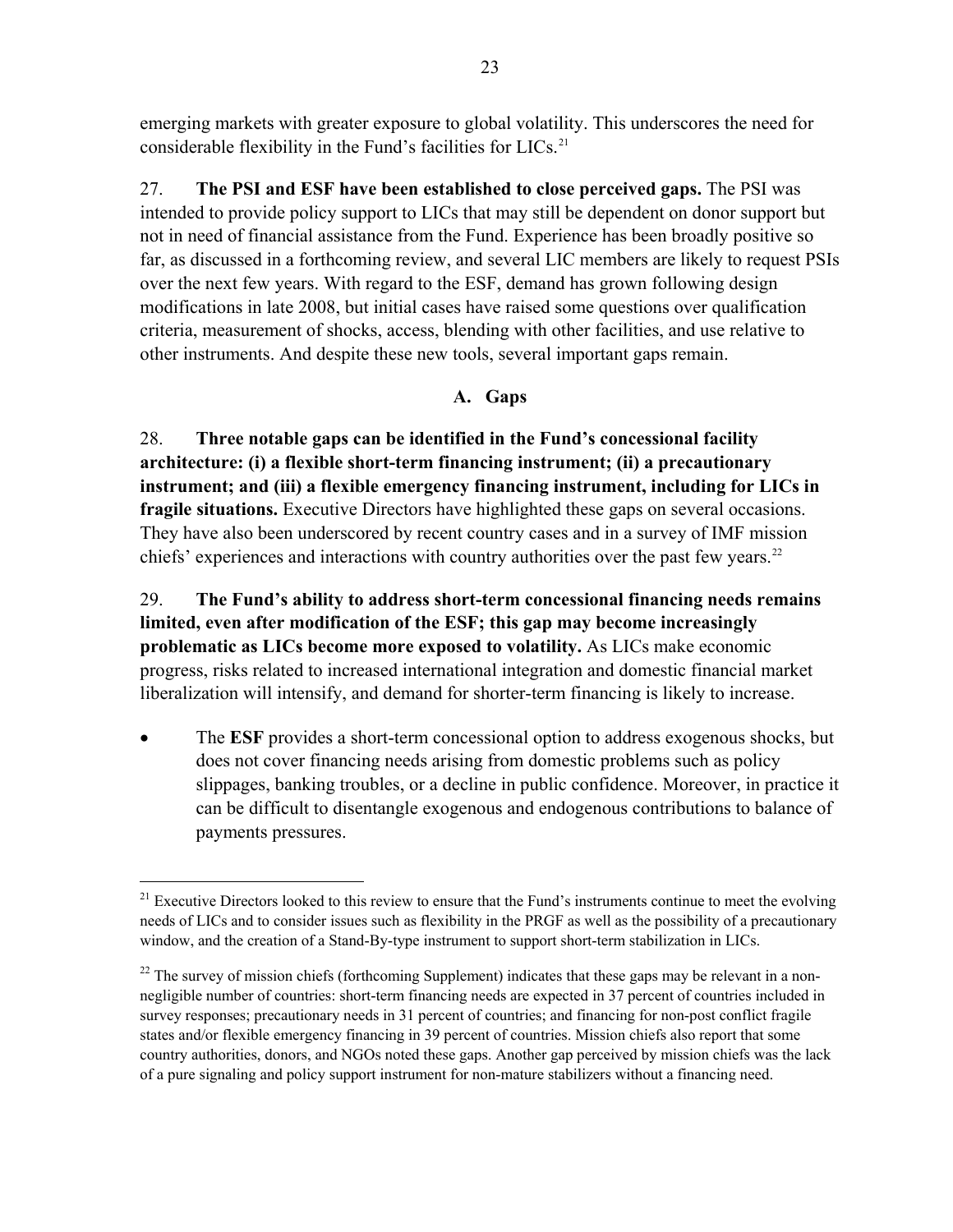- The **PRGF** is designed to help eligible members address protracted balance of payments problems. It requires a three-year program, thus potentially tying up scarce concessional resources for longer than necessary in countries with shorter-term needs. It also requires a PRSP, which often takes considerable time to prepare. In addition, members that have stopped using the PRGF (and moved to a PSI or surveillance-only engagement) may be reluctant to return to a facility primarily targeted at members with protracted balance of payments problems and longer-term adjustment needs, and perceived as linked to poverty reduction and HIPC debt relief.
- Recent country experience suggests that the lack of an appropriate short-term concessional instrument may induce some countries to opt for financial assistance under non-concessional **SBAs**, which could significantly raise near-term debt service burdens.<sup>[23](#page-23-0)</sup>

30. **Precautionary arrangements are likely to become more important as LICs have become more integrated into global markets and are developing their financial sectors.** Countries that encounter increased volatility and risks related to access to world capital markets or domestic financial sector reforms may wish to have a precautionary arrangement to instill confidence and provide quick access to finance should conditions deteriorate. As exports grow, countries will also become even more exposed to volatility of commodity prices and global growth. The combination of more integrated LICs and a more unsettled global financial environment could create significant near-term demand for precautionary arrangements among LICs. Precautionary SBAs are a central element of the Fund's GRA architecture, and have worked well for many middle-income members. In the absence of a concessional precautionary instrument, some LICs have turned either to (non-concessional) precautionary SBAs or low-access PRGFs (the PRGF generally has not been considered an appropriate instrument for precautionary use, but can be augmented quickly).<sup>[24](#page-23-1)</sup> However, to the extent that countries are not yet ready to rely primarily on non-concessional financing, SBA terms may not be appropriate for LICs in the event drawings are needed. Also, the signal sent by a low-access PRGF arrangement is unlikely to be optimal for mature stabilizers seeking to keep or gain market access, and the three-year term may be longer than desired.

<span id="page-23-0"></span><sup>&</sup>lt;sup>23</sup> SBAs have been approved recently for PRGF-eligible countries such as Georgia, Pakistan, and Honduras. Several additional cases are expected to be considered soon. Access levels, PRSP requirements, demand for precautionary financing, income levels, and stigma may have been factors in some cases.

<span id="page-23-1"></span><sup>24</sup> Honduras indicated that it would treat its SBA as precautionary. During the 2004 discussion of *The Fund's Support of Low-Income Country Member Countries—Consideration of Instruments and Financing*, a precautionary PRGF was considered inappropriate, in part because it would tie up concessional resources and is at odds with the protracted balance of payments problem standard for PRGF lending.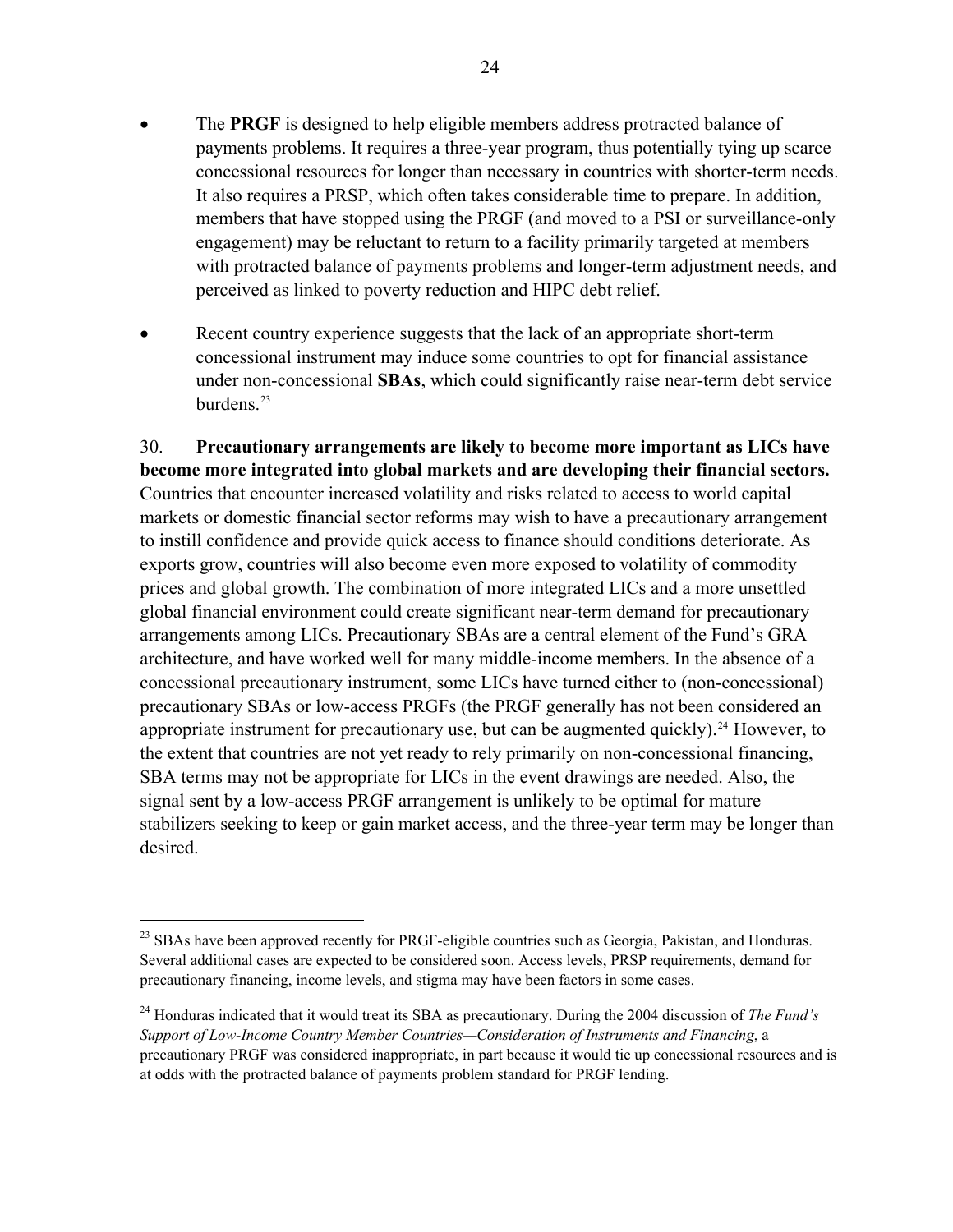<span id="page-24-0"></span>31. **The lack of a flexible mechanism to deal with emergencies in countries affected by fragility and limited policy capacity has been noted on a number of occasions.** At times, countries face emergency adjustment and financing needs when their policies do not meet UCT standards, possibly due to external arrears, periods of political transitions, or fragile situations.[25](#page-24-1) In these circumstances, Fund financial assistance, with its policy support and catalytic effects, can sometimes be critical to support economic policies and forestall a precipitous deterioration in economic and social conditions that might undermine prospects for progress. Currently, the Fund cannot provide this assistance unless the country recently experienced a conflict (and qualifies for EPCA), a natural disaster (and qualifies for ENDA) or an exogenous shock (and qualifies for the ESF's Rapid-Access Component (RAC)).

#### **B. Overlaps**

32. **At recent Board discussions of LIC financing requests, questions have been raised about the appropriate choice of instrument and the relationship between different instruments.** Some uncertainty is to be expected when new instruments such as the ESF and PSI are introduced, where the PRGF had once served nearly all financing and policy support functions. Still, the confusion that has arisen on the appropriate use of the PRGF, ESF, PSI, SBA, EPCA, and ENDA (including on combining some of these instruments) is one indication that a more streamlined architecture may be needed.[26](#page-24-2) At the same time, retaining flexibility will be important, including to: (i) provide effective assistance in the wide range of circumstances encountered by LICs and (ii) take into account the authorities' assessment of the appropriate instrument.

33. **Overlaps have become particularly acute for instruments that can help address shocks.** A LIC member that is hit by an exogenous shock could seek an augmentation under an existing PRGF arrangement or a new PRGF (if none is in place), the RAC or High Access Components (HAC) of the ESF, a non-concessional SBA, or Emergency Assistance (under ENDA for a natural disaster, under EPCA for qualifying post-conflict countries, or under the Compensatory Financing Facility (CFF) for an export shortfall or rise in cereal import costs). Some overlaps may be inevitable, for instance because all Fund members have access to

<span id="page-24-1"></span><sup>25</sup> The broader question of how the Fund should engage with fragile states was discussed in *The Fund's Engagement in Fragile States and Post-Conflict Countries—A Review of Experience—Issues and Options*. The gap highlighted above is only one aspect of a possible broader strategy on fragile states, which would typically have a strong technical assistance component. The gap also applies to states not considered fragile but experiencing a period of emergency needs not caused by conflict or exogenous shocks.

<span id="page-24-2"></span><sup>&</sup>lt;sup>26</sup> For example, questions were raised in a few cases on whether the PRGF or the ESF would be more appropriate in light of the nature of the country's adjustment need. Moreover, questions have arisen about moving from a PSI to a PRGF, combining the ESF and the EPCA, and use of the SBA by LICs.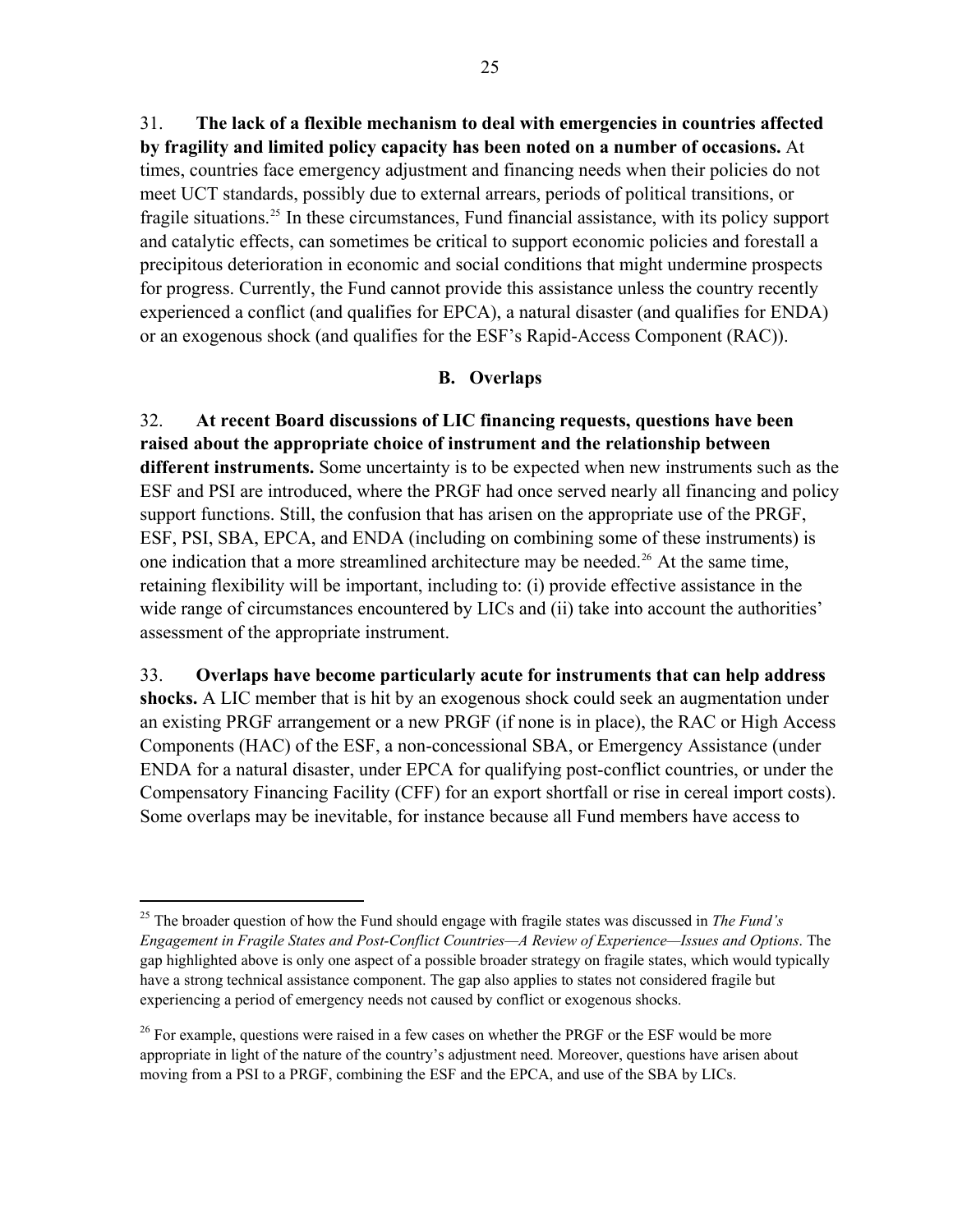<span id="page-25-0"></span>GRA resources, but there seems to be scope for reducing the number of facilities for shocks and emergencies. The CFF stands out as a little-used facility that might be eliminated.<sup>27</sup>

34. **Additional factors contribute to ambiguity in the choice of instruments.** First, assessing qualification criteria can be challenging. For instance, in the case of the ESF, determining the exogenous and endogenous components of a balance of payments deterioration can be difficult, in particular given the data limitations and time lags prevalent in LICs.[28](#page-25-1) Similarly, determining whether a country's balance of payments need is short- or longer-term is not always straightforward, as countries may have both underlying balance of payments weaknesses as well as more immediate needs. Also, differing program requirements, access limits, and financing terms across facilities and the possibility of combining facilities can create inconsistencies.

# **C. Reform Options for Consideration**

35. **The above considerations suggest a need to strengthen the facilities architecture for LICs by closing gaps and reducing overlaps.** Without reform, the Fund would run the risk of (i) inducing an increasing number of LIC members to use non-concessional financing, thus adding to the near-term debt service burden, (ii) relying on concessional instruments to address some gaps in an *ad hoc* and inconsistent manner, and (iii) being unable to serve the needs of some members with any concessional instrument.

36. **Any reform of the IMF's LIC facilities should be forward-looking, with an architecture that can cover a variety of potential adjustment and financing needs for LICs.** Across all reform options, the following considerations should be taken into account for three broad types of country situations: $29$ 

• For countries whose **policies do not currently meet UCT standards**, concessional financing to address urgent balance of payments needs may be necessary in case of natural disasters, shocks, and emergencies in post-conflict or other fragile situations. Speed and flexibility in design will often be critical, whereas access would naturally be low, given the lack of UCT policy standards. Such financing can play an important

<sup>27</sup> See also: *Review of Fund Facilities—Analytical Basis for Fund Lending and Reform Options*.

<span id="page-25-1"></span> $^{28}$  For instance, a terms-of-trade shock might coincide with loose fiscal policies, and qualification for the ESF would depend on a judgment of the extent to which the policy stance contributed to a balance of payments need.

<span id="page-25-2"></span> $29$  Movement among the three categories is expected, depending on country circumstances. While the Fund generally seeks to support progress by LICs toward macroeconomic stability and middle-income status, countries that have sustained macroeconomic stability for some time, such as PSI users, could develop a medium-term adjustment need appropriately met through a PRGF. Conversely, it is also possible that a postconflict country that initially relies on emergency assistance might be able to move rapidly to a broadly sustainable macroeconomic position if capacity is strong.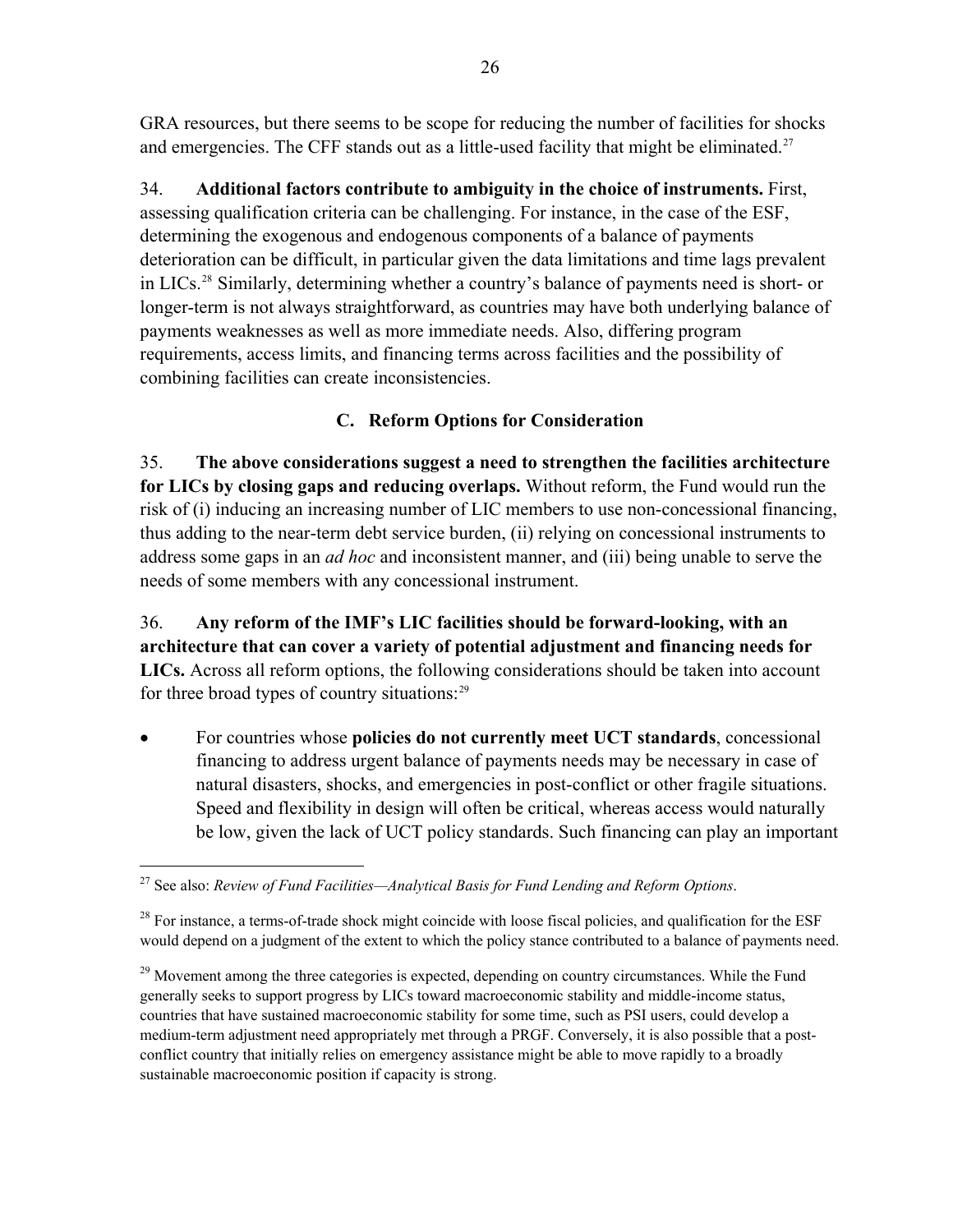role in (i) helping countries avoid excessive adjustment when hit by shocks, (ii) preventing a precipitous deterioration in economic and social conditions in fragile situations, (iii) catalyzing donor support, and (iv) facilitating a transition to a UCT facility.

- For **countries undergoing medium- or longer-term adjustment**, three-year (PRGFtype) financing is usually most appropriate since it can be aligned to the PRSP, which has often been successful in helping to build country ownership and donor support around medium-term economic frameworks aimed at raising growth and reducing poverty. It also gives assurances about sustained Fund financial support. Repeated support may be necessary if the underlying balance of payments problem is deeply entrenched, though it should not continue indefinitely. Occasional short-term financing needs arising from shocks or policy slippages are best addressed through augmentations of the medium-term arrangement. If such an arrangement is not in place and more time is needed to develop a PRSP-based framework, short-term financing might be used as a bridge toward a medium-term financing facility.
- For **countries in broadly sustainable macroeconomic situations**, short-term adjustment needs created by shocks or policy slippages are best supported through short-term financing. If the adjustment takes longer than initially projected, a successor arrangement, either short-term or if necessary medium-term, can be put in place. In the absence of an immediate financing need, countries may still benefit from precautionary arrangements or the PSI as signaling, policy support, and insurance instruments, which may be particularly important in countries with high aid dependence, evolving macroeconomic management capacity, and exposure to global volatility and private financing.

37. **In considering reform options, a number of broad principles and tradeoffs might be taken into account.** These include:

- **Streamlining versus greater tailoring of facilities:** A streamlined architecture with fewer instruments is generally simpler and could reduce overlaps. Against this, there is value in tailoring lending facilities to the diverse needs of LIC members in specific instances.
- **Targeting versus flexibility:** Overlaps among instruments could be reduced by defining more narrowly the circumstances in which instruments can be used. However, this may reduce flexibility in serving the evolving diversity of LIC needs; and more narrowly defined facilities (e.g., CFF or the initial ESF) have often been little-used relative to more flexible instruments (e.g., PRGF or SBA).
- **PRSP link:** Basing IMF-supported programs such as the PRGF and PSI on PRSPs has been successful in helping to build country ownership and donor support around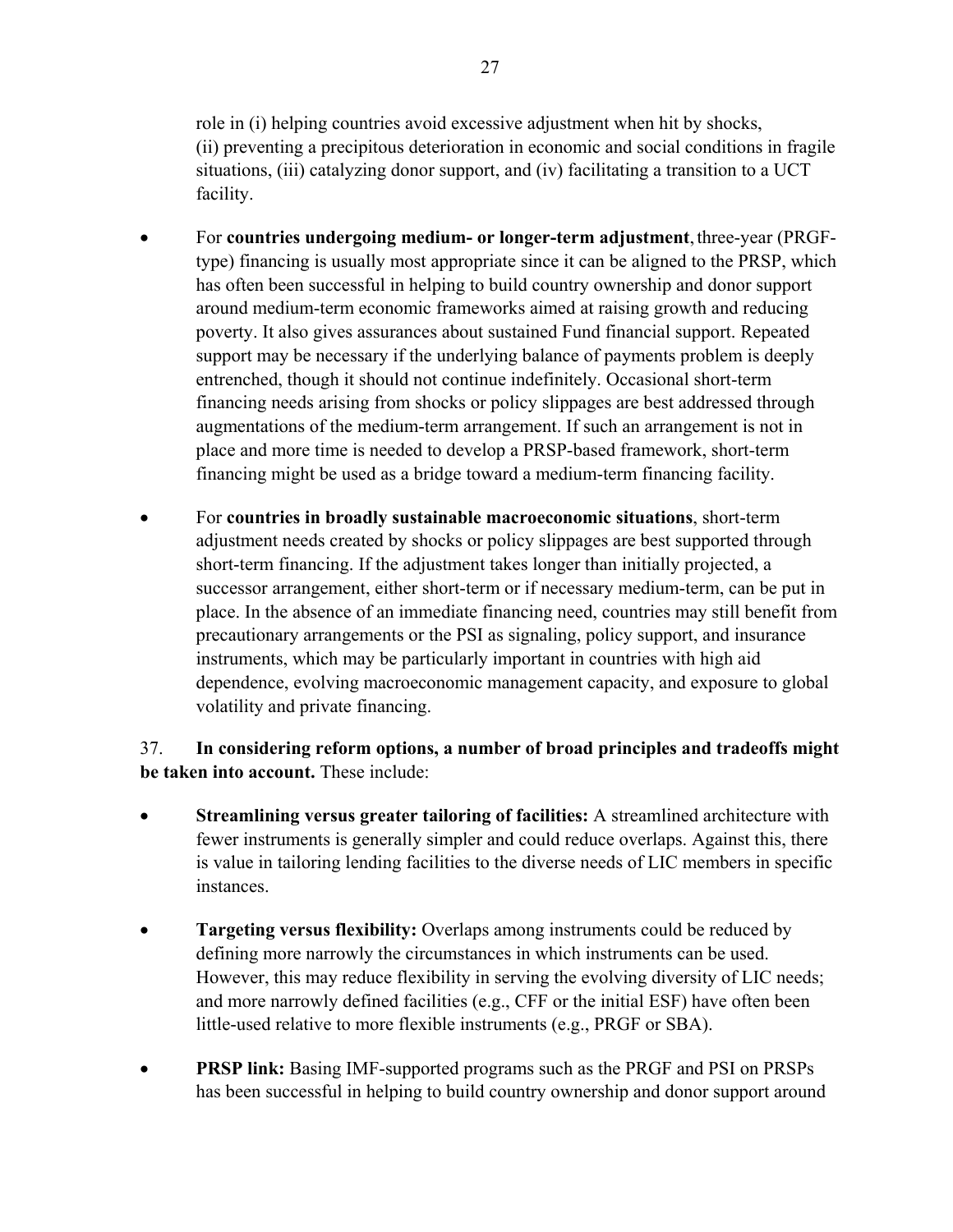<span id="page-27-0"></span>medium-term economic frameworks aimed at raising growth and reducing poverty. At the same time, requiring a PRSP could be seen as onerous for some types of emergency and short-term financing, possibly delaying urgent assistance.

• **Symmetry with GRA facilities:** LIC facilities could mirror the structure of GRA instruments but on concessional terms, which could have advantages in terms of blending of concessional and non-concessional resources.

#### 38. **Based on the above considerations, three broad reform models could be**

**envisaged (Figure 10 and Table 2).** The first would make the PRGF more flexible to cover all circumstances with significant policy efforts (meeting UCT standards), while extending the use of EPCA to emergencies in fragile situations. The approach would be more streamlined than the status quo, allow some additional flexibility, and keep IMF-supported policies firmly focused on PRSP objectives. The second option would keep the PRGF unchanged, replace the ESF with a Stand-By-like concessional instrument, and create a streamlined emergency assistance instrument. This option would tailor facilities to the main country needs discussed above, increase flexibility in cases of shocks and emergencies, and limit PRSP requirements to the PRGF. The third model would create a single flexible facility for all needs. This approach would be the most streamlined and allow the greatest flexibility regarding design and social objectives.



#### **Figure 10. LIC Facilities Architecture: Status Quo and Reform Options 1/**

1/ Stylized Illustration. Does not include possible overlaps due to multiple events (e.g. a post-conflict country exposed also to a shock).

2/ Low-access PRGF arrangement, normalized at 10 percent of quota.

3/ Exogenous Shocks Facility, High Access Component. Can be used while PSI remains in place.

4/ Includes a Rapid Access Option, with limited or no policy adjustment for temporary shocks such as natural disasters.

39. **All options would close the three main gaps and—to differing degrees—reduce overlaps.** In all cases, the CFF could be eliminated and the PSI, discussed in the forthcoming review of the PSI, could remain as a zero-money policy support and signaling instrument for mature stabilizers. The Staff-Monitored Program (SMP) would continue to play its current role of helping members build policy capacity and a track record toward a UCT standard arrangement. Different approaches to program design elements such as access, financing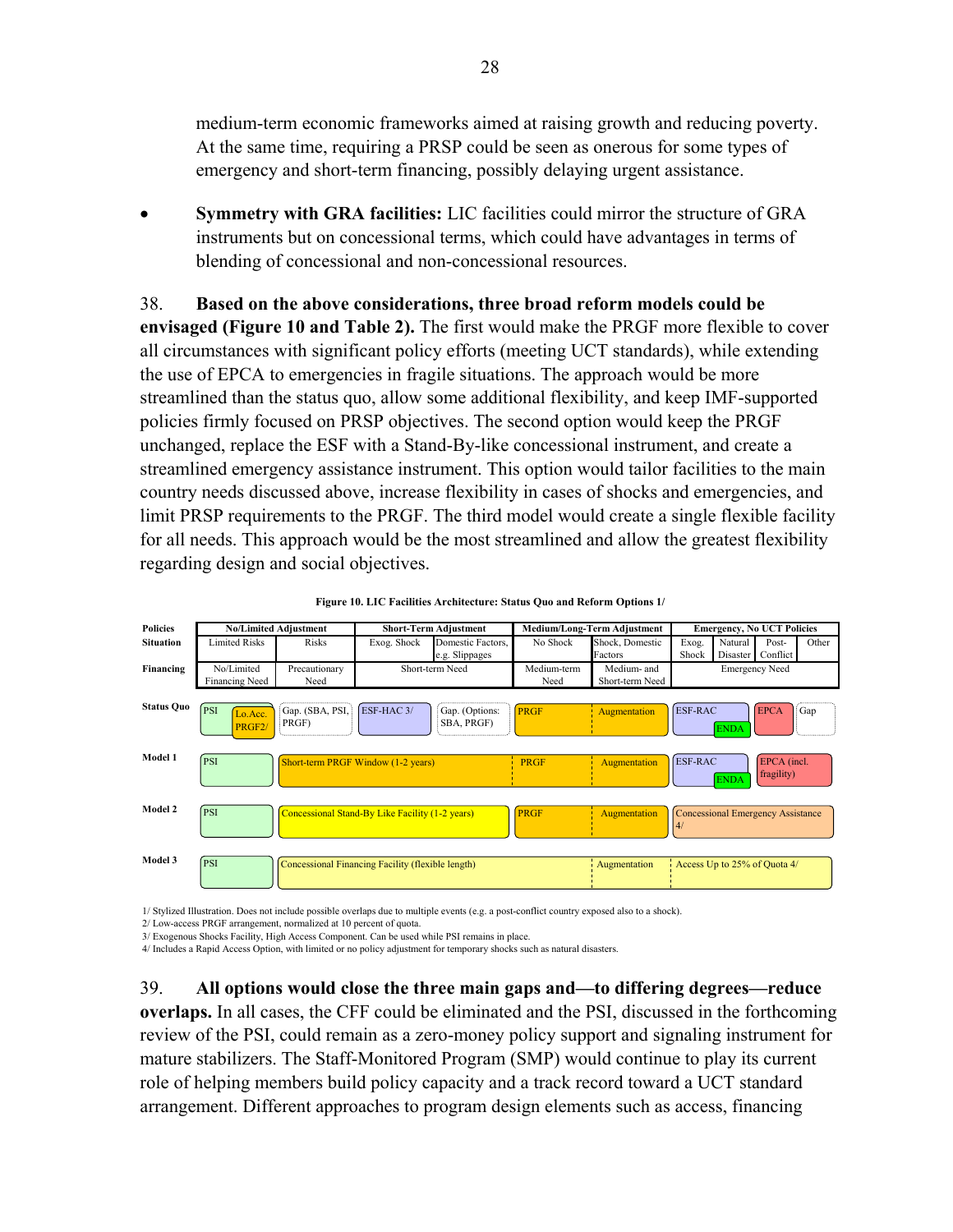<span id="page-28-0"></span>terms, and conditionality, as well as to the concessional financing structure, could be considered under any reform scenario.<sup>30</sup> All of these issues would be examined in greater detail in subsequent proposals following Executive Board discussion of the broad options on the architecture.

# **Option 1: More Flexible PRGF and Emergency Assistance**

40. **Existing facilities could be made more flexible to close gaps, while leaving the PRGF as the centerpiece of the Fund's LIC architecture.** The PRGF could be modified to include a short-term window to address short-term needs caused by shocks and policy slippages in countries that do not have a three-year arrangement in place and are not in need of medium-term adjustment. The short-term window could also include a precautionary option. To reduce overlaps, the ESF could be limited to its RAC component, with limited, if any, conditionality. To provide more flexible concessional emergency support, eligibility for EPCA could be expanded to include non-post-conflict fragile situations.

- **Pros**: This option would reinforce the PRSP-based foundation of Fund financing and program support for LICs, which would keep the focus on growth and poverty reduction, and could facilitate donor coordination, where PRGF-supported macroeconomic frameworks have a well-established role and track record. It would represent a relatively streamlined structure in that there would be only one concessional facility supporting UCT quality policy adjustment, thus clearly delineating policy adjustment and emergency financing. The approach would permit some flexibility on the timing and nature of reforms of the architecture.
- **Cons**: The short-term PRGF window could create confusion as the PRGF is understood to be designed for entrenched balance of payments problems, and raise questions about the assessment of balance of payments need (see Section V.C). It would also risk negative stigma from the perspective of some potential users given the perceived association of the PRGF with poverty, growth, and debt problems. PRSP requirements under the short-term window could impede the Fund's ability to respond quickly. The approach would also leave some overlaps and ambiguities on exogenous shocks. Changes to the PRGF-ESF Trust could be complex, including due to linkages between the PRGF and the HIPC Initiative.

 $30$  Principles for LIC access policy are considered in Section V.A. Repayment terms for concessional instruments are generally assumed to be those of the PRGF-ESF Trust although variations in this respect could also be considered (see Section V.B). The assessment of financing needs and conditionality are considered in Sections V.C and V.D respectively. The concessional financing structure is discussed in Section VII.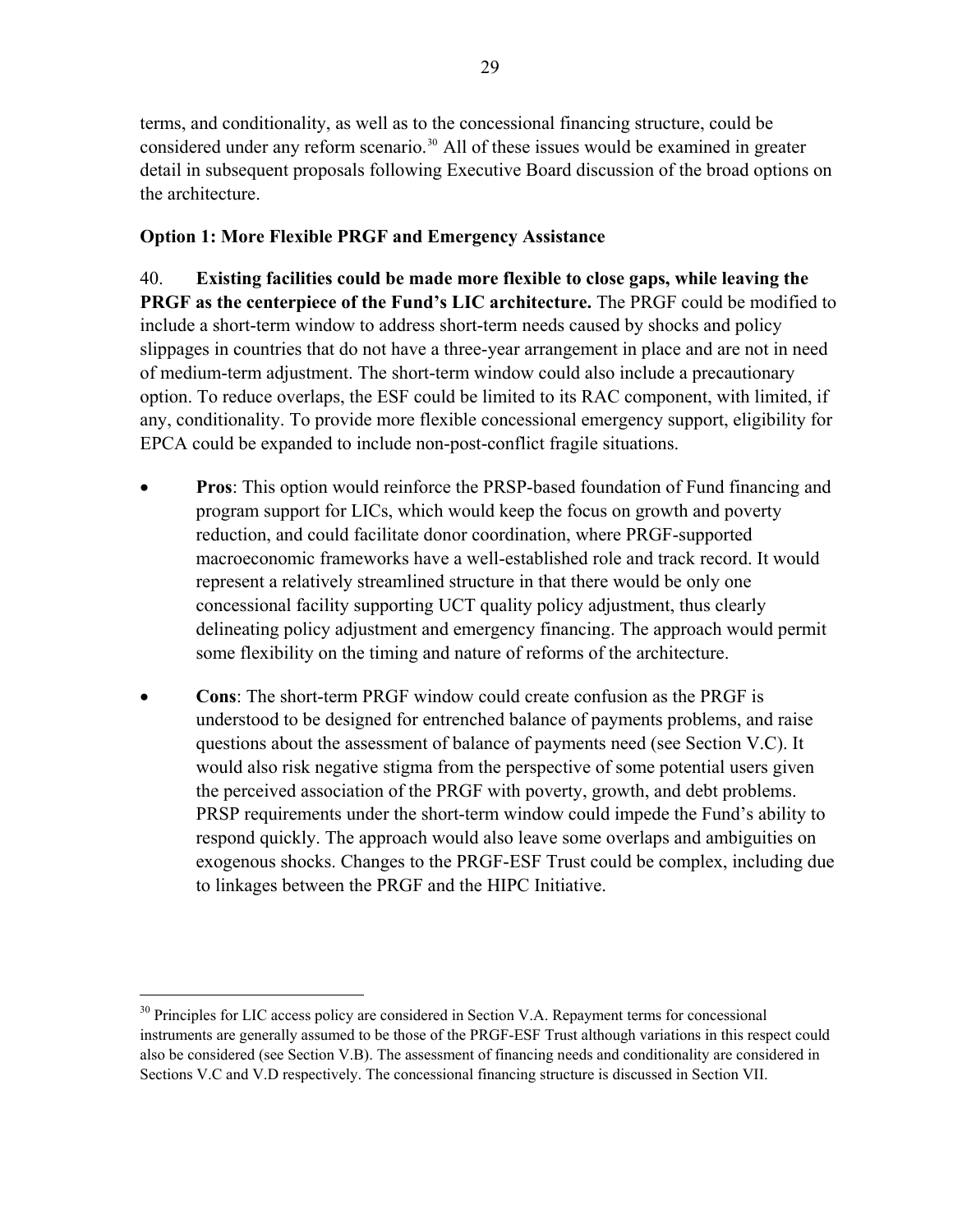<span id="page-29-0"></span>**Option 2: Three-Pillar Structure: PRGF, Stand-By, and Emergency Assistance** 

41. **This option would leave the PRGF unchanged, replace the ESF with a concessional Stand-By-like instrument, and create a unified concessional facility for emergency situations.** As a first pillar, the PRGF would be available to countries facing medium- and longer-term adjustment needs. The second pillar would be a concessional shortterm financing facility (similar to the SBA for GRA users) that could cover all short-term balance of payments needs, including those resulting from shocks and policy slippages.<sup>[31](#page-29-1)</sup> This facility could be used on a precautionary basis, and would not require a PRSP. To limit overlap with the PRGF and discourage repeated use in lieu of the PRGF, the facility would be intended, like the PSI, only for countries not facing a medium- or longer-term adjustment need, although it could occasionally serve as a short-term bridge to a PRGF in the event of an urgent need. The third pillar would be a concessional emergency facility that could provide rapid/low-access support with limited conditionality in instances where policies do not meet UCT standards and LICs currently turn to ENDA, EPCA, and the ESF-RAC, while also allowing access for needs in other fragile situations. $32$ 

• **Pros**: The proposal would tailor facilities to the main types of adjustment need. It would maintain the PRGF's recognized and successful role as a medium-term facility to support medium- and longer-term adjustment needs and HIPC debt relief. The Fund would have a flexible short-term instrument that would address a range of balance of payments needs, avoiding the need for difficult judgments over the relative weight of exogenous and endogenous factors seen in recent ESF cases, and would be well-suited for countries that no longer face entrenched macroeconomic imbalances. The unified emergency facility would provide a highly flexible tool for all forms of emergencies, when speed is often critical. The three-pillar structure would be logically aligned with key GRA instruments (EFF, SBA, and EPCA/ENDA), facilitating blending. The new short-term facility could be created relatively easily by broadening the eligibility criteria of the ESF-HAC to the general balance of payments needs criterion used for an SBA.

<span id="page-29-1"></span><sup>&</sup>lt;sup>31</sup> A variant would be to subsidize interest on the SBA. As noted in Section V.B, shorter repayment periods could be considered for short-term adjustment lending, but this would significantly reduce concessionality and possibly aggravate debt vulnerabilities. A standard SBA would also introduce quarterly monitoring, which is rarely needed or practical in LICs. And as discussed in Section VII, the Executive Board has in the past preferred to have dedicated facilities for LICs.

<span id="page-29-2"></span> $32$  The emergency facility could have a rapid access component, with outright purchases and no (ex-post) conditionality, for temporary shocks such as natural disasters. Access limits could be set at a uniform level or differentiated by the nature of the emergency. While the former would be preferable for simplicity, it may be useful to allow higher access in case of natural disasters and post-conflict situations in line with existing limits.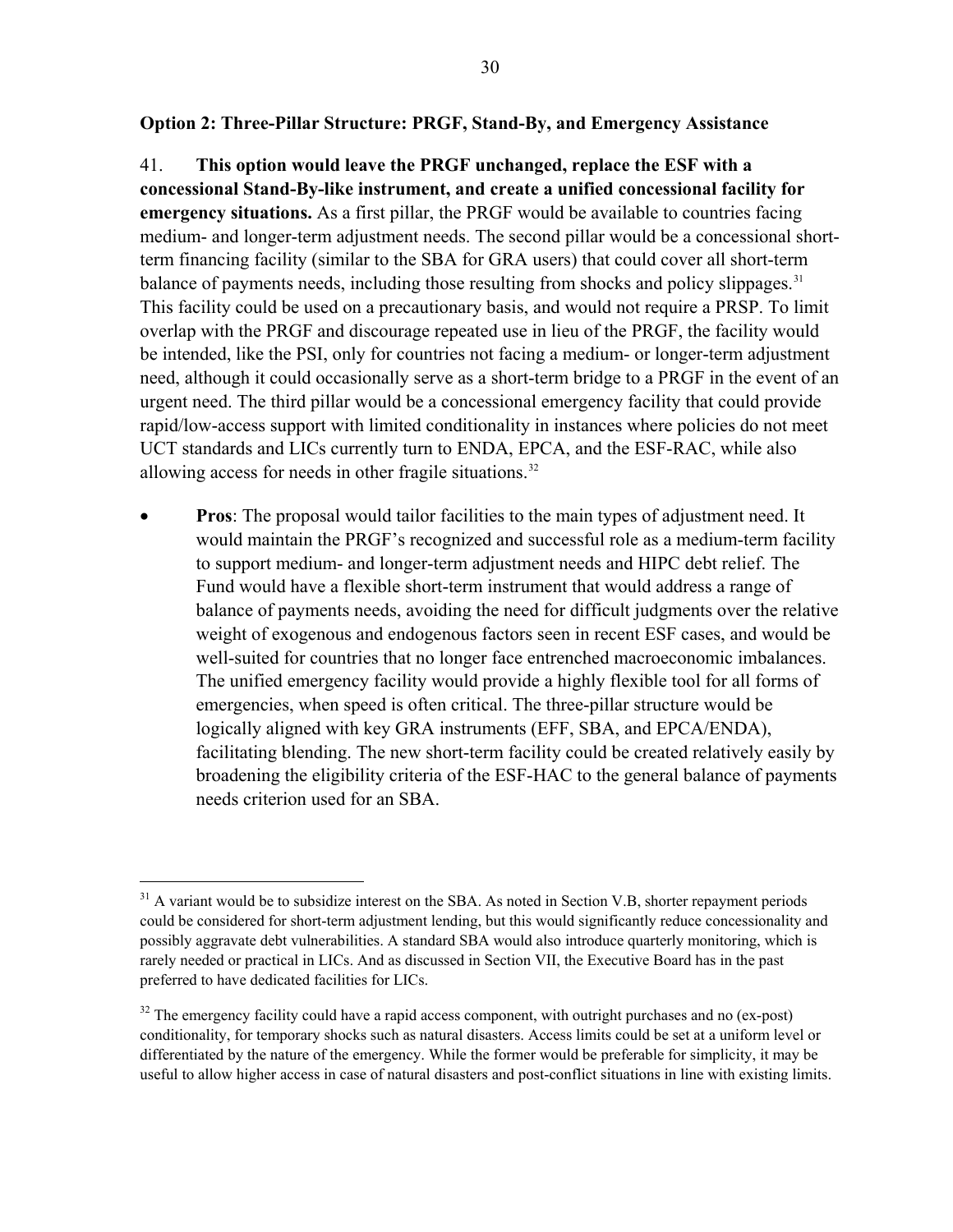<span id="page-30-0"></span>• **Cons**: Countries with entrenched balance of payments problems could seek repeated short-term arrangements that do not fully address underlying adjustment needs. Establishing shorter (Stand-By-like) repayment terms and/or a presumption that the short-term facility is intended for countries that do not face medium- or longer-term balance of payments needs (or, if needed, as a bridge toward a PRGF) could be helpful, although the former may create debt service pressures and the latter would still require some degree of judgment. The short-term financing facility would be a step away from the PRSP-based poverty reduction and growth framework underlying the PRGF and may raise questions about the Fund's policy focus in countries that are still poor and aid-dependent. The possibility of considerable demand for the Stand-By-like facility could require additional concessional resources (see Section VI).

# **Option 3: Single Concessional Financing Facility**

<u>.</u>

42. **This option would replace all existing facilities with a single concessional instrument with flexible length.** The facility could provide three-year financing to assist countries with prolonged adjustment needs. It could also provide shorter-term financing for shocks and policy slippages. PRSP requirements could apply from the second or third year of financing. The facility could be used on a precautionary basis. Countries with programs not meeting UCT standards could receive short-term financing through outright purchases of up to 25 percent of quota for all emergency situations. As a transitional arrangement, the PRGF would be kept active for all existing arrangements and pre-HIPC completion point countries.<sup>[33](#page-30-1)</sup>

- **Pros**: The single facility would go furthest on streamlining. It would be simple and flexible in that there would be no ambiguity or arbitrage between facilities, and countries could move between shorter and more medium-term arrangements based on circumstances. It would focus IMF lending on temporary balance of payments support to smooth adjustment toward a sustainable macroeconomic position. It would also limit differences in access, qualification standards, and concessionality that exist with multiple facilities.
- **Cons**: This radical departure from the current LIC facilities architecture could create significant uncertainty about the Fund's financing role and objectives in LICs. The lack of facility differentiation runs four risks: (i) stigma perceived by relatively advanced LICs; (ii) applying uniform design features (e.g., conditionality, PRSP, and

<span id="page-30-1"></span> $33$  A possible variant of this option would be a single policy support facility with flexible length, with financing determined annually based on needs (which could be zero). This variant would allow medium-term policy support that matches financing more closely to annual balance of payments needs, similar to the ESAF. The policy support element could be offered as a technical service under Article V, similar to the PSI, while annual financing arrangements could run in parallel.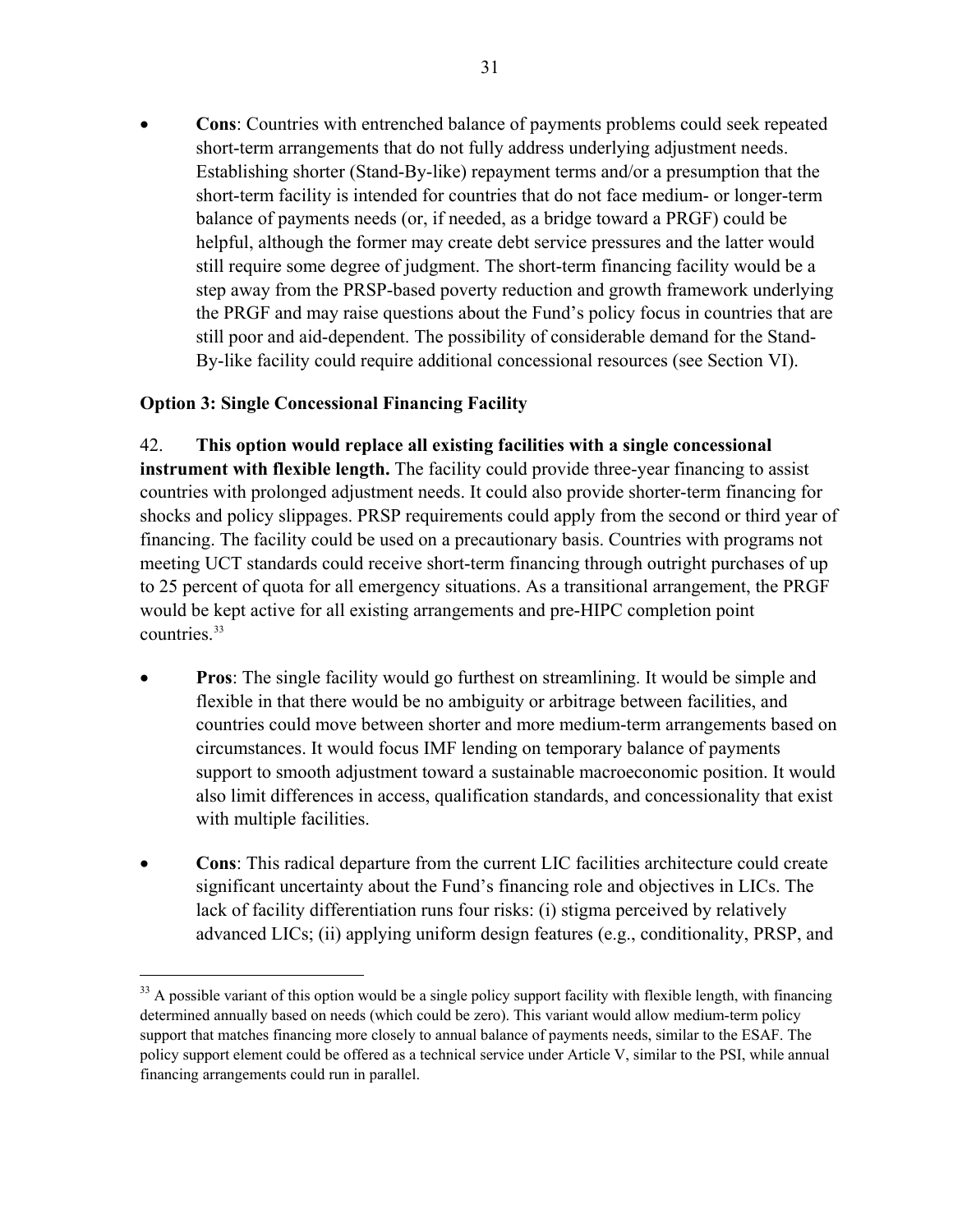<span id="page-31-0"></span>access policies) to highly diverse country circumstances; (iii) difficulties in funding an undifferentiated facility since some donors have preferred earmarking in the past; and (iv) lack of clarity as to whether a three-year arrangement would have the same growth and poverty objectives as a PRGF arrangement. While the first two concerns could be alleviated by differentiating program design for different users, this would add back much of the complexity of multiple facilities.

|                     | <b>Status Quo: PRGF, ESF</b><br>EPCA, ENDA                               | <b>Model 1: More Flexible</b><br><b>PRGF</b> and <b>EPCA</b>              | Model 2: PRGF, LIC-SBA,<br><b>Emergency Assistance</b>                       | Model 3: Single<br><b>Financing Facility</b>                                |
|---------------------|--------------------------------------------------------------------------|---------------------------------------------------------------------------|------------------------------------------------------------------------------|-----------------------------------------------------------------------------|
| Gaps                | Lacks flexible short-term,<br>precautionary, and<br>emergency financing. | No major gaps.                                                            | No major gaps.                                                               | No major gaps.                                                              |
| Overlaps            | Multiple shocks and<br>emergency facilities.                             | Multiple shocks and<br>emergency facilities.                              | No major overlaps.                                                           | No major overlaps.                                                          |
| <b>Streamlining</b> | Multiple, asymmetric<br>facilities.                                      | All programs with policy<br>content consolidated<br>under PRGF.           | Emergency financing<br>consolidated.                                         | Single facility for<br>all needs.                                           |
| Tailoring           | Medium-term<br>adjustment, shocks,<br>certain emergencies                | PRGF windows tailored,<br>but blurs role of PRGF.                         | Each facility tailored to one<br>main adjustment need.                       | Some tailoring by length<br>of program, but<br>weak differentiation signal. |
| <b>Flexibility</b>  | No flexible instruments.                                                 | Flexible length PRGF, with<br>precautionary option, and<br>flexible EPCA. | Flexible short-term and<br>and emergency facilities.                         | Flexible length, and<br>precautionary option.                               |
| <b>PRSP</b>         | PRGF requires PRSP<br>upfront, ESF not.                                  | PRSP for both short-<br>and medium-term<br>financing.                     | PRSP for PRGF, not<br>for short-term<br>financing.                           | PRSP only for<br>medium-term<br>financing.                                  |
| <b>GRA Symmetry</b> | No equivalent of SBA and<br>precautionary SBA.                           | No equivalent of SBA.                                                     | SBA & EFF-like facilities.<br>but emergency assistance<br>not fully aligned. | No EFF-like instrument,<br>and emergency assistance<br>not fully aligned.   |

**Table 2. Characteristics of Alternative LIC Facilities Architectures**

#### **V. FACILITY DESIGN**

#### **A. Access**

43. **Access limits play an important role in allocating scarce concessional resources across LIC members.** As shown in Table 1, access limits differ across the various concessional or subsidized instruments (PRGF, ESF, ENDA, and EPCA). For the PRGF, access is also subject to norms, which were introduced in 2004 to provide general guidance for access decisions in cases of repeated PRGF use. In light of the evolving financing needs of LICs and possible changes to lending policies and facilities discussed above, it is useful to reassess the appropriateness of the current access policies, bearing in mind possible implications for the concessional resource envelope.

#### 44. **PRGF access limits have declined significantly in effective terms since the inception of the ESAF in 1987** (Figure 11 and Table 3).<sup>34</sup> The decline partly reflects the

<span id="page-31-1"></span><sup>&</sup>lt;sup>34</sup> These figures exclude China and India. In addition, Afghanistan, Liberia, and Somalia were not included initially and in some subsequent calculations owing to the lack of reliable GDP data.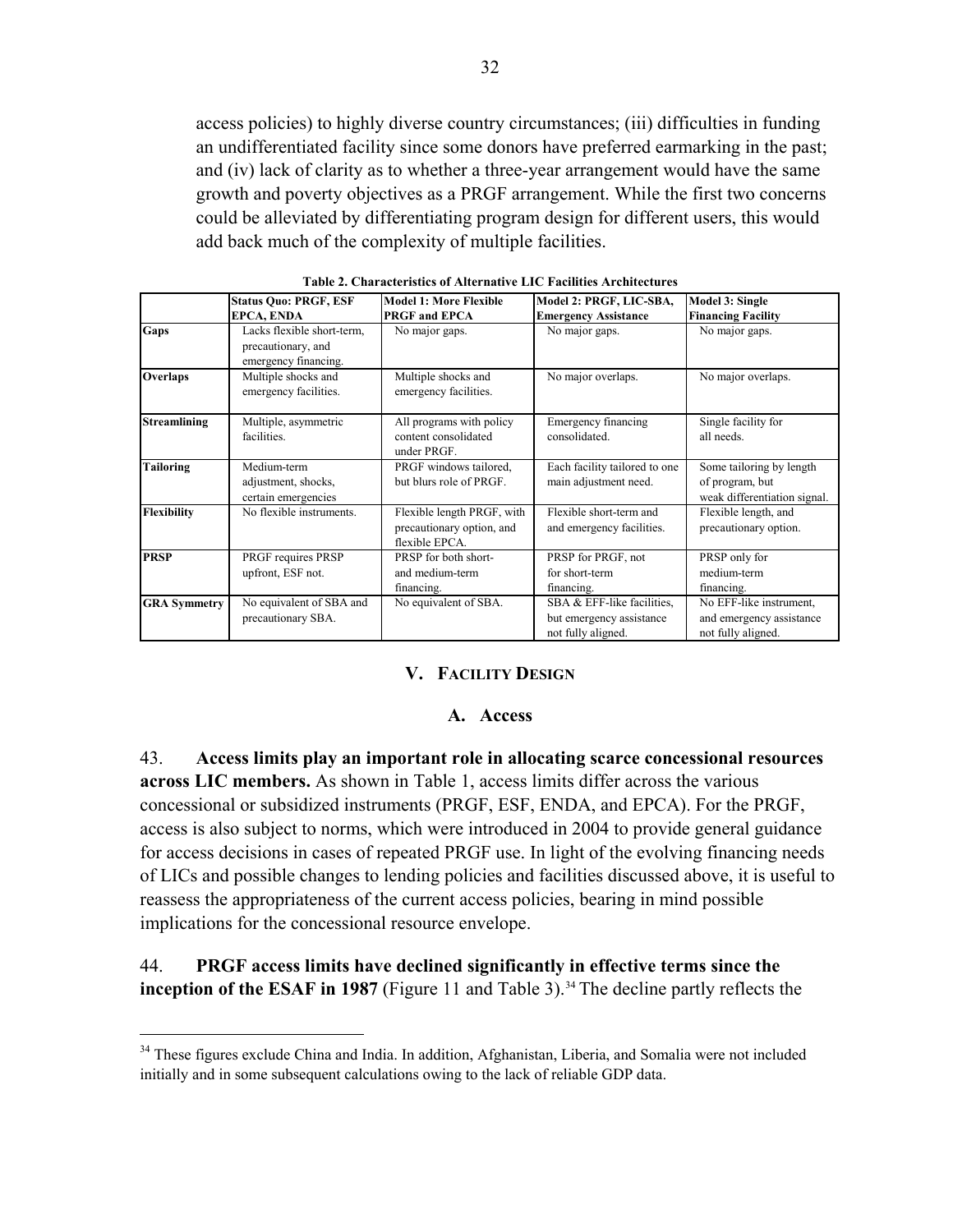<span id="page-32-0"></span>downward revision of the maximum access limit and partly the more rapid GDP and trade growth of eligible countries relative to quota increases.<sup>35</sup> Moreover, when the proposed increases in both the annual and cumulative limits on GRA access become effective,<sup>36</sup> the difference between PRGF and GRA access limits will widen sharply. While some differential in access limits is generally justified by differences in debt management capacity and exposure to capital account volatility, LICs have become increasingly integrated into the world economy and susceptible to capital account shocks.



45. **Access limits are likely to become increasingly binding; there have already been a few examples of access at or above the limit** (Figure 12). In addition to the erosion of access in relation to GDP and trade, the economic circumstances of PRGF-eligible members have changed considerably in recent years (as described in Section III.C) in ways that could increase their need for Fund support. Recent cases of access at or above the limit include: augmentation to maximum PRGF access for Haiti; access at the ESF limit for the Kyrgyz Republic and Malawi; use of SBAs with access above PRGF limits by Georgia and Pakistan; and exceptional maximum PRGF access for Liberia's arrears clearance. Further cases are expected in the near future.<sup>[37](#page-32-1)</sup>

 $35$  The initial maximum and exceptional limits on access were set at 250 and 350 percent of quota, respectively. The determination of the maximum limit was based on projections of members' financing needs and the amount of resources available. The limits have been reduced twice in the context of the  $9<sup>th</sup>$  and  $11<sup>th</sup>$  quota reviews.

<sup>36</sup> *Review of Access to Financing in the Credit Tranches and Under the Extended Fund Facility, and Overall Access Limits Under the General Resources Account*.

<span id="page-32-1"></span><sup>&</sup>lt;sup>37</sup> The survey of mission chiefs (see forthcoming Supplement) indicates that PRGF access norms (together with balance of payments needs) have been important in determining access. For a non-negligible minority, access limits have been the main determining factor. Mission chiefs considered that in more than half of program countries access norms and limits either had already become too restrictive or could become restrictive in the next three years.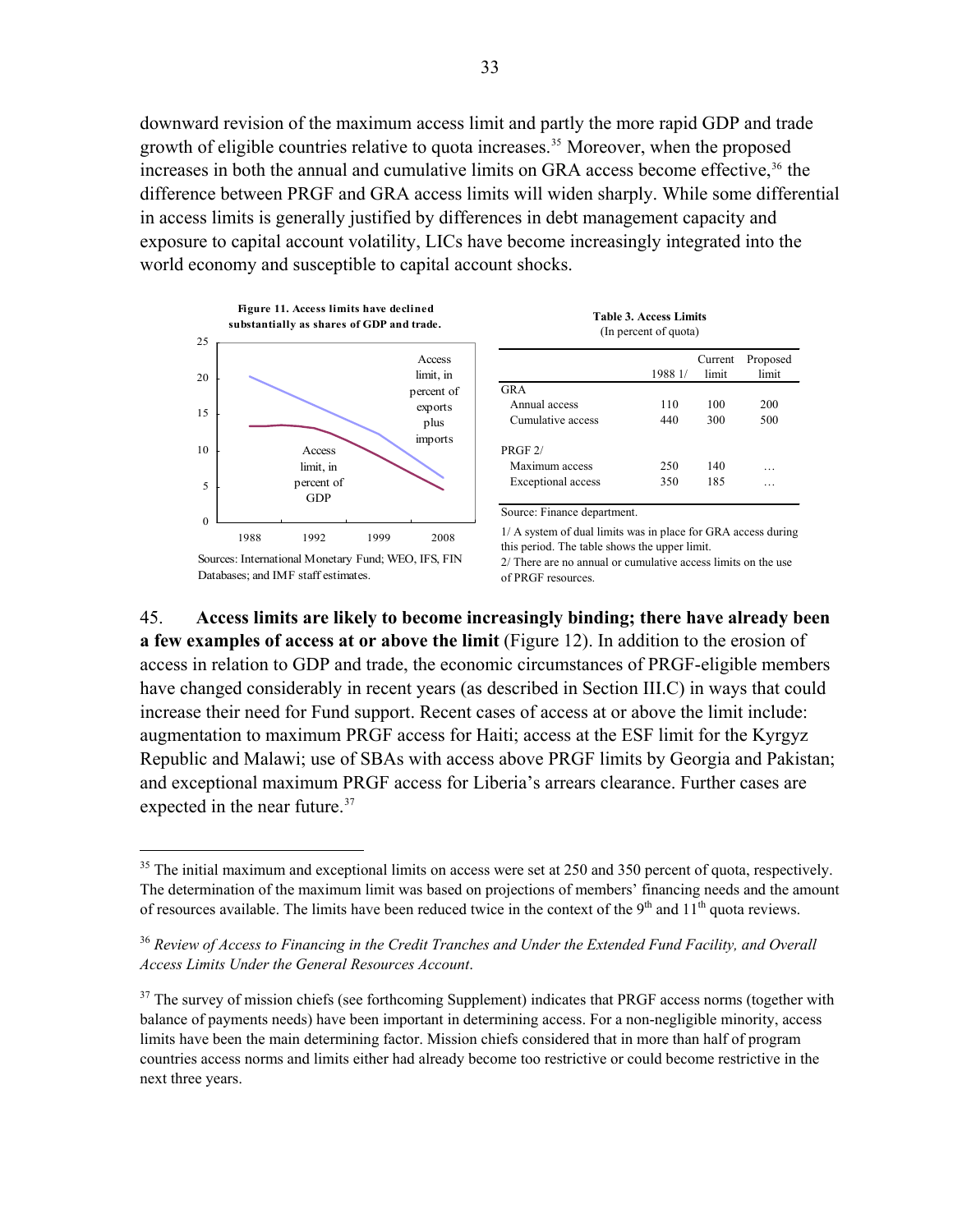<span id="page-33-0"></span>46. **The current global economic crisis is likely to result in large-scale balance of payments financing needs for several LICs.** As shown in the staff paper on the impact of the global crisis, 22 LICs are particularly vulnerable to the crisis. Over the medium term, based on updated WEO projections, annual financing requirements of LICs could exceed US\$110 billion, as compared to US\$25 billion at the inception of the ESAF.



### 47. **These factors argue in favor of increasing access limits for the Fund's**

**concessional facilities.** Higher access limits would allow for more meaningful Fund support to LICs in cases of large needs and would reduce the risk that LICs resort to nonconcessional support, which may create debt service problems in the future. One possible approach would be to restore access limits to their 1998 levels relative to key macroeconomic indicators such as GDP and trade. This would be consistent with the approach taken in *Review of Access to Financing in the Credit Tranches and Under the Extended Fund Facility, and overall Access Limits Under the General Resources Account* to determine new access limits for GRA resources based on access levels at the time quotas were last raised in the context of the  $11<sup>th</sup>$  General Quota Review. Preliminary calculations suggest that the maximum PRGF access limit would have to more than double to restore it to its 1998 level relative to GDP.

48. **In determining the appropriate scale of a possible increase in access limits, it will be important to balance potential financing needs against resource constraints and other relevant factors.** Higher access limits would likely boost demand for the Fund's concessional resources and, as discussed in Sections VI and VII, resource constraints are more pressing in the case of the Fund's concessional resources than for the GRA. Moreover, Fund concessional financing plays a central role in catalyzing donor support, and it will be important to maintain the incentives for LICs to seek financing from donors on more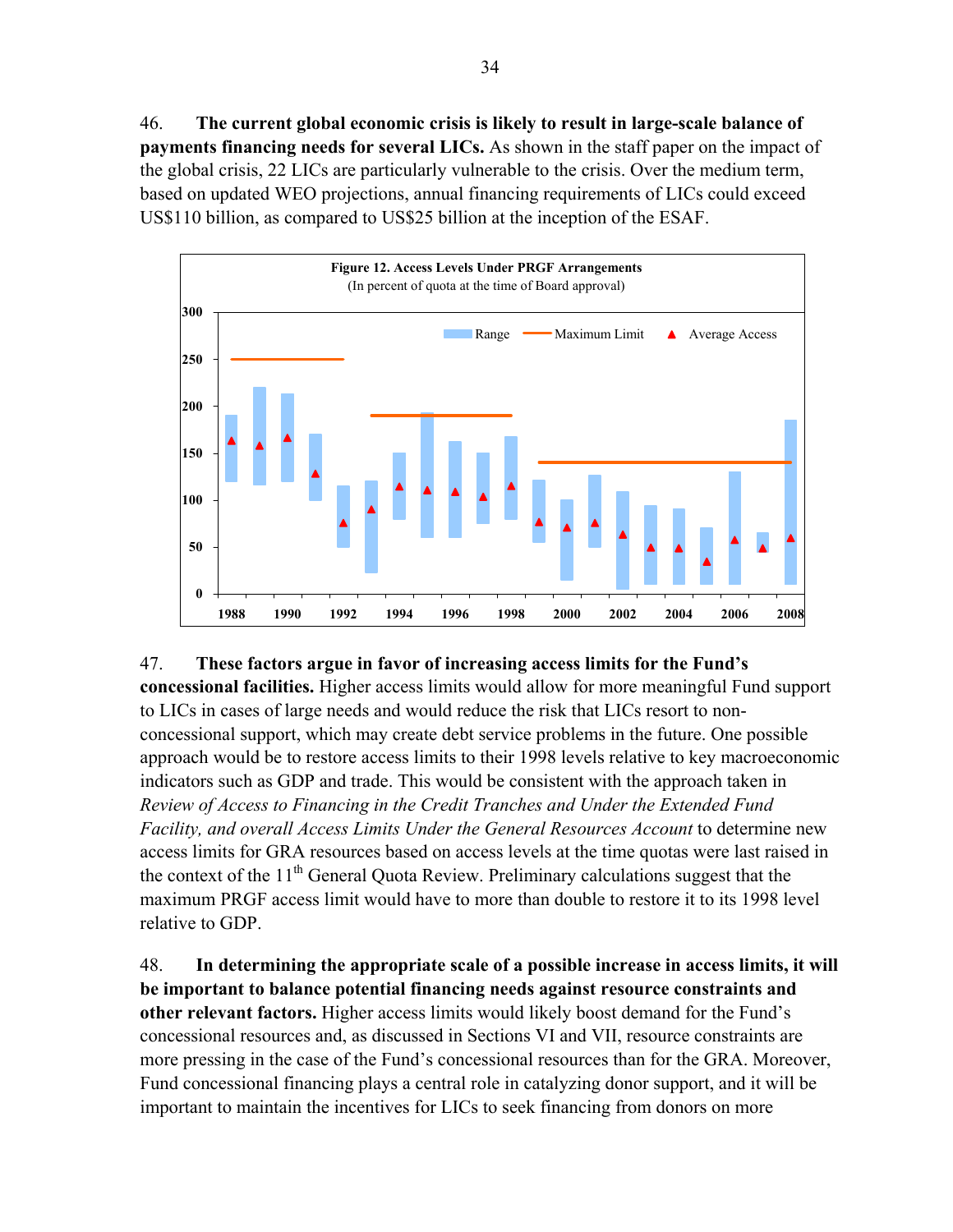<span id="page-34-0"></span>concessional terms. A sharp increase in access limits c ould also imply a substantially higher medium-term debt service burden for some countries.

49. **On balance, the urgency of financing n eeds in the context of the global crisis**  would argue for some upfront interim increase in access limits alongside efforts to secure the necessary additional subsidy resources. To ensure that concessional resources review PRGF eligibility on a regular basis (Section V.B). Judgment will remain important in are used efficiently, it would be important to clarify the use of blended arrangements and to determining access levels in individual cases, and particular attention will need to be paid to debt service costs, especially in countries whose quotas are relatively high in economic terms.

| <b>PRGF</b> access norms (Table 4) have been<br>50.<br>applied flexibly, but modifications could be                                                                                                                                                                                                  | <b>Table 4. PRGF Access Norms</b><br>(In percent of quota)                         |                                  |
|------------------------------------------------------------------------------------------------------------------------------------------------------------------------------------------------------------------------------------------------------------------------------------------------------|------------------------------------------------------------------------------------|----------------------------------|
| considered, particularly if PRGF access limits are                                                                                                                                                                                                                                                   | Arrangement                                                                        | <b>Norm</b>                      |
| raised. The norms were designed to provide general<br>guidance for access decisions in cases of repeated PRGF<br>use, not hard-and-fast ceilings (or floors) on access for<br>specific arrangements. <sup>38</sup> About one third of new PRGF<br>arrangements approved since 2004 have exceeded the | First time<br>Second time<br>Third time<br>Fourth time<br>Fifth time<br>Sixth time | 90<br>65<br>55<br>45<br>35<br>25 |
| norms, and some upward revision may be warranted.                                                                                                                                                                                                                                                    | Source: Finance department                                                         |                                  |

51. In the second stage of the review, staff will develop specific proposals on access proportionally. In addition, consideration would need to be given to access rules for the ESF, limit incentives for arbitrage and reduce the risk that LICs turn to the GRA for financing, with shorter maturities and higher interest rates, which could create future debt service problems. **limits and rules, alongside reforms of facilities and the financing framework.** In the event of an increase in PRGF access limits, PRGF access norms could be increased emergency assistance, and any new LIC facilities, depending on the overall architecture agreed. Any changes should aim to ensure consistency of access rules across facilities to

# **B. Financing Terms**

**interest rates, but there are good arguments for maintaining the existing financing terms.** As the interest rate on PRGF/ESF loans is only ½ percent, reducing it further to zero 52. **The grant element of PRGF/ESF loans has declined as a result of low global** 

<span id="page-34-1"></span> $38$  Decisions on access typically take into account a combination of factors: (i) balance of payments needs; (ii) the strength of the program and the degree of the adjustment effort; (iii) outstanding concessional credit and record of use of such credit in the past; and (iv) ability to repay the Fund. In some cases access far above the norm was provided, for instance in Haiti and Togo (140 and 115 percent of quota versus norms of 65 and 55 percent of quota respectively).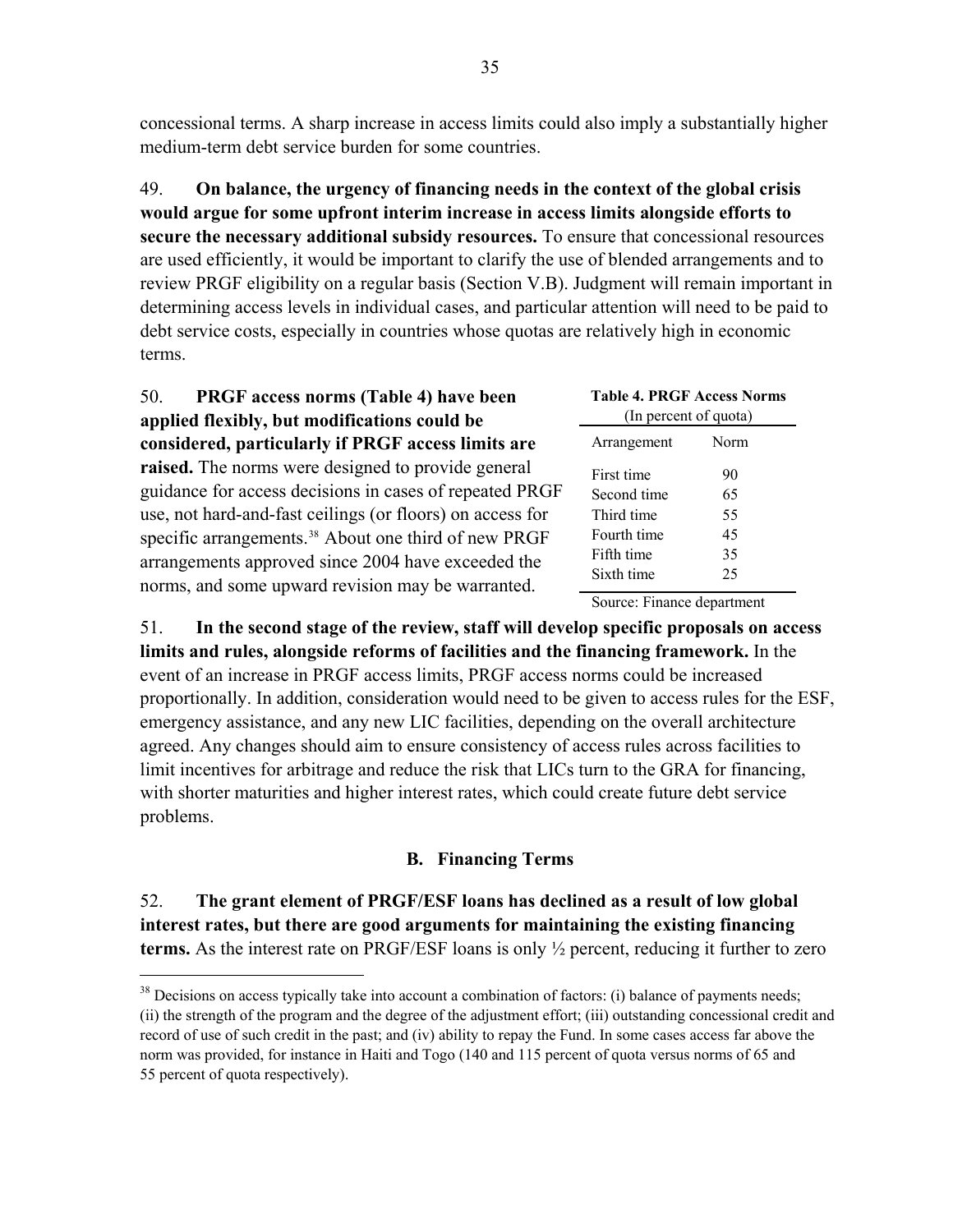would have little effect on concessionality.<sup>39</sup> Alternatively, extending maturity beyond ten years to achieve greater concessionality would raise questions about the temporary nature of PRGF-ESF Trust Fund lending and, more generally, the nature of Fund assistance to LICs, which, as discussed in Section III.B, is primarily aimed at intertemporal adjustment smoothing as opposed to development-type resource transfers. In addition, IMF financial support with UCT standard programs plays a unique role in catalyzing (more concessional) donor flows. Finally, relaxation of PRGF/ESF loan terms would place greater demands on the Fund's subsidy resources; in this trade-off, providing adequate access to meet urgent needs is likely to be more important than concessionality, given the Fund's unique role.

53. **The Fund could, however, consider whether shorter repayment periods would be appropriate for short-term adjustment lending.** Such an approach could discourage use (including repeated use) of a short-term facility when longer-term adjustment is needed, and place less of a burden on limited concessional resources as loan resources would be repaid sooner and fewer subsidy resources would be needed. However, shorter repayment periods would further reduce the concessionality of Fund assistance and add to near-term debt service burdens. In addition, given the lower grant element and shorter maturity, countries with short-term needs might seek longer-term instruments, thereby tying up concessional resources for longer. On balance, uniform PRGF/ESF terms across LIC instruments would seem preferable. And to the extent that a shorter repayment period might be appropriate for some more advanced LICs, this could be achieved through blending with GRA instruments.

54. **Similarly, introducing more flexible repayment terms, while potentially useful for development lending, is less appropriate for the Fund.** Several agencies are considering innovative financing terms, including an approach piloted by the *Agence Française de Développement*, which provides for a flexible grace period to reduce debt service in times of shocks. This makes debt service in effect counter-cyclical, which could help limit the risk of debt problems. For the Fund, implementing such approaches would be less effective, given the PRGF-ESF Trust's relatively short grace and repayment periods, and the already counter-cyclical nature of Fund disbursements. Moreover, flexible repayment terms require a simple shock definition (e.g., a sharp drop in export prices), while Fund financing should generally take into account all factors causing balance of payments needs. Another option would be to make members aware that PRGF credit can be repaid early in the

<sup>&</sup>lt;sup>39</sup> The grace period and maturity of PRGF/ESF loans are 5<sup>1</sup>/<sub>2</sub> and 10 years, respectively, and the interest rate is 0.5 percent per annum. At the inception of the ESAF in 1987, concessionality of the Fund's concessional loans was estimated at about 48 percent, although the methodology for calculating grant elements has evolved since then. In recent years, as market interest rates have fallen to low levels, PRGF concessionality has declined and is currently estimated at 28 percent; a reduction to an interest rate of zero would raise the grant element to 31 percent. For comparison, IDA loans have a 0.75 percent annual interest rate, with a grace period and maturity of 10 and 40 years respectively. From the recipient's point of view, the grant element is often higher than conventionally measured as domestic interest rates exceed world interest rates in most LICs by wide margins.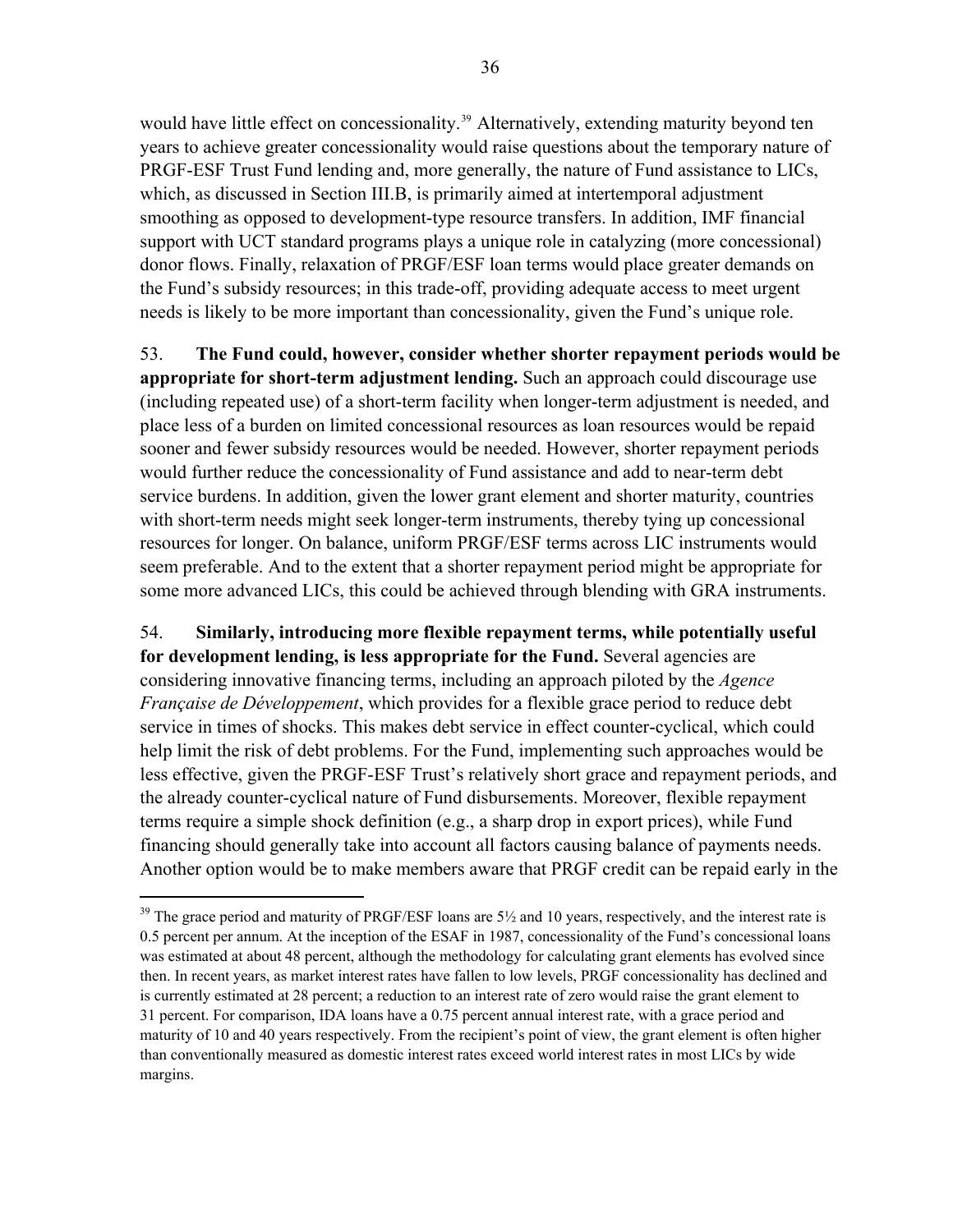event that balance of payments needs decrease unexpectedly, which could help preserve concessional resources. However, given the low interest rate, it is unlikely that this option would be exercised frequently. On balance, for the Fund, the operational complexity of more flexible repayment terms appears to outweigh the potential benefits.

55. **At the same time, there is a strong case for increasing the concessionality of emergency assistance to LICs by extending it on the same terms as PRGF/ESF loans.** Currently, ENDA/EPCA credit is less concessional than PRGF/ESF loans, since repurchases are made on GRA terms, with a shorter grace period  $(3\frac{1}{4}$  years) and maturity (5 years) than PRGF/ESF loans. Resources permitting, the rate of charge on ENDA/EPCA credit is subsidized to 0.5 percent per annum through donor contributions. Given debt-related vulnerabilities of many low-income countries, it would be appropriate to finance both the principal and the interest subsidies for ENDA/EPCA through the PRGF-ESF Trust, which would make concessionality symmetric across all LIC facilities. It would, however, require an amendment to the PRGF-ESF Trust Instrument and consents by all lenders and subsidy contributors.

56. **There may also be merit in revisiting the application of rules for blending concessional financing with GRA resources.** In 2004, the guidelines on blend arrangements were clarified and strengthened.<sup>40</sup> The guidelines have been implemented flexibly, as envisaged. Since 2004, the Board has approved two "blend" arrangements under the PRGF and EFF—one with Albania in 2006 (given its relatively high per capita income level) and the other with Liberia in 2008 (necessitated by a large arrears clearance operation). Over the same period, several countries meeting the criteria for blend arrangements have opted for GRA financing only (Pakistan, Georgia, and Honduras) or PRGF financing only (Armenia, Djibouti, and Grenada). The guidelines could be strengthened further by (i) recommending blended arrangements only for countries that meet minimum standards of debt sustainability in the context of debt sustainability analyses (DSAs); (ii) clarifying the approach in exceptional cases where countries do not meet the criteria for blending, but require access above the relevant concessional (PRGF and ESF) thresholds, such as for arrears clearance operations; and (iii) establishing a blending mechanism that applies consistently across facilities.

# 57. **To safeguard concessional resources, eligibility for concessional financing could be reviewed more regularly.** PRGF eligibility is occasionally reviewed by the Fund's

<span id="page-36-0"></span> $40$  Under these guidelines, there is a presumption that a blended arrangement would be considered if either (i) a member's per capita income exceeds 75 percent of the prevailing IDA operational cutoff, or (ii) a member had significant recent or prospective nonconcessional borrowing from private capital markets or the "hard" windows of official bilateral and multilateral lenders. If neither condition is met, there is a presumption of concessional financing only. Access to concessional resources in a blend arrangement was expected to be one half of the PRGF norms (in percent of quota). Access to GRA resources is guided by GRA access policies.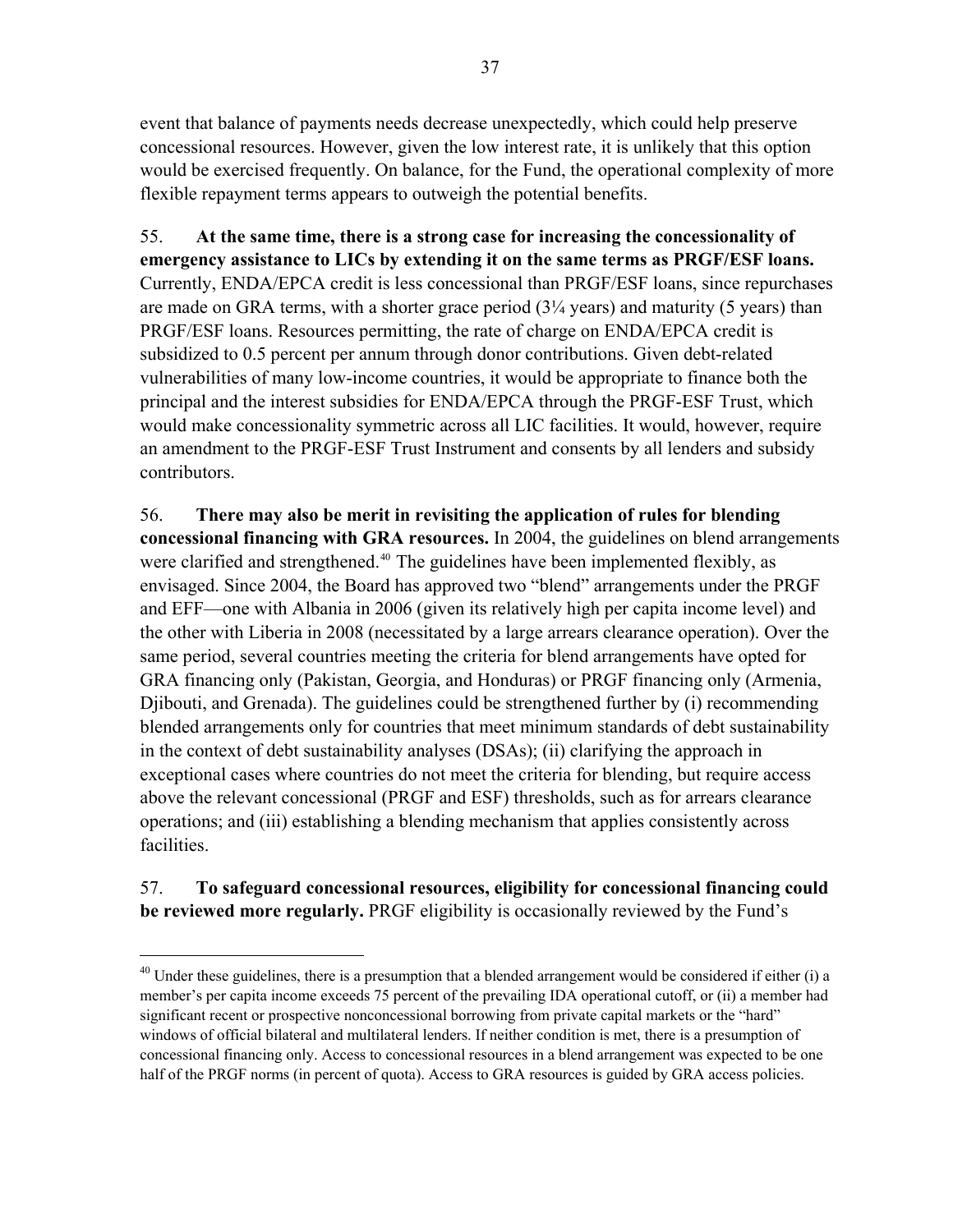<span id="page-37-0"></span>Executive Board based on the prevailing International Development Association (IDA) and IDA-blend eligibility. There are currently several PRGF-eligible countries above the IDA operational cutoff (a 2007 per capita income of \$1,095) that remain eligible for IDA or IDAblend financing, reflecting considerations of creditworthiness and exceptions for small islands. It may be useful to review PRGF eligibility and relevant criteria in the near future, possibly followed by regular reviews on a fixed cycle.

# **C. Assessment of Balance of Payments Need**

58. **In recognition of LICs' longer-term adjustment needs, PRGF financing has been provided to countries facing a "protracted balance of payments problem."** This implies an eventual balance of payments need over the course of the three-year arrangement, and not necessarily a present need at the time of approval of the arrangement or a subsequent disbursement (see *Need as a Condition for the Use of Fund Resources*. As in the GRA context, the assessment of the size of need requires some degree of judgment, in part because needs are endogenous to economic policy choices. This judgment can be especially complex in LICs that face entrenched structural problems and a long adjustment process, as imbalances often manifest themselves in output gaps and import compression (partly due to lack of market access), rather than low reserves or large balance of payments deficits. Similarly, phasing half-yearly disbursements to match balance of payments needs can be particularly difficult in the context of entrenched balance of payments problems. In recognition of these factors, access is usually anchored in the medium-term PRSP-based macroeconomic framework, and the protracted balance of payments problem standard enables the Fund to provide support in a predictable manner.<sup>[41](#page-37-1)</sup>

59. **While the PRGF's protracted balance of payments problem standard remains relevant for medium- and longer-term adjustment lending, short-term financing instruments are more appropriately based on present needs.** As discussed in Section III, a majority of LICs continue to face entrenched macroeconomic imbalances and structural challenges, and the protracted needs standard remains appropriate in these circumstances. However, for the increasing number of LICs that no longer face longer-term adjustment challenges and require only short-term financial support, it is generally not appropriate to apply the protracted needs standard. Accordingly, the ESF, for instance, is based on present needs, which would also be appropriate for potential new short-term facilities discussed in Section IV.

<span id="page-37-1"></span><sup>&</sup>lt;sup>41</sup> One drawback of committing PRGF financing based on a protracted balance of payments problem standard is that it ties up scarce concessional resources for three years irrespective of eventual needs since the disbursement schedule is usually not revised down in the event that needs are lower in the outer years. It has also been argued that the standard is inconsistent with treating the PRGF as precautionary.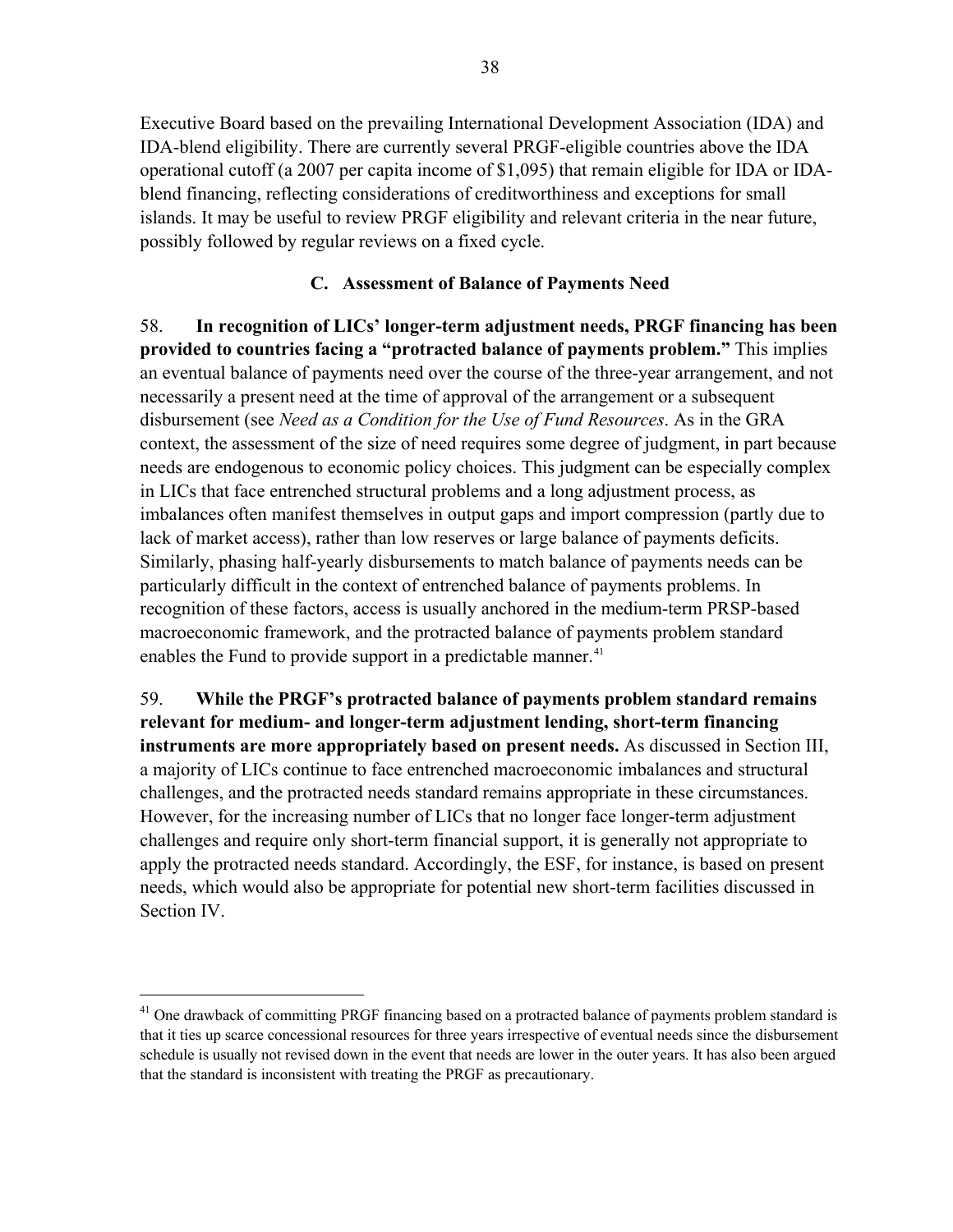# <span id="page-38-0"></span>60. **In recent years, the Fund has made efforts to streamline conditionality.**

Conditionality in Fund-supported programs is designed to ensure that appropriate measures are taken to resolve a country's balance of payments problem and enable it to repay the Fund, while giving the member assurances about steps needed to secure financing. Structural conditionality is often particularly controversial, with questions about whether it is (i) sufficiently mindful of political, institutional, and capacity constraints, (ii) well-designed and "macro-critical," and (iii) appropriately focused on areas of Fund expertise. Since 2002, the Fund has been promoting the principles of "parsimony" and "criticality" in the design of structural conditionality. The 2007 IEO study found that some progress has been made in making conditionality more focused.

61. **A possible reform of the Fund's LIC facilities architecture presents an opportunity to clarify how conditionality should be tailored to country circumstances and facilities.** Conditionality should reflect the diversity of LICs, with different capacities and adjustment needs. Countries in post-conflict or fragile situations would be expected to have fewer structural conditions, with measures targeted at building basic institutions and mechanisms to enable the government to conduct macroeconomic policies. Conditionality for countries undergoing a longer-term adjustment process would typically have higher structural content, derived from country-owned PRSPs. By contrast, countries that are moving to emerging market status would typically have a limited number of "second-generation" reform benchmarks, for instance related to capital market integration and financial sector stability (these reforms could still be drawn from country-owned PRSPs). While short-term adjustment programs might have more limited conditionality, it could be more important to undertake measures quickly, whereas longer-term adjustment programs might allow for greater flexibility on the timing of reforms.

62. **The second stage of the review will consider options for making conditionality for LICs more flexible, including by applying changes proposed in the GRA context.**  The broader conditionality paper<sup>[42](#page-38-1)</sup> proposes three options for reform relevant to LICs: (i) a move toward review-based conditionality which would involve the elimination of performance criteria in favor of assessments of program implementation based on a set of quantitative and structural targets, where an individual breach would not in itself interrupt purchases under the program or trigger the need for a waiver; (ii) greater use of ex-ante conditionality (as in the Short-Term Liquidity Facility), although this would be less appropriate in arrangements of longer duration; and (iii) a hybrid of the two approaches. For LICs, the shift toward review-based conditionality might be particularly useful for members with a medium-term structural reform agenda where there is uncertainty surrounding the timing of particular reforms and where some flexibility might be desirable.

<span id="page-38-1"></span><sup>42</sup> *Conditionality in Fund-Supported Programs—Purposes, Modalities and Options for Reform*.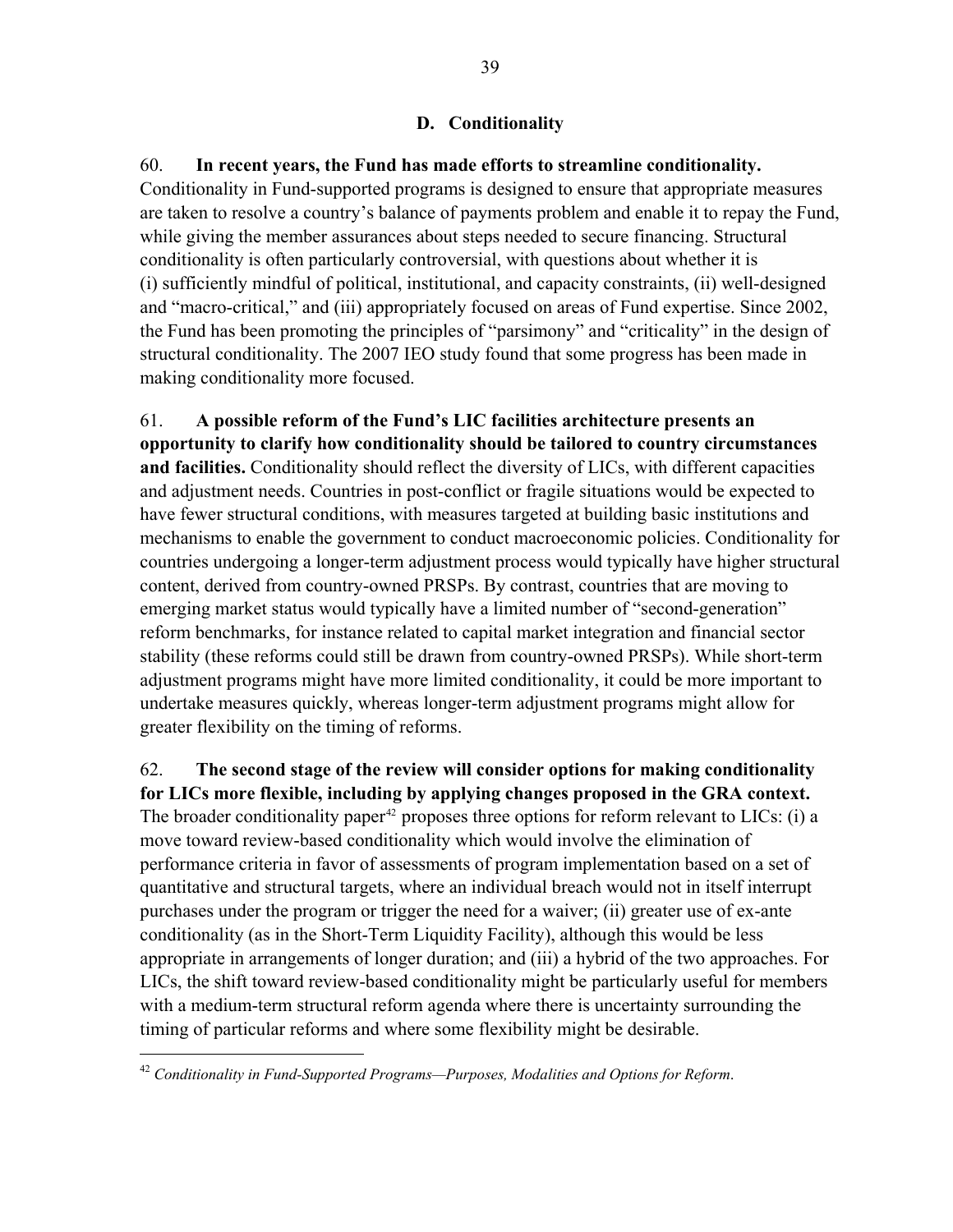#### **VI. CONCESSIONAL RESOURCE ENVELOPE AND PROJECTED FINANCING NEEDS**

#### <span id="page-39-0"></span>63. **In light of the global financial crisis, demand for the Fund's concessional financing is likely to increase significantly in both the short and medium term.**

Depending on the severity of the crisis, demand could exceed the concessional resources currently available. In addition, possible modifications to access policies and LIC facilities discussed above could imply additional financing needs. This section reviews resource availability and discusses possible financing requirements. Reflecting Executive Directors' views on potential access and facilities changes, staff will prepare updated projections of potential demand in a follow-up paper.

#### **A. Resource Availability**

64. **At end-2008, available loan and subsidy resources for PRGF/ESF lending amounted to SDR 2.5 billion and SDR 1.3 billion, respectively.** These resources include actual balances held in the PRGF-ESF Trust and contributions that have been committed but not yet received. Of the available subsidy resources, it is estimated that SDR 0.3 billion would be needed to cover existing PRGF/ESF credit. This would leave a balance of about SDR 1 billion that could subsidize new PRGF/ESF loans of about SDR 4.5 billion (though additional loan resources of SDR 2 billion would be needed to fully utilize available subsidy resources). As explained in Box 1, compared with the estimates provided in the last update paper *Update on the Financing of the Fund's Concessional Assistance and Debt Relief to Low-Income Member Countries* , the recent sharp decline in SDR interest rates has reduced estimated subsidy needs for existing PRGF/ESF credit and new loans, thus allowing available resources to subsidize a higher projected level of new lending.

65. **Available resources in the PRGF-ESF Trust include resources committed in the context of the original ESF fund-raising exercise.** At the establishment of the ESF in 2005, the initial target was to secure financing sufficient to cover the projected demand for ESF loans of SDR 2 billion and subsidy resources of SDR 0.5 billion for a five-year period.<sup>[43](#page-39-1)</sup> To date, 11 countries have pledged subsidy contributions of SDR 0.2 billion and new loan resources of SDR 0.6 billion.

66. **It has long been envisaged that, once the available resources in the PRGF-ESF Trust are depleted, new PRGF/ESF lending could be subsidized by the resources available in the PRGF-ESF Reserve Account on a "self-sustained" basis.** The Reserve Account is designed to provide security to lenders in the event of a delay or nonpayment by borrowers, meet temporary mismatches between repayments from borrowers and payments

<span id="page-39-1"></span><sup>43</sup> See *Proposed Reforms to the Exogenous Shocks Facility—Background Information on Financing of PRGF-ESF Operations*.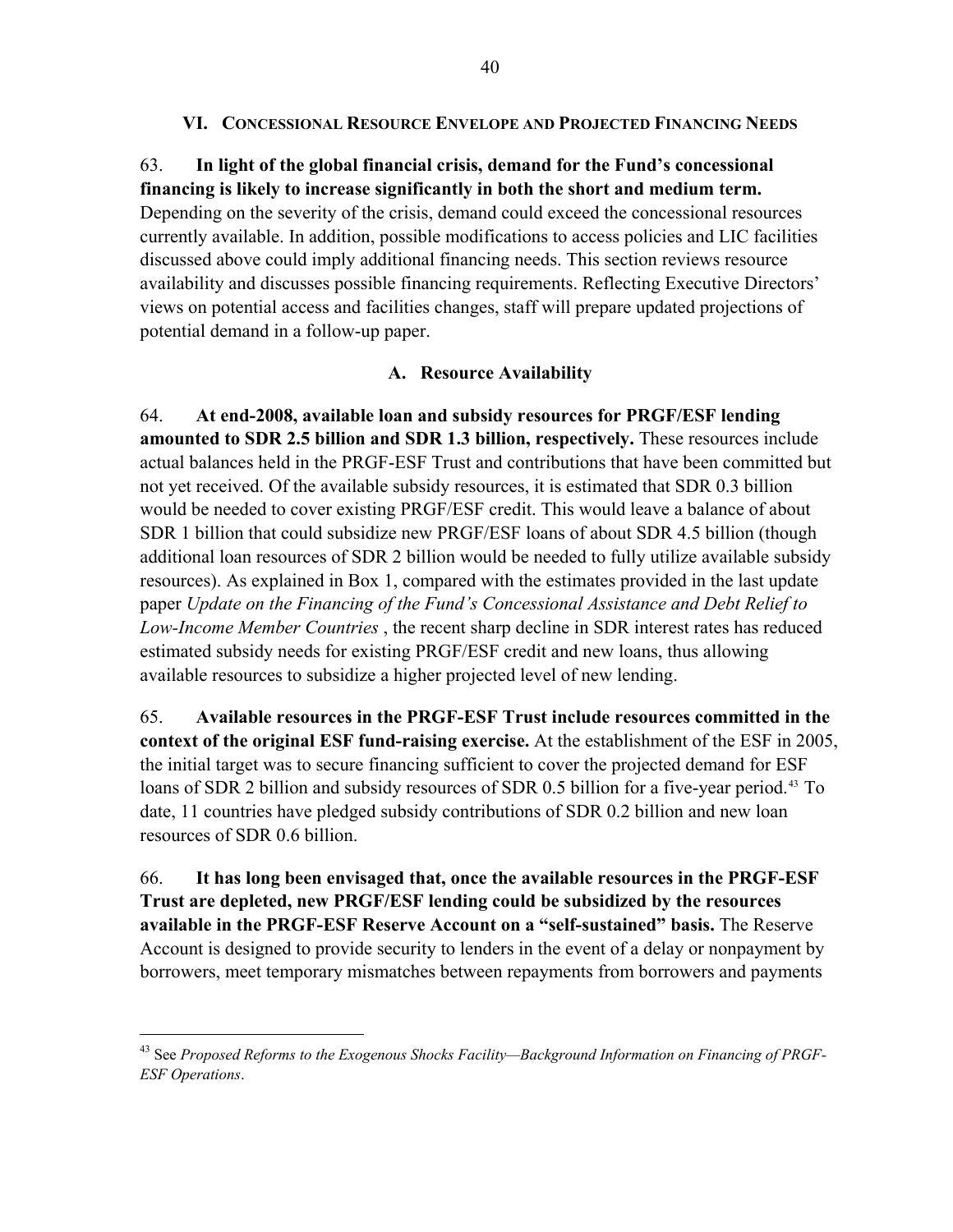to lenders, and cover the Fund's costs of administering PRGF-ESF operations.<sup>44</sup> In the context of the MDRI discussions in 2005, most Executive Directors supported an approach that would require bilateral lenders to continue providing loan resources to finance the Fund's concessional lending operations, while the income earned on the balances in the Reserve Account would be used to finance interest subsidies. This approach would require an amendment of the PRGF-ESF Trust Instrument with an 85 percent majority of the total voting power and consents of all current PRGF-ESF Trust lenders.

<sup>&</sup>lt;sup>44</sup> The Reserve Account has been financed by reflows of SAF and Trust Fund repayments, which were originally financed by the proceeds from gold sales in the 1970s. As of end-2008, the Reserve Account held a balance of SDR 3.8 billion.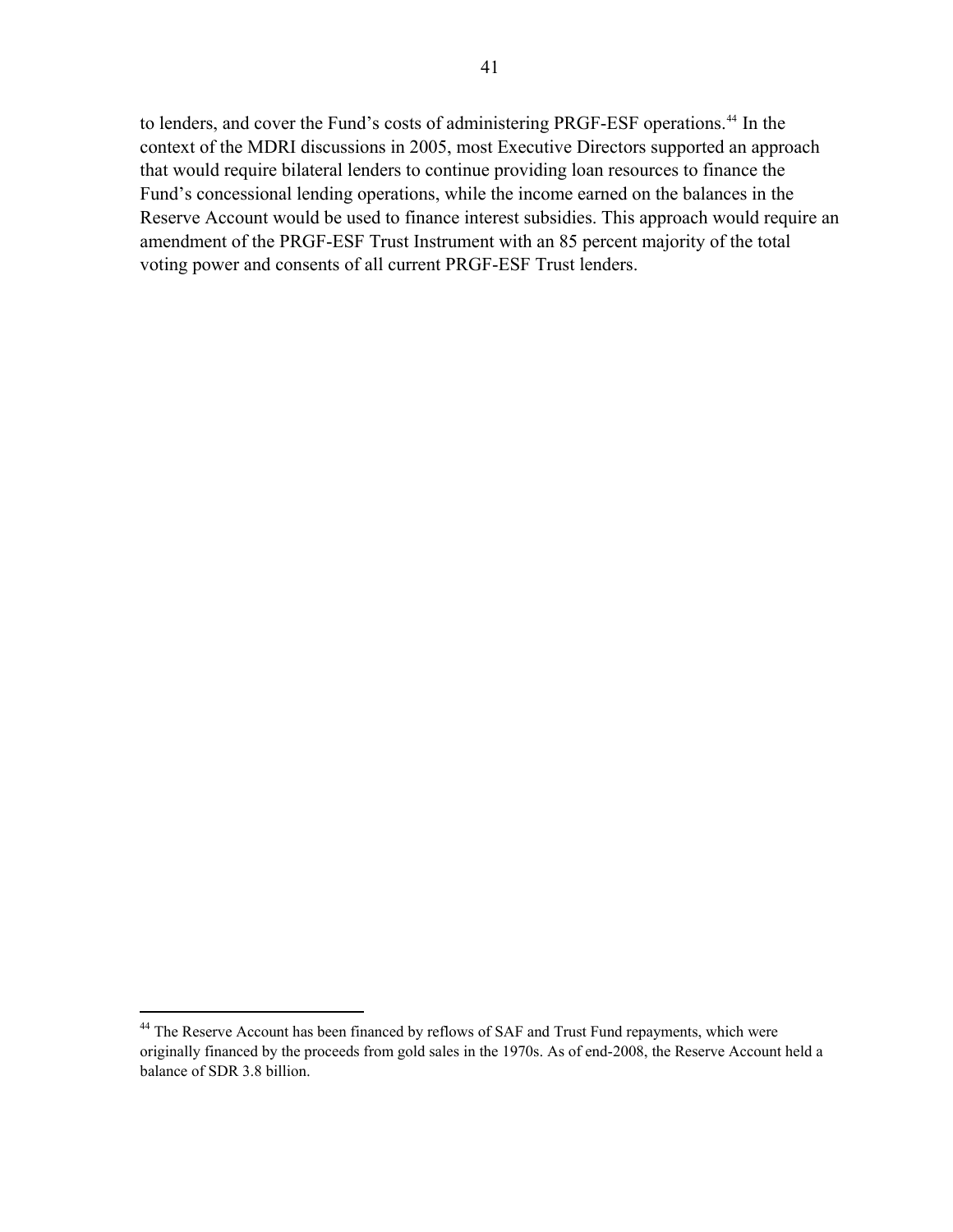#### **Box 1. Impact of the Decline in SDR Interest Rates on Subsidy Resources**

The projected subsidy resource availability hinges on the future path of SDR interest rates. Since the last update paper *Update on the Financing of the Fund's Concessional Assistance and Debt Relief to Low-Income Member Countries* , SDR interest rates have fallen to new lows, which will have important implications for future concessional lending.

#### **Previous projections**

In *Update on the Financing of the Fund's Concessional Assistance and Debt Relief to Low-Income Member Countries*, staff assumed that the average annual SDR interest rate would rise gradually from 4 percent in 2008 to 5 percent by 2013 and remain at that level thereafter. Based on this assumption, it was estimated that available PRGF-ESF subsidy resources would be sufficient to subsidize new lending of SDR 3.2 billion and the Reserve Account could sustain an annual subsidization capacity of SDR 0.8 billion. It was also estimated that subsidy resources available for ENDA/EPCA credit could be depleted by end-2009.

#### **Updated projections**

Reflecting recent market developments, staff has updated assumptions and projections. It is now assumed that SDR interest rates will remain below 1 percent in 2009 and rise gradually to 4.5 percent by 2014 and thereafter. The revised assumption on long-term SDR interest rates aligns more closely with the historical average. On this basis, available PRGF/ESF subsidy resources could subsidize new lending of about SDR 4.5 billion. The lower interest rates would reduce subsidy needs of existing PRGF-ESF credit and new loans, and available subsidy resources would last longer.

At the same time, the lower interest rates would reduce investment income on the Reserve Account balance and decrease the estimated "self-sustained" subsidization capacity. It is now estimated that the Reserve Account could subsidize PRGF/ESF loans of about SDR 0.7 billion per year. With lower interest rates, subsidy needs for ENDA/EPCA are also lower, and resources currently available are estimated to be broadly sufficient for existing credit. However, additional resources would be needed to meet new ENDA/EPCA requests.



67. **Based on staff's updated projections, the resources in the PRGF-ESF Reserve Account could subsidize annual PRGF/ESF loans of about SDR 0.7 billion on a selfsustained basis (Box 1).** These projections are based on the assumption that currently available subsidy resources are sufficient to cover the potential demand through 2010 and that the "self-sustained" operation would be initiated in 2011. They are also subject to several other important assumptions regarding the rate of investment earned on the Reserve Account balances and interest rate paid to Trust lenders, the resumption of reimbursement of the GRA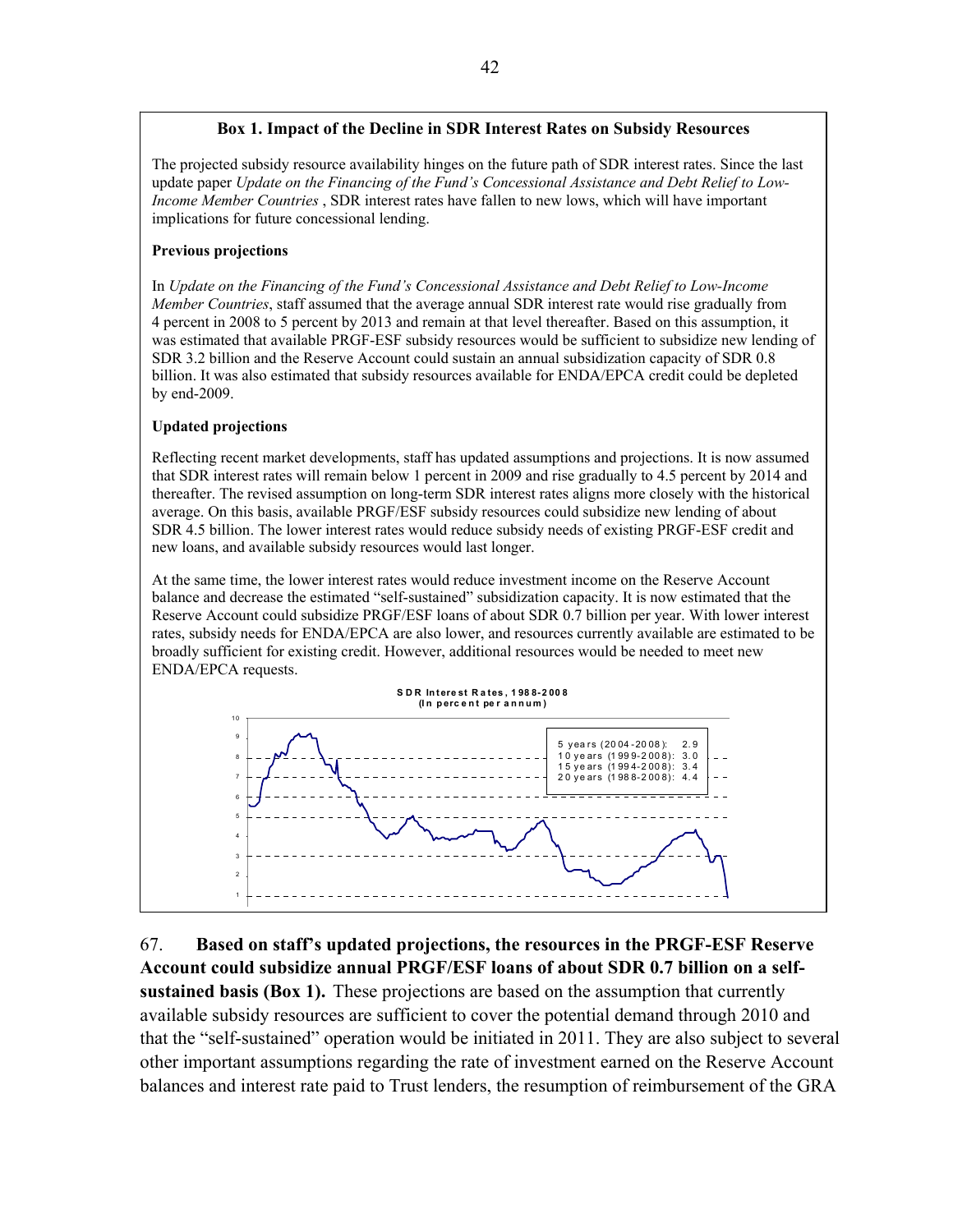<span id="page-42-0"></span>for PRGF-ESF administrative expenses, and repayments of overdue Trust Fund, SAF, and PRGF obligations by the protracted arrears cases.<sup>45</sup>

# **B. Projected Financing Needs**

# **Short-term prospects**

<u>.</u>

68. **The global economic crisis is likely to lead to a substantial increase in balance of payments needs of LICs.** As discussed in the staff paper on the impact of the global crisis, it is expected that many LICs will face a significant deterioration of external positions due to collapsing commodity prices and anticipated adverse effects on exports, remittances, and capital inflows. Among PRGF-eligible countries, 22 are considered particularly vulnerable to the current global crisis due to their relatively close linkages with the rest of the world.

69. **Near-term demand for concessional financing could more than double as a result of the global financial crisis.** Based on country-specific information provided by area departments, several countries are expected to request new PRGF/ESF arrangements in 2009-10 and many of those with PRGF/ESF arrangements currently in place may request augmentations. It is estimated that demand for concessional financing could increase from SDR 0.8 billion in 2008 to an annual average of SDR 1.3–2 billion in 2009-10 (Table 5).<sup>[46](#page-42-1)</sup> Given the uncertainties associated with the current global environment, these projections are highly tentative and should be treated as illustrative.

- **Scenario 1:** Assuming that half of the current PRGF/ESF users request augmentations of 15 percent of quota (the average size of the augmentations in 2008) and all countries that are expected to seek new PRGF/ESF arrangements request access in line with norms, annual lending could average SDR 1.3 billion in 2009-10.
- **Scenario 2**: In the event of a more severe impact of the global crisis, demand could average SDR 2 billion a year for 2009-10. This assumes that countries that have PRGF/ESF arrangements in place and are considered highly vulnerable request augmentations of 30 percent of quota (while the rest of current users request augmentations of 15 percent of quota), and that the remainder of highly vulnerable countries seek new PRGF/ESF arrangements with access of 20 percent of quota above the norms (while other countries request new arrangements at normal access).

<sup>&</sup>lt;sup>45</sup> For a more detailed discussion of key assumptions underlying the estimated subsidization capacity of the PRGF-ESF Reserve Account, see *Estimates of PRGF-ESF Reserve Account Subsidization Capacity Under Different Assumptions*.

<span id="page-42-1"></span><sup>&</sup>lt;sup>46</sup> These projections do not take into account possible financing requirements for the three protracted arrears cases (Somalia, Sudan, and Zimbabwe).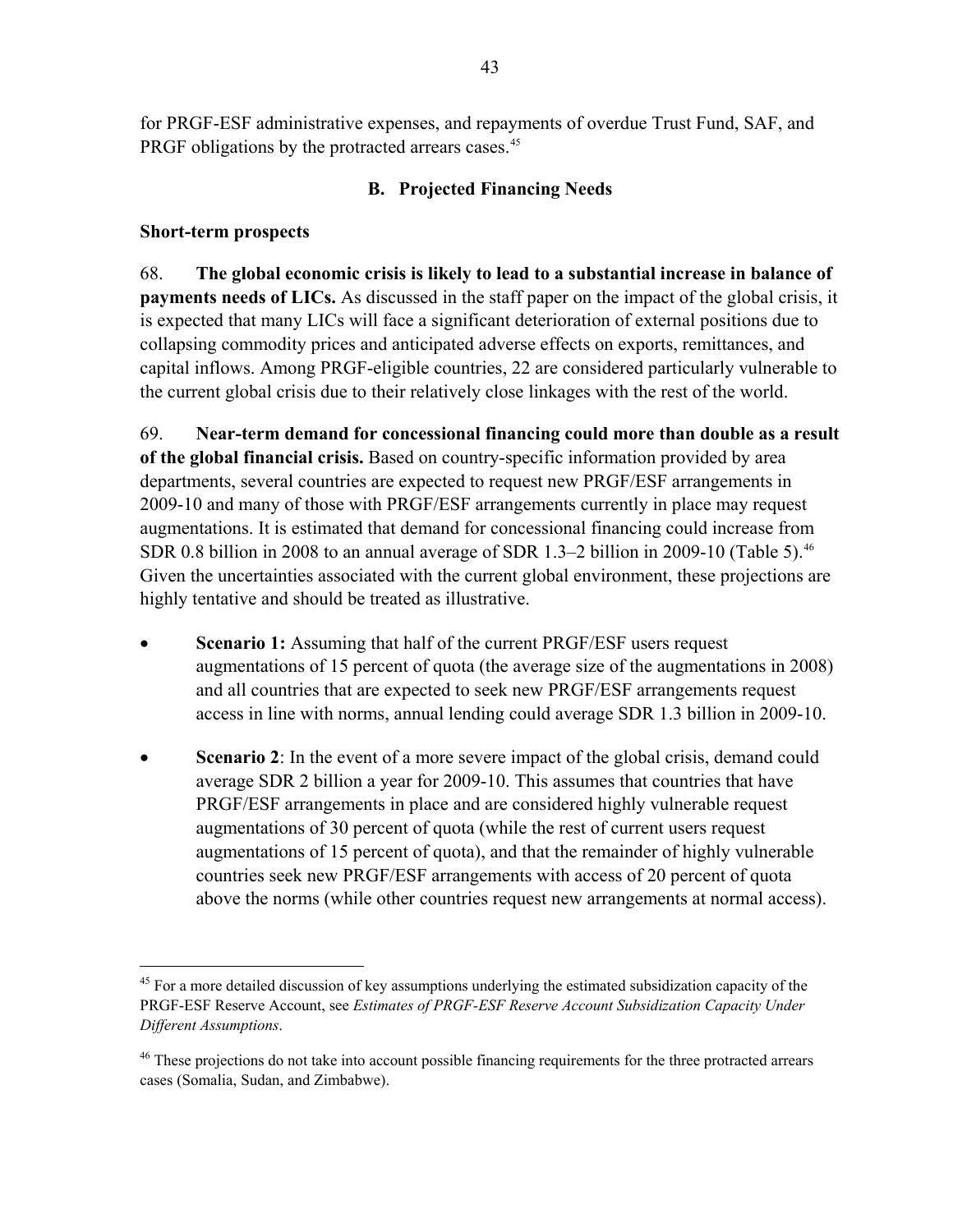<span id="page-43-0"></span>

|                                                                                                                          | Number<br>of requests | Scenario 1                   | Scenario 2        |
|--------------------------------------------------------------------------------------------------------------------------|-----------------------|------------------------------|-------------------|
| A. Expected requests for augmentation<br>under current PRGF/ESF arrangements<br>Highly vulnerable countries 1/<br>Others | 22<br>7<br>15         | 0.2<br>0.1<br>0 <sub>1</sub> | 0.5<br>0.3<br>0.2 |
| B. Expected requests for new PRGF/ESF<br>arrangements<br>Highly vulnerable countries 1/<br>Others                        | 34<br>18<br>16        | 2.5<br>1.6<br>0.9            | 3.6<br>2.6<br>1.0 |
| Total                                                                                                                    | 56                    | 2.7                          | 4.0               |

Table 5. Demand for PRGF/ESF Resources Under Different Scenarios, 2009-10 (In billions of SDRs)

Source: Staff estimates.

1/ The list of countries identified as highly vulnerable to the current global crisis is provided in the forthcoming Board paper on *The Implications of the Global Financial Crisis for Low-Income Countries* . However, several of the countries identified as highly vulnerable are not expected to request concessional resources either because they have arrears to the Fund or they are expected to request assistance from the GRA.

70. **Regarding emergency assistance, due to lower SDR interest rates and subsidy needs, resources available are now estimated to be broadly sufficient to cover existing ENDA/EPCA credit (Box 1).** While projections for new demand are inherently difficult for this type of lending, additional resources would need to be identified to meet new requests in a timely manner. In March 2008, the Managing Director requested additional contributions to address the subsidy needs of ENDA/EPCA, estimated at SDR 100 million, to cover existing ENDA/EPCA credit and new lending through 2014.<sup>[47](#page-43-1)</sup>

#### **Medium-term prospects**

1

71. **Over the medium term, demand for the Fund's concessional financing is likely to remain above historical levels.** This reflects: (i) increasing exposure to volatility of global growth and commodity prices, higher exposure to private sector financing, and increasing likelihood of emerging market-type stress periods in a few LICs, with greater co-movement of LIC financing needs and global capital market conditions (see Section III.C); (ii) the risk of a protracted fallout from the global financial crisis; and (iii) potential financing requests by the three protracted arrears cases following clearance of arrears to the Fund.

72. **Annual demand for the Fund's concessional assistance could range from SDR 1 billion to SDR 2 billion over the medium term.** These projections are based on the estimated share of the Fund's concessional financing, excluding HIPC/MDRI debt relief, in

<span id="page-43-1"></span> $^{47}$ In response, several countries have responded positively, with two committing to a specific amount, while others have declined or need more time to consider.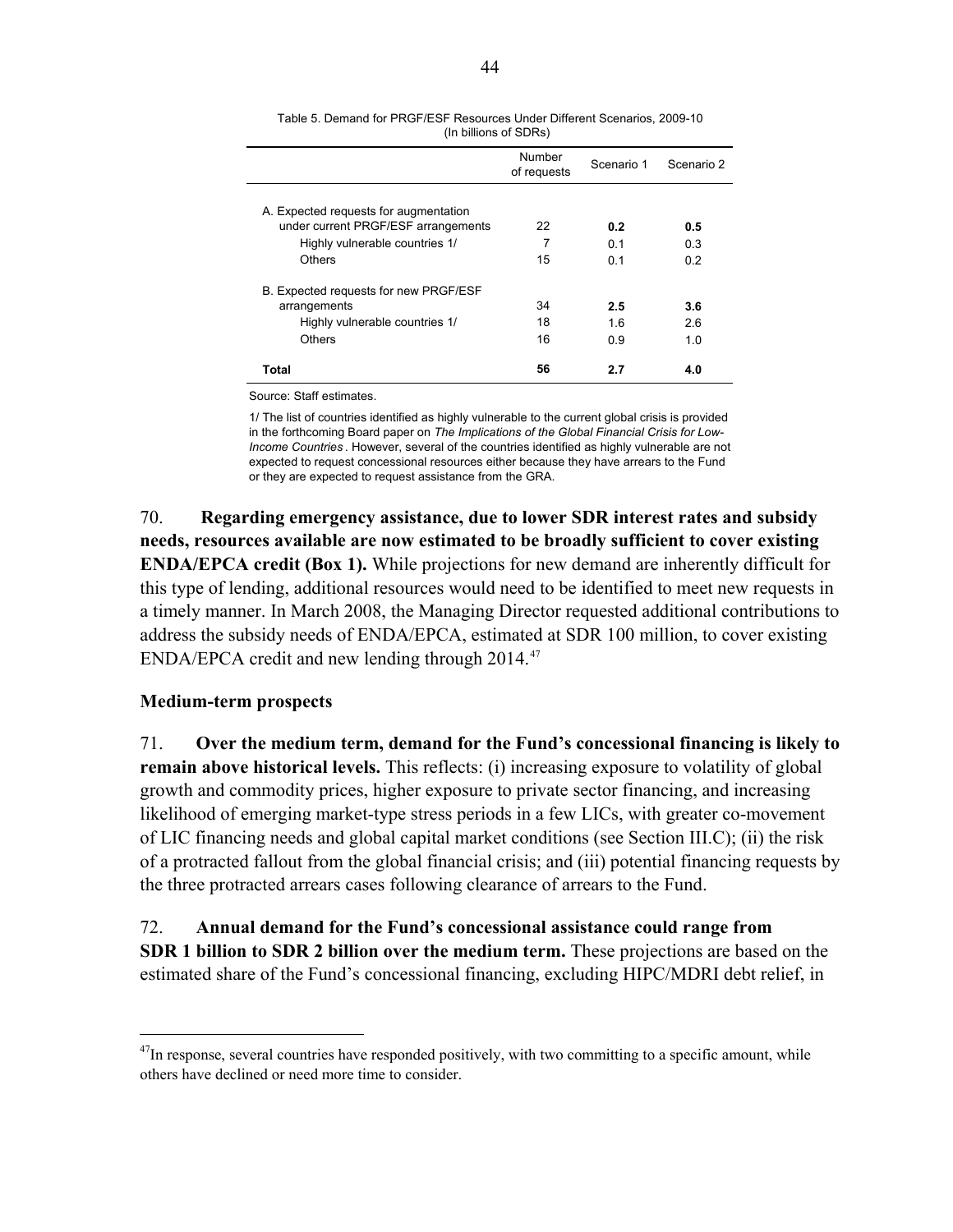<span id="page-44-0"></span>total gross financing requirements (GFR) of PRGF-eligible countries (Table 6).<sup>48</sup> The Fund's share has declined from an average of about  $4\frac{1}{4}$  percent in 1988-02 to  $1\frac{1}{4}$  percent in 2003-08, reflecting LICs' improved performance, access to other sources of financing, debt relief, and declining access norms for repeated PRGF use. Using available WEO projections and assuming that the Fund's share in the GFR remains at the recent level, annual demand for the Fund's concessional financing would amount to about SDR 1 billion. If, however, the factors discussed above result in a rise of the Fund's share in the projected GFRs to its longrun average of 2.9 percent, annual demand would rise to SDR 2 billion per year.

|              |        | Gross financing requirements (GFR) 1/2/ |       | <b>IMF</b> concessional assistance |
|--------------|--------|-----------------------------------------|-------|------------------------------------|
|              |        |                                         |       | (excluding debt relief)            |
|              | (US\$) | (SDR)                                   | (SDR) | (Percent of<br>GFR)                |
|              | A      | В                                       | С     | $D = C/B$                          |
| 1988-1992    | 24.7   | 18.4                                    | 0.7   | 3.6                                |
| 1993-1997    | 38.3   | 26.8                                    | 1.2   | 4.6                                |
| 1998-2002    | 39.1   | 29.6                                    | 1.3   | 4.3                                |
| 2003-2008    | 76.1   | 50.7                                    | 0.6   | 1.2                                |
| 1988-2008    | 46.1   | 32.3                                    | 0.9   | 2.9                                |
| Memo:        |        |                                         |       |                                    |
| 2009-2013 3/ | 110.7  | 70.3                                    |       |                                    |

|  | Table 6. Gross Financing Requirements and the Fund's Concessional Assistance |  |
|--|------------------------------------------------------------------------------|--|
|  | (In billions, annual average; unless otherwise noted)                        |  |

Source: WEO and staff estimates.

1/ GFR is defined as the current account deficit excluding official transfers, amortization payments, change in arrears and change in reserves.

2/ Excludes India, Somalia, Sudan.

3/ Based on current WEO projection.

1

73. **Additional resources would thus likely be needed to meet LICs' medium-term concessional financing needs, which are expected to be around twice the 2008 level.** The required amount of additional resources would also depend on the potential financing needs that could arise from changes in access limits and LIC lending facilities discussed above. Under a central projection of annual demand for concessional assistance averaging about SDR 1.5 billion, an additional SDR 0.7 billion in subsidy resources would be needed to supplement the lending capacity of the Reserve Account through 2015. To cover demand over the same period, new loan resources of SDR 9 billion would also need to be secured.

<sup>&</sup>lt;sup>48</sup> The GFR is defined as current account deficits excluding official transfers, amortization payments, and changes in arrears and reserves. This approach was used as the basis for projecting demand for PRGF resources in 1999 and 2003. See *The Fund's Support of Low-Income Member Countries—Considerations on Instruments and Financing*.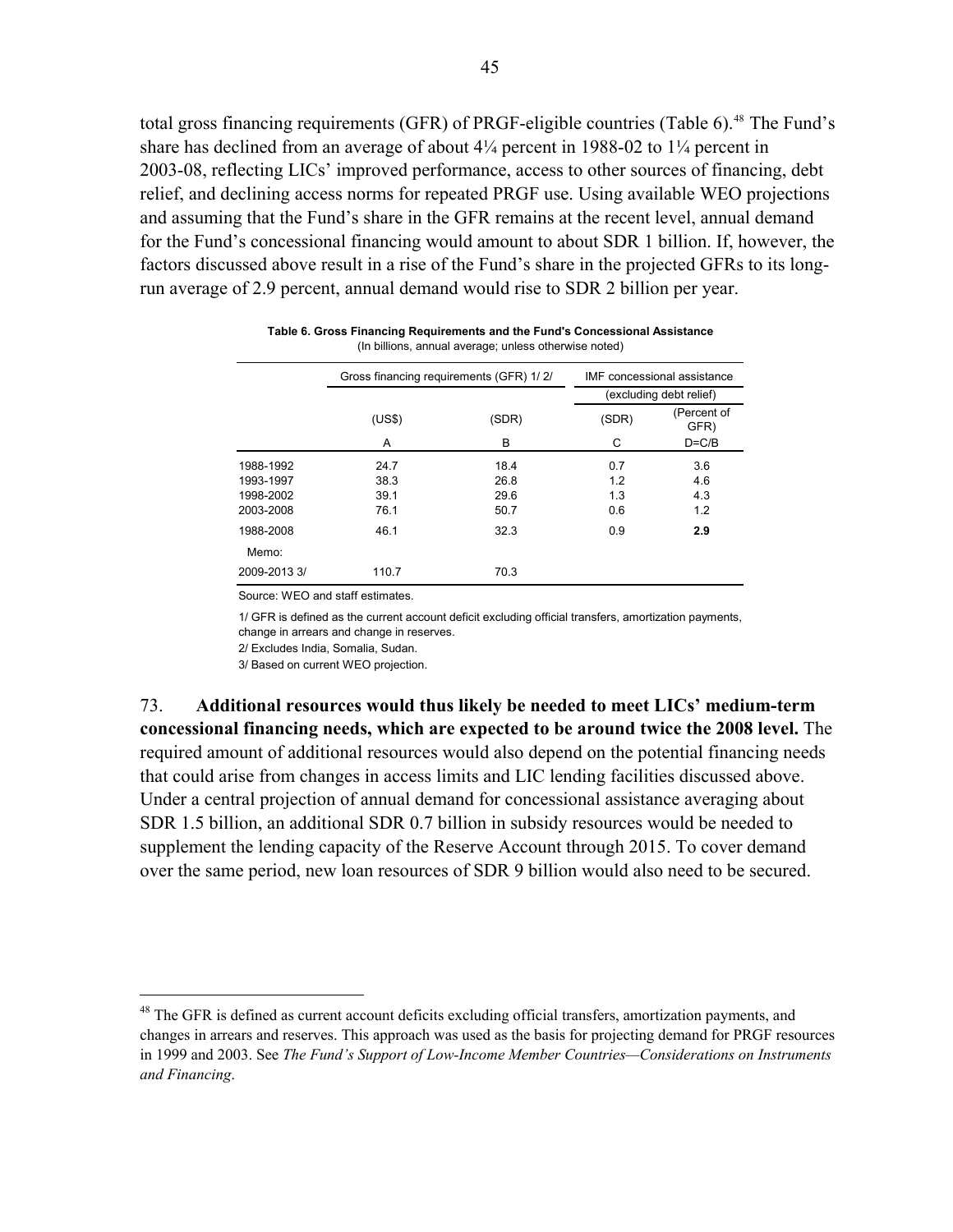#### <span id="page-45-0"></span>**VII. CONCESSIONAL FINANCING FRAMEWORK: ISSUES AND OPTIONS FOR REFORM**

74. **The review of LIC facilities, with possible changes to lending policies and instruments, presents an opportunity to revisit the Fund's concessional financing framework.** Reforming the LIC facility architecture, as discussed in Section IV.C, would likely require amendments to the PRGF-ESF Trust Instrument, and it is therefore useful to also consider whether changes to the Fund's concessional financing arrangements would be desirable. In its April 2008 Communiqué, the IMFC called on the Fund to provide for a structured way of approaching donors regarding funding requests and encouraged members to provide additional financial contributions to ensure that the Fund can continue to subsidize emergency assistance and capacity building to its low-income members. Support for a review of the Fund's concessional financing arrangements was also expressed at the informal Board briefing on May 14 and the Oslo donors meeting on May 15, 2008.

75. **This section reviews the Fund's existing concessional financing arrangements and discusses possible options for reform**. Any reform should help ensure that the Fund has sufficient concessional resources to meet LICs' evolving financing needs and address potential changes in lending facilities. Reflecting the views of Executive Directors, staff will prepare follow-up papers to lay out specific modalities on these proposals.

# **A. Existing Financing Arrangements**

76. **The structure of the Fund's concessional financing framework has become increasingly complex over time.** As shown in Figure 13, financing of the Fund's concessional lending has mostly been channeled through various trusts and administered accounts, separate from the Fund's GRA operations.<sup>49</sup> In its fund-raising efforts, the Fund has sought to accommodate donor preferences for earmarking their contributions for particular purposes. The concessional financing framework has evolved in stages:

- During the mid-1970s and early 1980s, loans at subsidized interest rates were financed from the sale of part of the Fund's gold holdings and made through the Trust Fund, and later, under the SAF.
- At the inception of the ESAF in 1987, the IMF's Board decided that a trust arrangement for concessional lending would be most appropriate and that both loan and (most) subsidy resources would be provided by bilateral contributors. Most of the reflows from the Trust Fund and the SAF were placed in the Reserve Account, which provides security to bilateral lenders.

<span id="page-45-1"></span> $^{49}$  Reasons for funding the Fund's concessional operations outside the GRA have included: (i) safeguarding the use of the Fund's general resources as liquid reserves of the Fund's creditors; (ii) limiting credit risk for the GRA; and (iii) allowing, in the case of the PRGF, a more flexible standard of balance of payments need.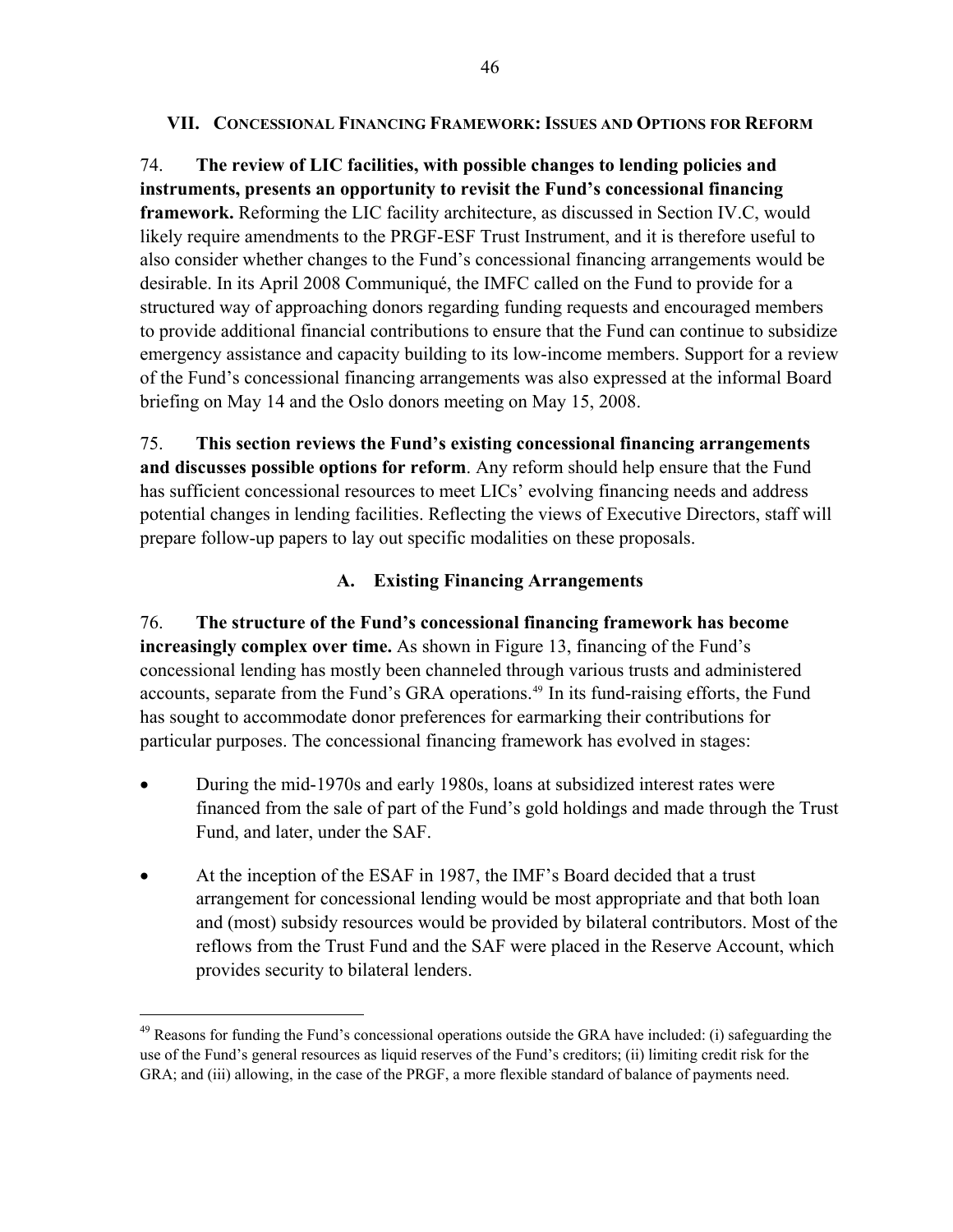- <span id="page-46-0"></span>• In the context of the enhanced HIPC Initiative in 1999, the ESAF was transformed into the PRGF, with a focus on promoting growth and reducing poverty. Additional contributions for HIPC debt relief were mobilized and channeled through the separate PRGF-HIPC Trust.
- When the ESF was set up in 2005, the purposes of the PRGF Trust were expanded and the Loan Account was extended to cover the principal of ESF lending, while three separate Subsidy Accounts were created for existing and new contributions.
- In 2006, two separate trusts were set up to finance the MDRI, with resources provided by the Fund and transfers of bilateral contributions from the PRGF Subsidy Account.

77. **The Fund also has a longstanding policy of providing emergency assistance to countries adversely affected by natural disasters and in the aftermath of conflicts.** The provision of ENDA dates back to the 1960s in the form of outright GRA purchases. ENDA is available to all qualifying members regardless of income level. In 2005, in order to help lowincome countries cope with the impact of the Asian tsunami, the Board decided to subsidize the rate of charge on ENDA credit to PRGF-eligible members with bilateral contributor resources. The Fund's EPCA was initiated in 1995 and is also financed from the GRA. In 2001, the Board decided to establish an administered account to receive bilateral contributions to subsidize the rate of charge on EPCA credit to PRGF-eligible members.



**Figure 13. Current Financial Structure of the Fund's Concessional Operations** 

78. **While the existing concessional arrangements have been tailored to address donor preferences and have so far broadly met the financing needs of LICs, several challenges will arise going forward:**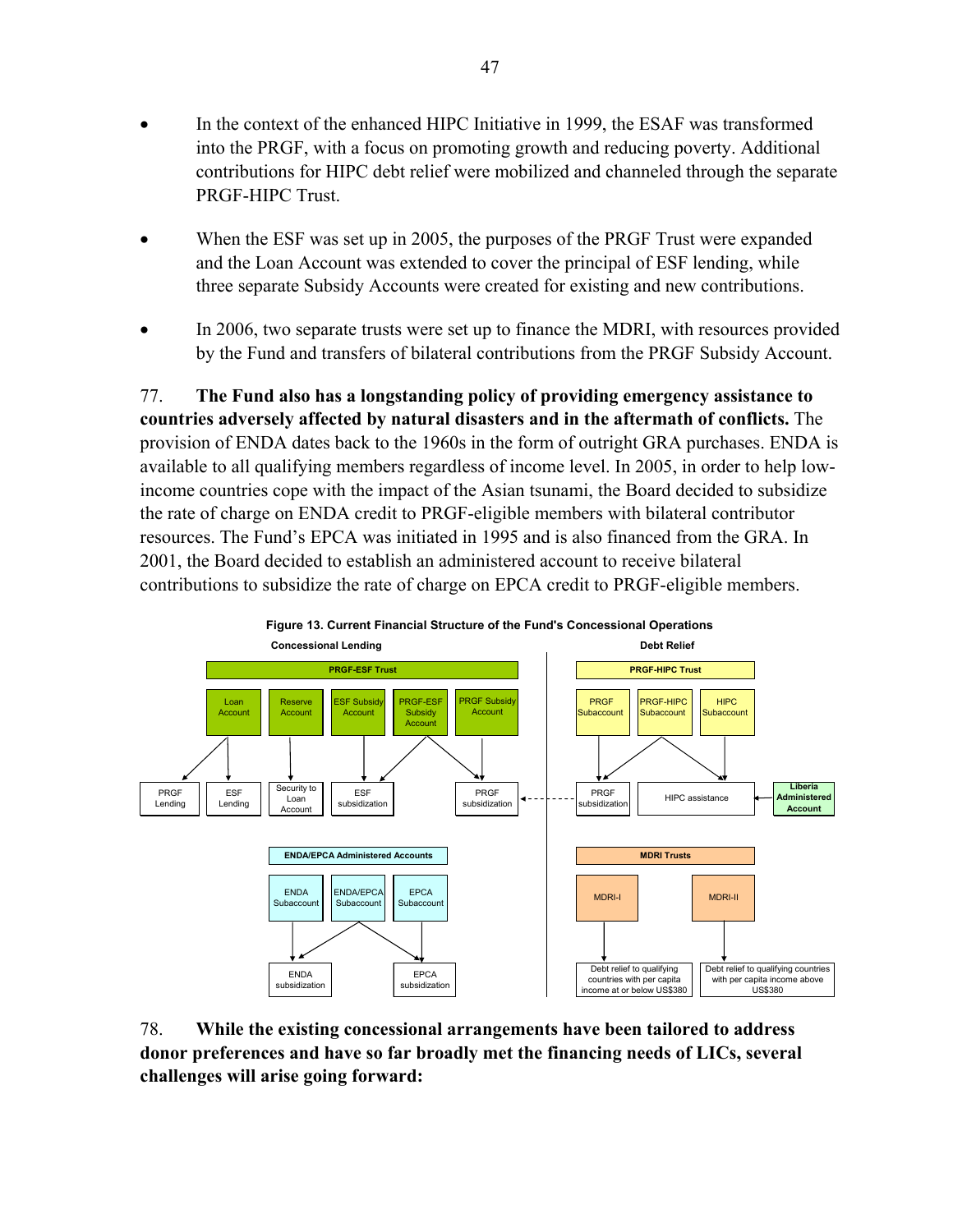- <span id="page-47-0"></span>• The currently available concessional resources are limited and could be depleted quickly, while the estimated subsidization capacity of the PRGF-ESF Reserve Account offers limited ability to handle sustained high demand for concessional resources. As discussed above, near- and medium-term demand for the Fund's concessional financing could rise significantly, exceeding the available resources and the Reserve Account subsidization capacity.
- With the creation of new lending instruments (ESF), and the subsidization of ENDA and EPCA for PRGF-eligible members in recent years, fund-raising efforts have become increasingly *ad hoc*, and, the financing structure has become inflexible. For instance, while subsidy resources are available in the PRGF-ESF Trust, additional contributions would be required to subsidize ENDA/EPCA lending as PRGF-ESF subsidy resources cannot be used for this purpose.<sup>[50](#page-47-1)</sup>
- Under the current financing framework, emergency assistance is less concessional than PRGF/ESF loans. Given LICs' debt-related vulnerabilities, it would be appropriate to provide emergency assistance on PRGF-ESF terms (see Section V.B), which would require additional resources and more flexible financing arrangements.
- Potential changes to LIC lending policies and facilities discussed above would also likely require additional resources and separate financing arrangements, further complicating the current structure.

# **B. Reform Options for Consideration**

79. **In light of the potential scale of financing needs of LICs and possible changes to lending policies and facilities, it is timely to consider broad reforms to the current financing structure.** As discussed below, a shift to regular fund-raising cycles could make it easier to ensure that the Fund has the capacity to meet significantly higher projected financing needs in both the short and medium term, while a simplified and more flexible financing structure could make the management of concessional resource more efficient and could more easily accommodate policy changes and new facilities.

# **A Structured Approach to Future Fund-Raising**

 $\overline{a}$ 

# 80. **As opposed to the current** *ad hoc* **approach, consideration could be given to shifting future fund-raising efforts to regular cycles, similar to IDA replenishments.**

<span id="page-47-1"></span><sup>&</sup>lt;sup>50</sup> In the recent fund-raising of subsidy resources for emergency assistance, several donors expressed a preference for diverting part of their existing contributions to the PRGF-ESF Trust to subsidize emergency assistance. This would represent a reallocation of part of existing subsidy resources in the PRGF-ESF Trust to emergency assistance (which is currently provided through the GRA) and would require Board approval and consents from all bilateral contributors to the PRGF-ESF Trust subsidy accounts.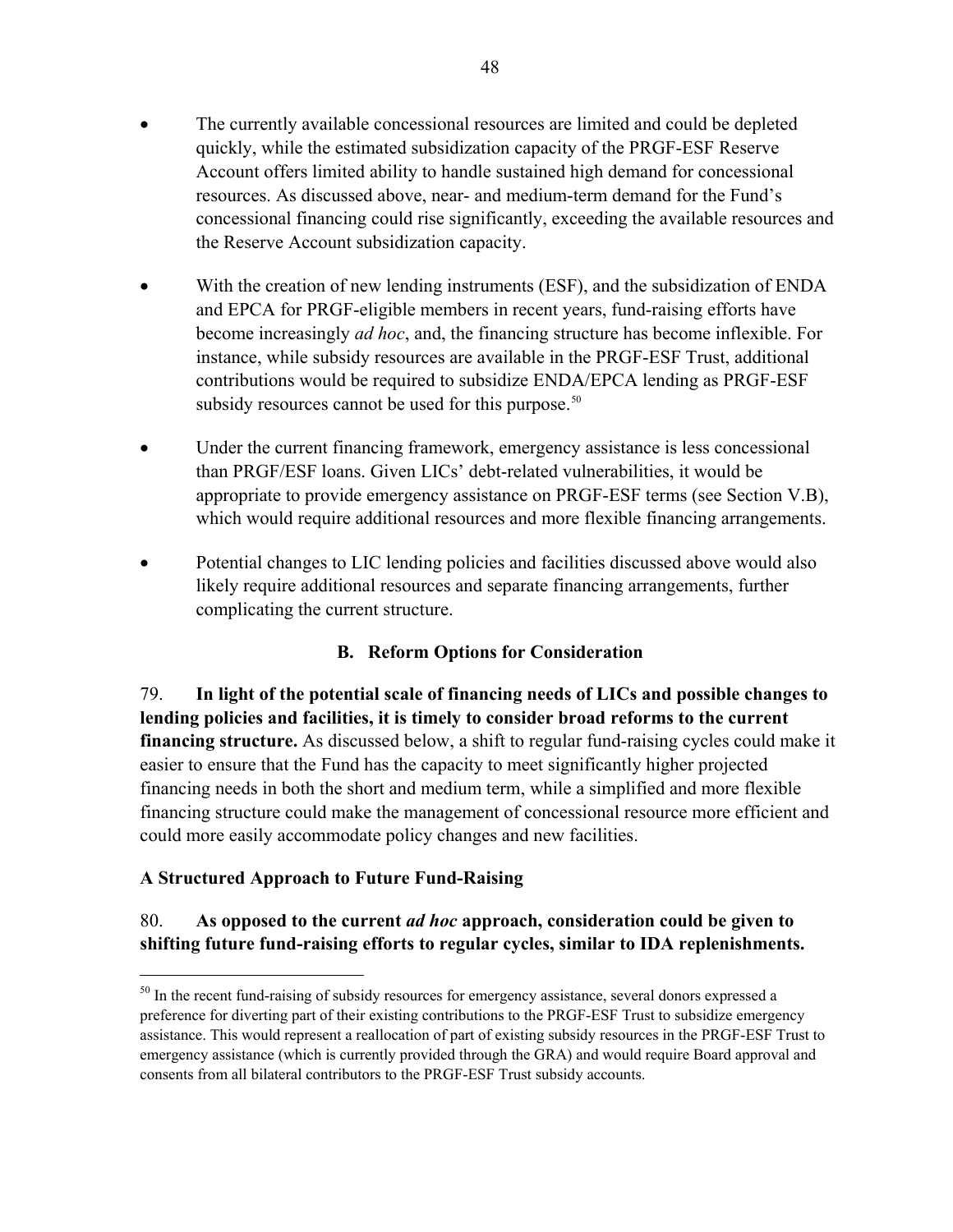<span id="page-48-0"></span>Both loan and subsidy resources could be mobilized on, say, a five-year cycle to cover projected financing needs for all existing and new concessional facilities. Donors would be regularly updated on the use of resources. Toward the end of each cycle, financing needs for the new five-year period would be estimated as a basis for the next round of fund-raising. The resources of the PRGF-ESF Reserve Account could serve as a contingency buffer for unexpected needs and continue providing security to cover all bilateral loans.

81. **The main advantage of this approach is that it would help ensure that the Fund has sufficient resources to meet LICs' financing needs and allow donors to provide contributions in a structured way.** It would help avoid the need to seek *ad hoc* amendments to existing financing structure and donors' consent for establishing any new initiative. The approach would also strengthen the Fund's ability to handle unexpected spikes in demand through the use of the Reserve Account resources when needed. In addition, the approach would be unlikely to result in direct competition for donor contributions with the IDA given the relatively limited magnitude of resource needs by the Fund and the different purposes of the Fund and IDA financing.

# **A Simplified and More Flexible Financing Structure**

82. **To make the existing financing structure more flexible, consideration could be given to establishing a new general subsidy account outside the PRGF-ESF Trust to receive contributions and provide subsidy financing with respect to all concessional lending, including under new facilities.** Under this approach, the existing subsidy accounts of the PRGF-ESF Trust would remain open to subsidize PRGF/ESF lending and allow those contributors wishing to continue earmarking their contributions in the future to do so. At the same time, contributors could transfer part or all of their existing subsidy contributions in the PRGF-ESF Trust to the new general account and/or make new contributions to this account. This approach could facilitate greater flexibility over time to the extent that donors provide new contributions to the general rather than the earmarked subsidy accounts. Resources in the general subsidy account would be available for any type of concessional lending when resources in specific accounts are exhausted.

83. **An alternative approach would be to create common pools of loan and subsidy resources to finance all concessional lending operations.** This would greatly streamline the framework for concessional financing and provide maximum flexibility for responding to changing demands for lending across facilities as well as to accommodate new initiatives that may be considered in the future. Such a reform would, however, involve a shift away from the approach adopted to date, under which resources in the PRGF-ESF Trust have been available only for certain specific types of lending, and toward an approach where all current and future Fund financing to LICs would be conducted via a single trust. One implication of such a reform is that contributors to both the Loan and Subsidy Accounts of the PRGF-ESF Trust would need to agree to the use of their existing contributions for a broader range of purposes. Furthermore, the reform would imply that donors no longer have the flexibility to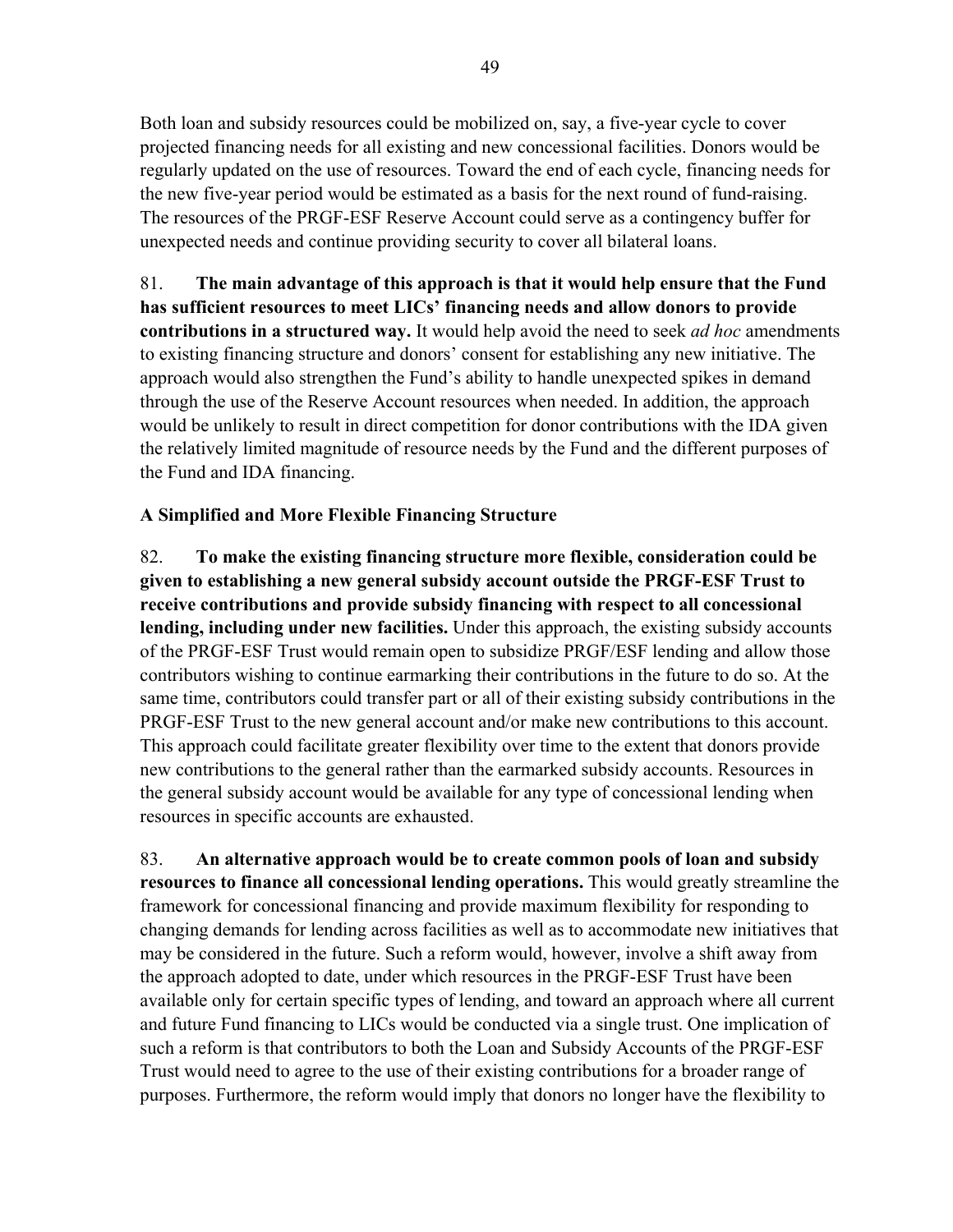<span id="page-49-0"></span>earmark new contributions for particular uses, representing a departure from past practice of seeking to accommodate donor preferences to the maximum extent possible.

84. **Under both approaches, the PRGF-ESF Trust instrument would need to be amended to allow loan resources to be used for all types of concessional lending.** The Reserve Account of the PRGF-ESF Trust would provide security to cover all types of lending. Both approaches would require Board decisions and consents from all current loan and subsidy contributors. This would entail an Executive Board decision amending the PRGF-ESF Trust Instrument that is adopted by an 85 percent majority of the total voting power. In addition, consents would be required from all current contributors to the Loan and Subsidy Accounts of the PRGF-ESF Trust.

# **VIII. ISSUES FOR DISCUSSION**

- Do Directors agree that the IMF's facilities and financing framework should become more flexible to address the diverse needs of LICs and their heightened exposure to global volatility?
- Do Directors agree that the Fund should maintain its ability to provide both mediumand short-term concessional financing and to accommodate members with limited financing that seek a program-based engagement to support their policies?
- Do Directors support a reform of the facilities architecture for LICs that would close gaps (short-term financing needs other than exogenous shocks, precautionary needs, and flexible emergency support), while reducing ambiguities and limiting overlaps? If so, which of the three broad reform models would they consider the most promising avenue to explore in the second stage of the review?
- In light of the erosion of access norms and limits and greater global volatility, do Directors agree that modifications to access policies should be explored in the second stage of the review?
- Do Directors agree that financing terms under the PRGF-ESF Trust remain appropriate, and that emergency assistance and short-term adjustment lending should be provided on the same terms? Should rules for blending concessional and GRA resources be revisited, and PRGF eligibility reviewed more regularly?
- Do Directors support making the conditionality framework applied under concessional facilities more flexible, including by adapting proposals made for the GRA? Do Directors agree that the protracted balance of payments problem standard remains relevant for medium- and longer-term adjustment lending to LICs, whereas a standard based on present needs should apply to short-term financing?